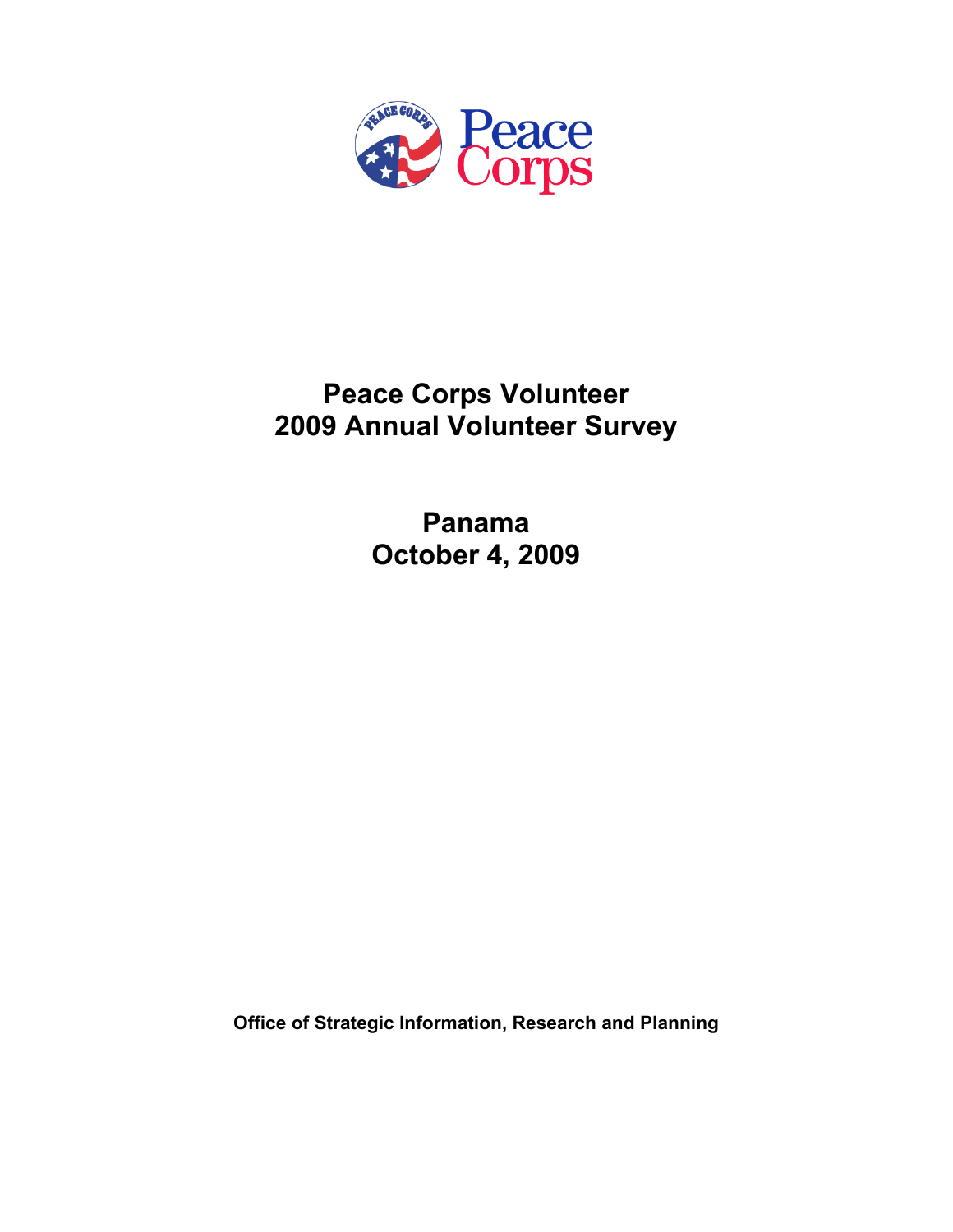# **Table of Contents**

| Introduction to the 2009 Annual Volunteer Survey Report 3 |    |
|-----------------------------------------------------------|----|
| Overview of the Post's 2009 Volunteer Survey Respondents4 |    |
|                                                           |    |
|                                                           |    |
|                                                           |    |
|                                                           |    |
|                                                           |    |
|                                                           | 28 |
|                                                           |    |
|                                                           |    |
|                                                           |    |
|                                                           |    |
|                                                           |    |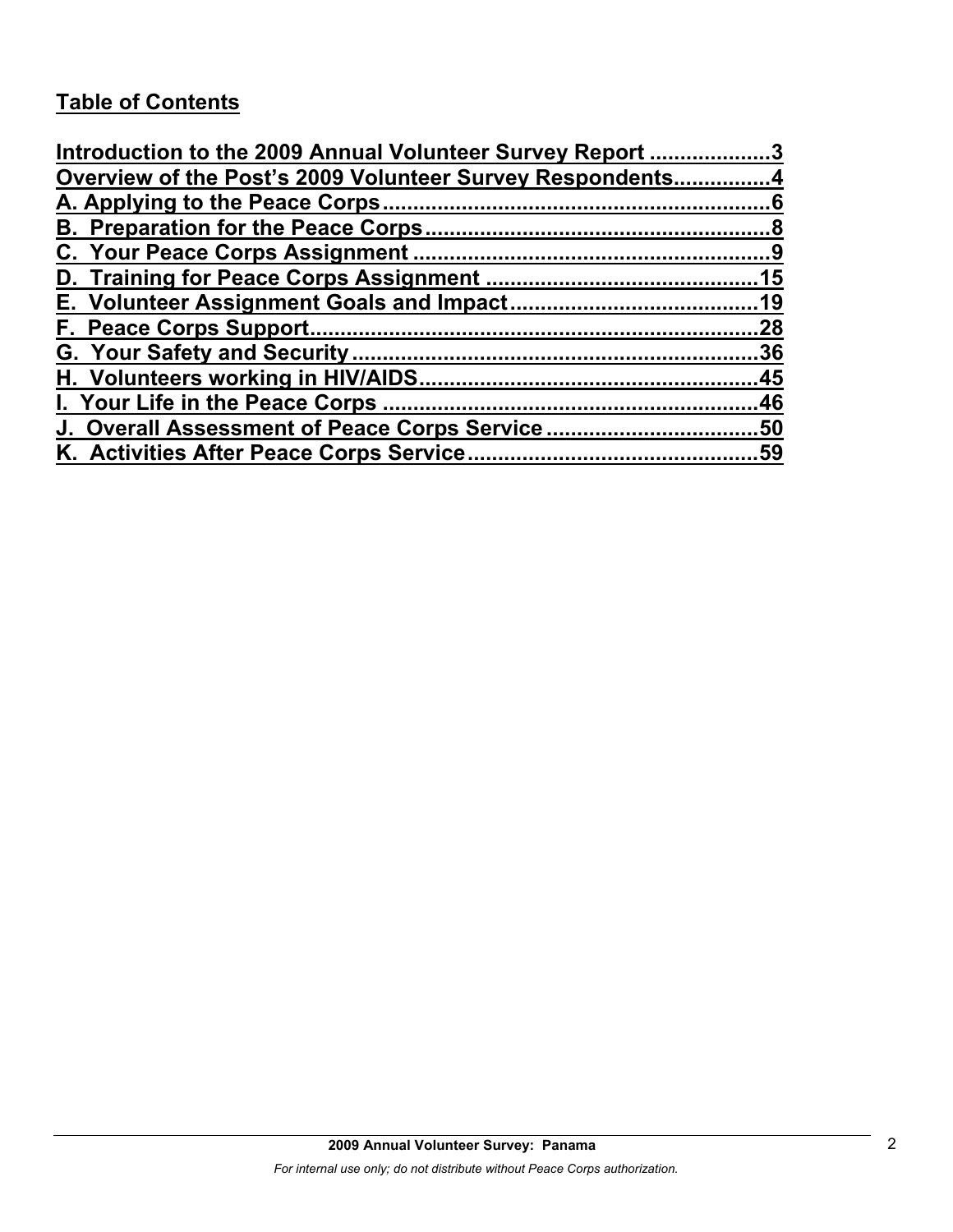# **Introduction to the 2009 Annual Volunteer Survey Report**

This country report contains the tables and charts from the Volunteers in your country who completed the 2009 Annual Volunteer Survey (AVS). The results provide a picture of the activities, experiences and views of Peace Corps Volunteers in 2009. The results show areas where Volunteers' needs are met and identify areas where improvements may be needed. The survey was fielded from May through August 2009.

A core set of questions was asked of all Volunteers. For the first time, Volunteers were also asked a series of questions relevant to their time in country:

- Volunteers in country 8 or less months were asked about applying to and preparing for the Peace Corps.
- Volunteers in country 18 or less months were asked about the effectiveness of their preservice training (PST).
- Volunteers in country 19 or more months were asked about their post-service plans, as well as the Peace Corps' resources for their post-service transition.

Tables and graphs are labeled by survey section and the survey question. The tables show the percent of post respondents that selected each choice and the total number of post respondents that answered the question. The number of responses for each question will vary, depending on:

- whether the question was asked of all Volunteers or only the Volunteers in-country a certain number of months and
- how many of the Volunteers who were "eligible" to answer the question did respond.

Most survey questions asked respondents to select only one from a set of choices. The percentages for the "select one" responses add up to 100 percent. Other questions asked Volunteers to "mark all that apply" in situations, for example, where it is likely that respondents are involved in more than one secondary activity. The percentages of the "mark all that apply" responses will total more than 100 percent; each percentage equals the number of respondents selecting that choice divided by the number of respondents who answered the question.

Posts are encouraged to compare these 2009 results with the 2006 and 2008 survey results to note trends and changes over time. Because questions are revised from one survey to the next, a crosswalk between the 2008 and 2009 questions is posted on the OSIRP intranet page under 2009 AVS Reports "Reference Documents." The earlier 2008 survey global, regional and post reports are also posted on the OSIRP Intranet page.

Volunteers' extensive narrative responses to the 29 open-ended questions on the survey are in the post's 2009 Annual Volunteer Survey Open Ended Reponses report. All Volunteers' narrative responses to key questions will be analyzed for global themes and presented in a later report.

The number of surveys for each post includes surveys submitted online by Volunteers and completed paper surveys sent to the Peace Corps headquarters for hand-entry into the online survey system. The final count may include mostly completed partial surveys added to the final dataset after the survey closed.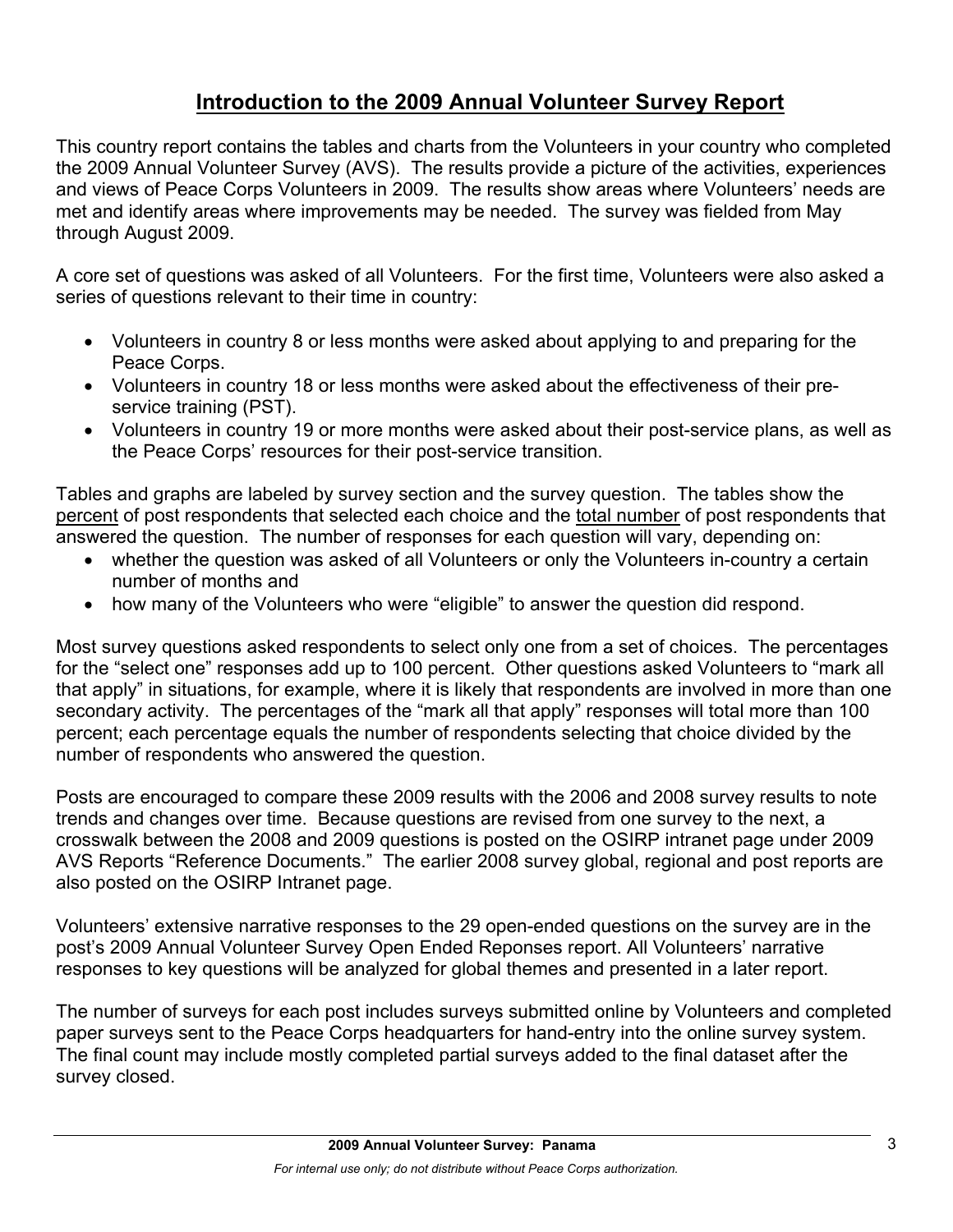# **Overview of the Post's 2009 Volunteer Survey Respondents**

This overview presents basic information about the characteristics of Volunteers who completed the 2009 Annual Volunteer Survey at post.

|            | 8 months or less |         | 9 to 18 months |         | 19 months or more |         | Total  |         |
|------------|------------------|---------|----------------|---------|-------------------|---------|--------|---------|
|            | Number           | Percent | Number         | Percent | Number            | Percent | Number | Percent |
| Months3grp |                  | 4%      | 45             | 56%     | 33 <sup>1</sup>   | 41%     | 81     | 100%    |

### **Completed Surveys by Months in Country**

# **L1: What is your age?**

|         | 20-29 | 30-49 | $50+$ | Total |  |
|---------|-------|-------|-------|-------|--|
| AGE3grp | 86%   | 11%   | 2%    |       |  |

# **L2: What is your gender?**

|                 | Female | Male | Total |  |
|-----------------|--------|------|-------|--|
| <b>I</b> GENDER | 64%    | 36%  |       |  |

# **Completed surveys by project.**

|                                                | Count | Column N % |
|------------------------------------------------|-------|------------|
| <b>Community Economic</b><br>Development       | 15    | 19%        |
| <b>Community Environmental</b><br>Conservation | 20    | 25%        |
| <b>Environmental Health</b>                    | 9     | 11%        |
| Sustainable Agricultural<br><b>Systems</b>     | 27    | 33%        |
| TEA - Tourism English Advising                 | 10    | 12%        |
| Other. Please specify                          |       |            |
| Гоtal                                          | 81    | 100°       |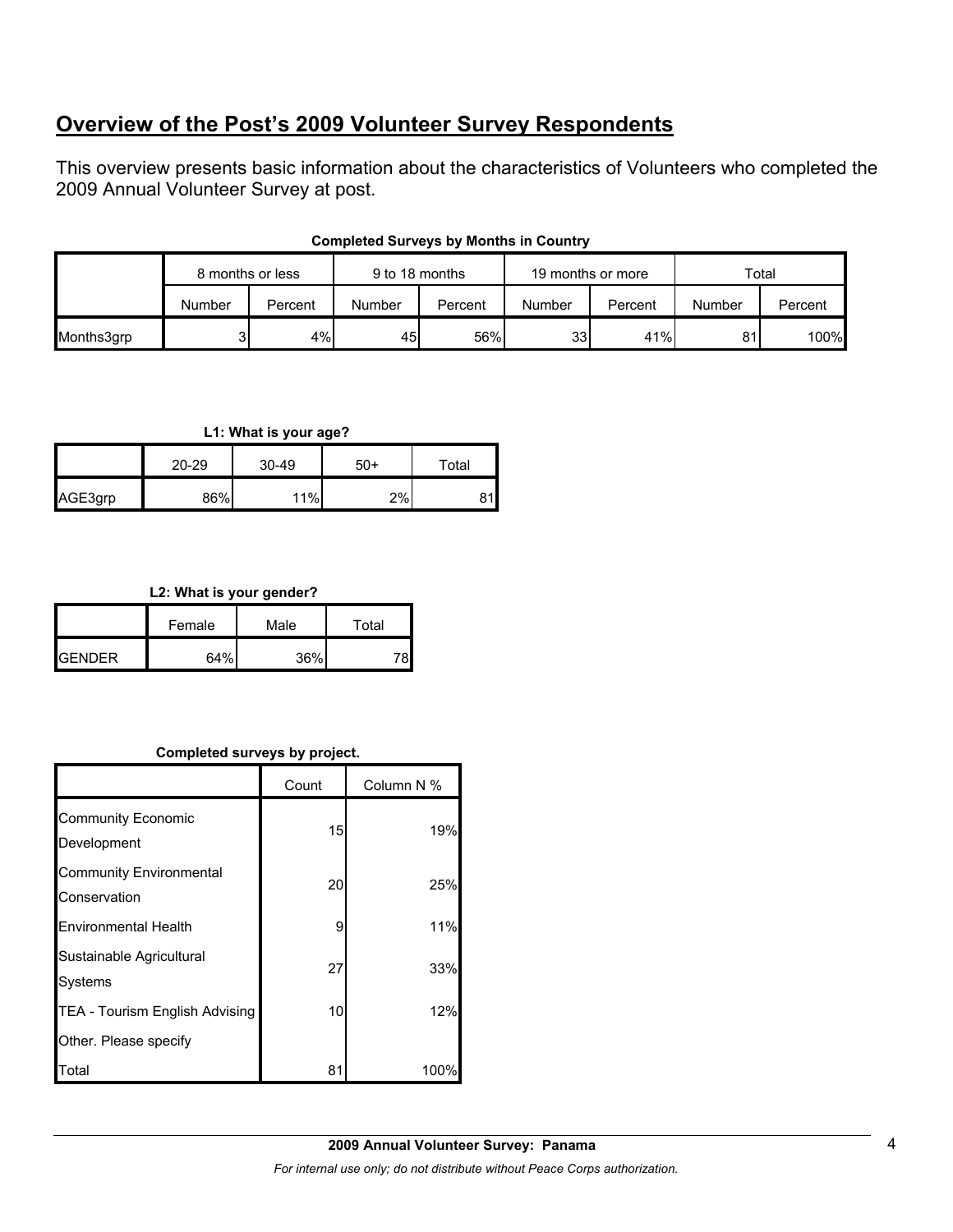|                |                                                 | Percent | Number         |
|----------------|-------------------------------------------------|---------|----------------|
| C <sub>2</sub> | Environmental education                         | 19%     | 15             |
|                | Agriculture/fish/livestock                      | 19%     | 15             |
|                | Agroforestry                                    | 14%     | 11             |
|                | Community development                           | 10%     | 8              |
|                | Business education/advising                     | 9%      | 7              |
|                | Water sanitation                                | 9%      | $\overline{7}$ |
|                | English teaching                                | 7%      | 6              |
|                | Other: Please specify                           | 5%      | 4              |
|                | Youth development                               | 4%      | 3              |
|                | Teacher training                                | 4%      | $\mathbf{3}$   |
|                | Information & communications technology (ICT)   | 1%      | 1              |
|                | NGO development                                 | 1%      | 1              |
|                | Urban & regional planning/municipal development |         |                |
|                | <b>HIV/AIDS</b>                                 |         |                |
|                | Health extension                                |         |                |
|                | Forestry/parks                                  |         |                |
|                | Other education                                 |         |                |
|                | Math/science teaching                           |         |                |
|                | Total                                           | 100%    | 81             |

# **C2: Which best describes the focus of your primary assignment/work?**

#### **C2.TEXT: Which of the following initiatives does your primary work**

| include? Other (specify) |                                                |                |               |  |
|--------------------------|------------------------------------------------|----------------|---------------|--|
|                          |                                                | <b>PERCENT</b> | <b>NUMBER</b> |  |
| C <sub>2</sub> .TEXT     | Open-ended results. Not responsive to request. |                |               |  |
|                          | Total                                          | 100%           | 81            |  |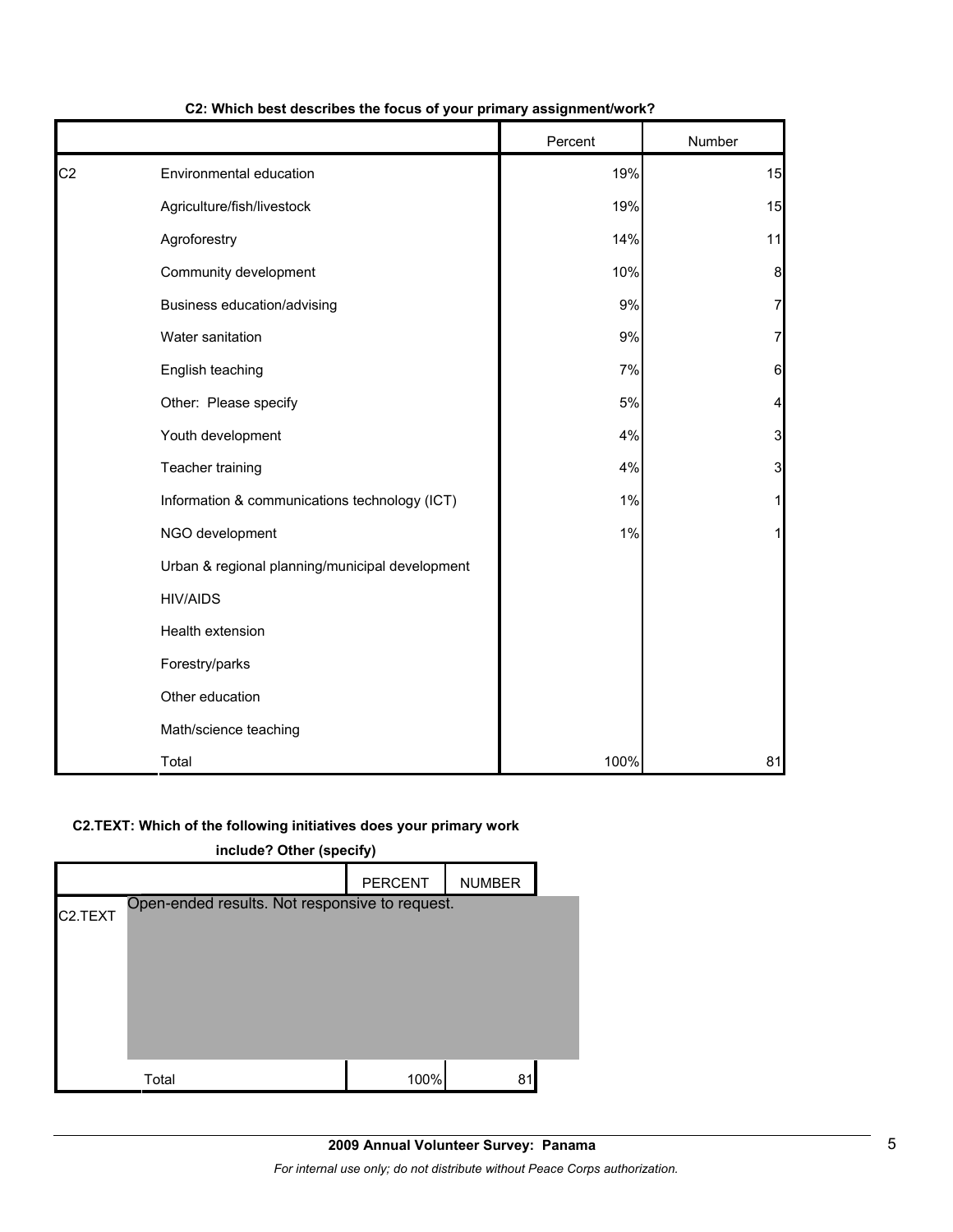# **A. Applying to the Peace Corps**

*This section reports Volunteers' motivations in applying and accepting a Peace Corps assignment.* 

|                             |               | Somewhat  |           |      |       |
|-----------------------------|---------------|-----------|-----------|------|-------|
|                             | Not Important | important | Important | NA   | Total |
| Different culture           |               | 33%       | 67%       |      | 3     |
| Work experience             |               | 33%       | 67%       |      | 3     |
| Help others                 | 33%           |           | 67%       |      | 3     |
| International experience    |               | 33%       | 67%       |      | 3     |
| Language                    |               |           | 100%      |      | 3     |
| Personal growth             |               | 33%       | 67%       |      | 3     |
| U. S. job market            | 33%           | 33%       | 33%       |      | 3     |
| Serve my country            | 67%           |           |           | 33%  | 3     |
| Travel/adventure            |               |           | 100%      |      | 3     |
| Other: Please specify below |               |           |           | 100% | 1     |

|  |  | A1: How important were the following factors in accepting a PC assignment? |  |  |  |
|--|--|----------------------------------------------------------------------------|--|--|--|

# **A1\_OTHER: How important were the following**

# **factors in accepting a PC assignment? Other**

**(specify)**

|          |       | <b>PERCENT</b> | <b>NUMBER</b> |
|----------|-------|----------------|---------------|
| A1 OTHER |       | 100%           |               |
|          | Total | 100%           |               |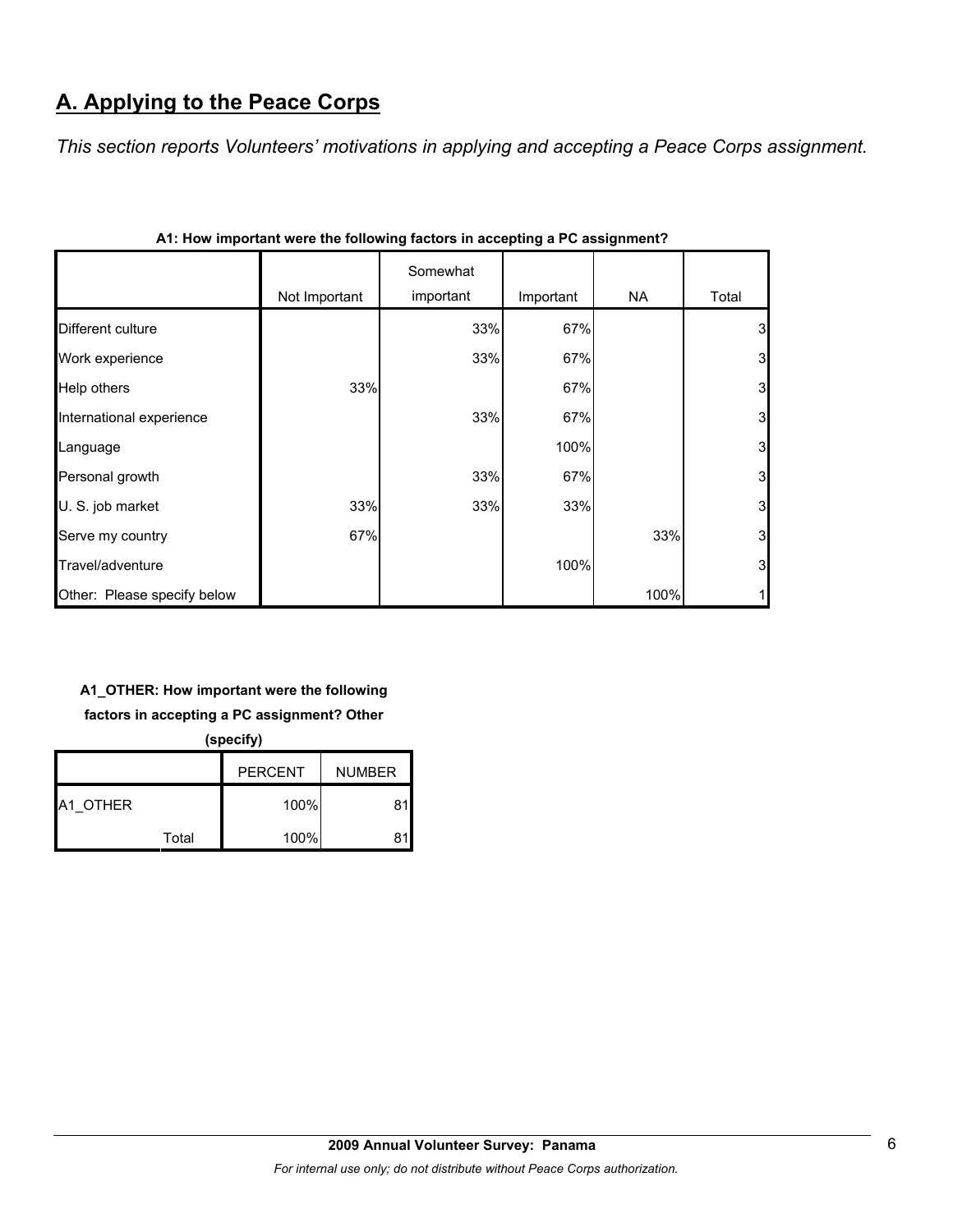|                   |                                                                                              | PCV Responses | % Involved in<br>Initiative | <b>Total PCVs</b><br>Responding |
|-------------------|----------------------------------------------------------------------------------------------|---------------|-----------------------------|---------------------------------|
| What prompted you | Personal interest in the Peace Corps                                                         | 3             | 100%                        |                                 |
| to apply to PC    | Other: Please specify                                                                        | 2             | 67%                         |                                 |
|                   | Article or book about the Peace Corps                                                        |               | 33%                         |                                 |
|                   | Peace Corps website                                                                          |               | 33%                         |                                 |
|                   | Returned Peace Corps Volunteer (e.g.,<br>someone you met or know personally                  |               |                             |                                 |
|                   | Returned Peace Corps Volunteer who<br>spoke to your school or group about the<br>Peace Corps |               |                             |                                 |
|                   | Peace Corps recruiter                                                                        |               |                             |                                 |
|                   | Peace Corps campus or community<br>information session                                       |               |                             |                                 |
|                   | Radio, TV, or print advertisement                                                            |               |                             |                                 |
|                   | Peace Corps material in the mail                                                             |               |                             |                                 |
|                   | Total                                                                                        |               |                             | 3                               |

### **A2. What prompted you to apply to the PC? Mark all that apply.**

Percents may total to more than 100% since Volunteers were asked to "Mark all that apply."

#### **A2.OTHER.TEXT: What prompted you to apply to the PC? Other (specify)**

|               |                                          | <b>PERCENT</b> | <b>NUMBER</b> |
|---------------|------------------------------------------|----------------|---------------|
| A2.OTHER.TEXT |                                          | 98%            | 79            |
|               | Family reccommendation                   | 1%             | 1             |
|               | `revious work in a developing<br>country | 1%             | 1             |
|               | Total                                    | 100%           | 81            |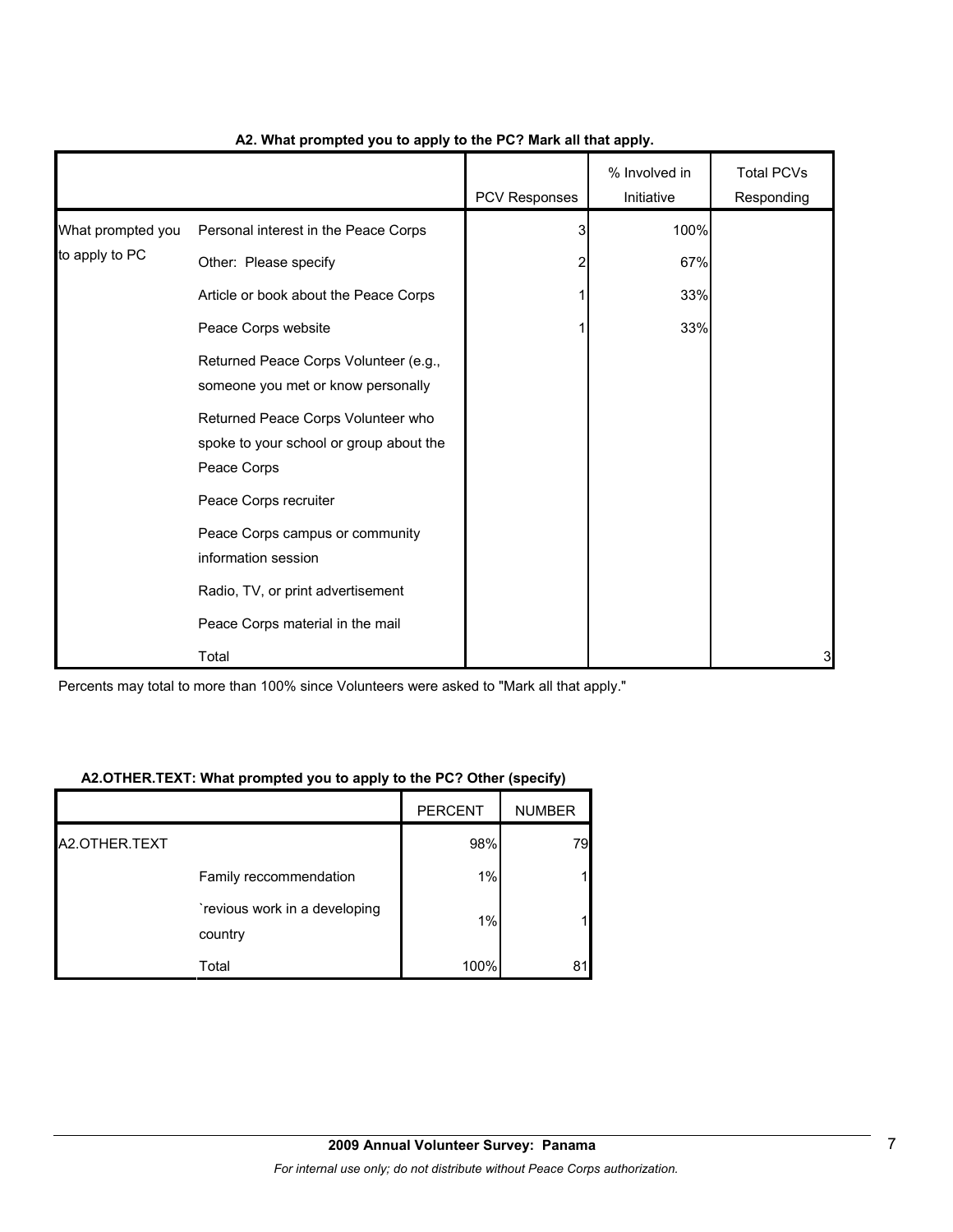# **B. Preparation for the Peace Corps**

*This section reports on Volunteers' assessment of the materials and information available before their service.* 

# **B1: How useful was the information on the PC website in preparing you for the realities of living and working**

|                |              |      |  |   |             | Don't know (did<br>not access |       |  |  |  |
|----------------|--------------|------|--|---|-------------|-------------------------------|-------|--|--|--|
|                | Not at all 1 |      |  | 4 | Extremely 5 | information)                  | Total |  |  |  |
| B <sub>1</sub> |              | 100% |  |   |             |                               | 3     |  |  |  |

**as a Volunteer?**

# **B2: How useful were the PC materials about your country in helping you prepare for your service?**

|                |              |     |     |     |             | Don't know (did |       |
|----------------|--------------|-----|-----|-----|-------------|-----------------|-------|
|                |              |     |     |     |             | not access      |       |
|                | Not at all 1 | ◠   | ົ   | 4   | Extremely 5 | information)    | Total |
| B <sub>2</sub> |              | 33% | 33% | 33% |             |                 | 3     |

# **B3: How useful were the materials you received from the PC about your primary assignment in helping you**

**prepare for your service?**

|                |              |     |     |   |             | Don't know (did |                  |
|----------------|--------------|-----|-----|---|-------------|-----------------|------------------|
|                |              |     |     |   |             | not access      |                  |
|                | Not at all 1 |     | ິ   | 4 | Extremely 5 | information)    | Total            |
| B <sub>3</sub> |              | 33% | 67% |   |             |                 | $3 \blacksquare$ |

#### **B4: How useful were the materials you received from the PC regarding the need for flexibility in adapting to**

**your work?**

|           |              |     |     |   |             | Don't know (did |       |
|-----------|--------------|-----|-----|---|-------------|-----------------|-------|
|           |              |     |     |   |             | not access      |       |
|           | Not at all 1 |     | າ   | 4 | Extremely 5 | information)    | Total |
| <b>B4</b> |              | 33% | 33% |   | 33%         |                 | 3     |

#### **B7: How prepared do you feel to meet the challenges of PC service?**

|     | Not at all 1 |     |     | Exceptionally 5 | $\tau$ otal |
|-----|--------------|-----|-----|-----------------|-------------|
| IB7 |              | 67% | 33% |                 | 2<br>J      |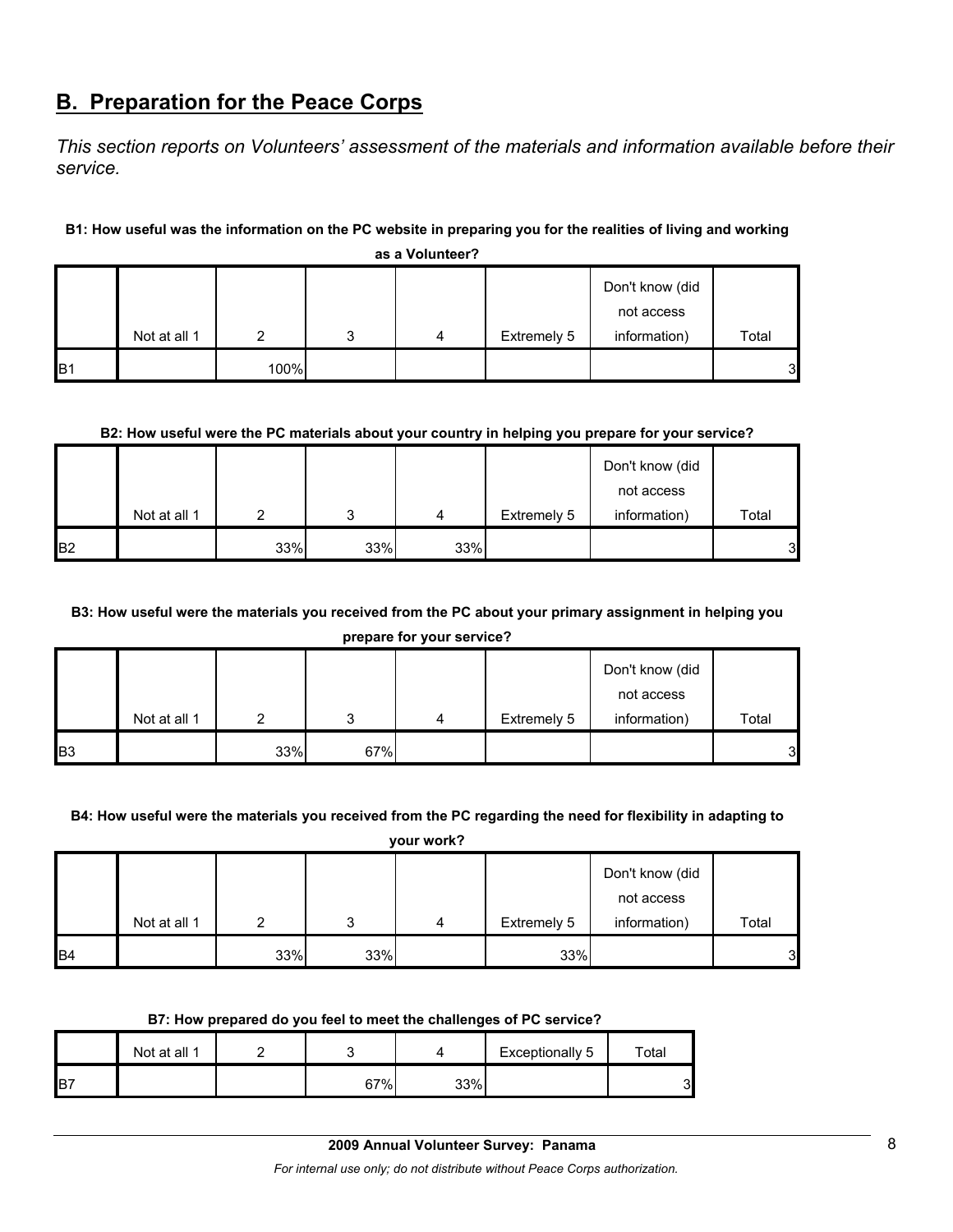# **C. Your Peace Corps Assignment**

*This section reports Volunteers' primary assignment work and secondary activities. The term "primary assignment" refers to the Volunteers' assignment which is part of an overall project plan designed by your host country partners and in-country Peace Corps staff.* 

|            |                                                       | apply.        |               |                   |
|------------|-------------------------------------------------------|---------------|---------------|-------------------|
|            |                                                       |               | % Involved in | <b>Total PCVs</b> |
|            |                                                       | PCV Responses | Initiative    | Responding        |
| \$C3PrmAct | Natural resources management                          | 34            | 42%           |                   |
|            | Environment work                                      | 31            | 38%           |                   |
|            | Working with youth                                    | 31            | 38%           |                   |
|            | Income generation                                     | 29            | 36%           |                   |
|            | Biodiversity conservation                             | 22            | 27%           |                   |
|            | Rural development                                     | 20            | 25%           |                   |
|            | Working with NGO(s)                                   | 20            | 25%           |                   |
|            | <b>Business advertising</b>                           | 19            | 23%           |                   |
|            | Microenterprise development                           | 17            | 21%           |                   |
|            | English teaching                                      | 15            | 19%           |                   |
|            | Household food security                               | 12            | 15%           |                   |
|            | Water and sanitation                                  | 12            | 15%           |                   |
|            | Community food security<br>(production/marketing)     | 11            | 14%           |                   |
|            | Nutrition education                                   | 8             | 10%           |                   |
|            | Arts                                                  | 6             | 7%            |                   |
|            | Information and<br>communications technology<br>(ICT) | 6             | 7%            |                   |
|            | World Wise Schools/<br>Correspondence Match           | 6             | 7%            |                   |
|            | Other: Please specify                                 | 5             | 6%            |                   |
|            | Girls' education                                      | 4             | 5%            |                   |

# **C3: Which of the following activities does your primary assignment/work include? Mark all that**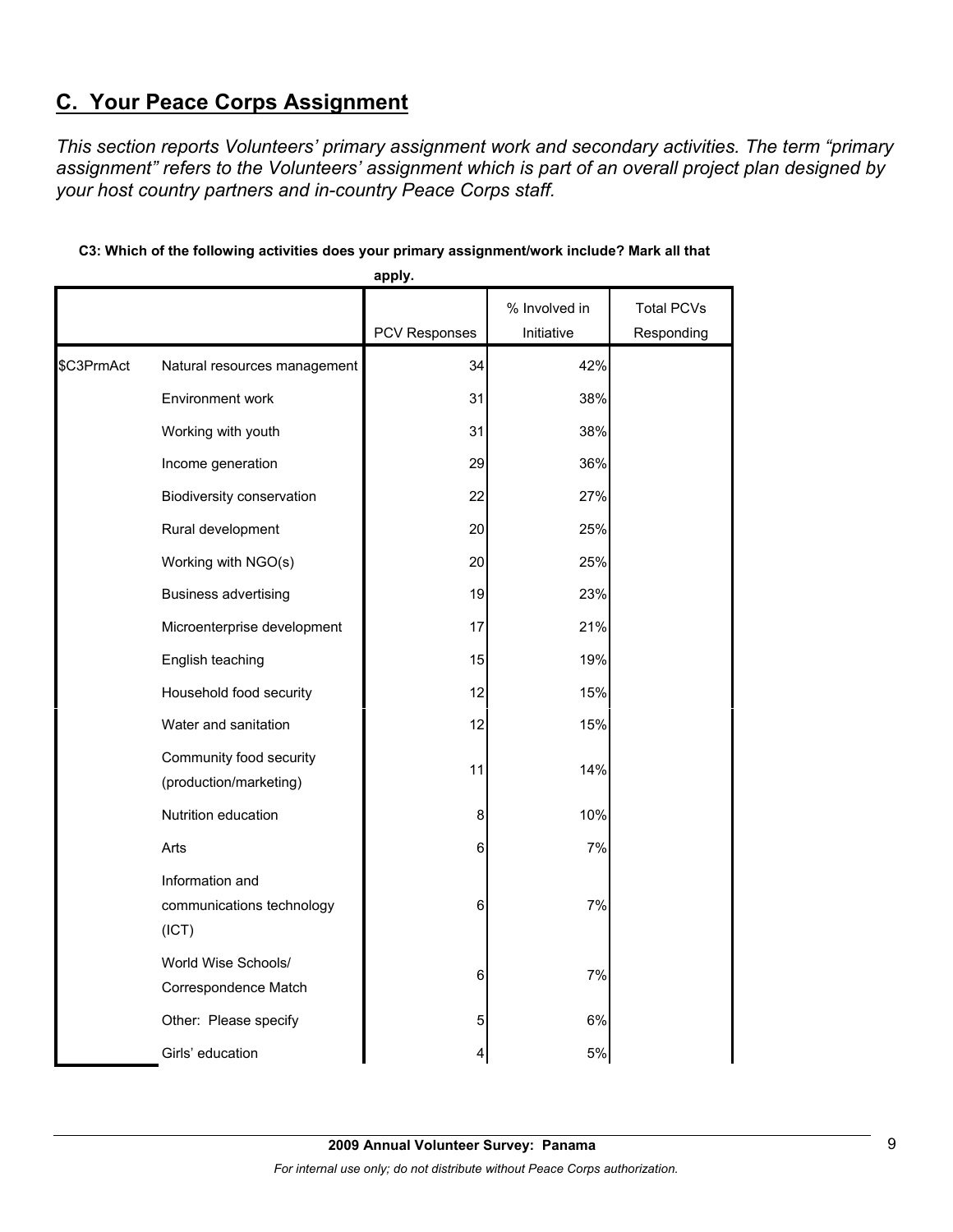| Working with special groups<br>(e.g., disabled, elderly, ethnic<br>minorities, orphans) | 3 | 4%    |    |
|-----------------------------------------------------------------------------------------|---|-------|----|
| Literacy                                                                                | 2 | 2%    |    |
| Mobilize host country nationals<br>(HCNs) to volunteer                                  | 2 | 2%    |    |
| <b>HIV/AIDS</b>                                                                         |   | $1\%$ |    |
| Urban development/municipal<br>development                                              |   | $1\%$ |    |
| WID/GAD                                                                                 |   | $1\%$ |    |
| Child survival                                                                          |   |       |    |
| Library development                                                                     |   |       |    |
| Sports/fitness                                                                          |   |       |    |
| Total                                                                                   |   |       | 81 |

Percents may total to more than 100% since Volunteers were asked to "Mark all that apply."

#### **C3: Which of the following activities does your primary assignment/work include? Other**

| (specify)     |                                                |            |       |         |  |  |  |  |
|---------------|------------------------------------------------|------------|-------|---------|--|--|--|--|
|               |                                                | Column N % | Count | Row N % |  |  |  |  |
| C3.OTHER.TEXT | Open-ended results. Not responsive to request. |            |       |         |  |  |  |  |
|               |                                                |            |       |         |  |  |  |  |
|               |                                                |            |       |         |  |  |  |  |
|               |                                                |            |       |         |  |  |  |  |
|               |                                                |            |       |         |  |  |  |  |
|               |                                                |            |       |         |  |  |  |  |
|               |                                                |            |       |         |  |  |  |  |
|               | Total                                          |            | 81    | 100%    |  |  |  |  |

| <b>U.L. LIQUIS OPENI UN FINIMALY ASSIGNMENT DULING AVELAGE VYUIN VYEEN</b> |      |            |           |           |           |                  |       |  |  |  |
|----------------------------------------------------------------------------|------|------------|-----------|-----------|-----------|------------------|-------|--|--|--|
|                                                                            | None | $1-10$ hrs | 11-20 hrs | 21-30 hrs | 31-40 hrs | More than 40 hrs | Total |  |  |  |
| C4Hrs6grp                                                                  |      | 34%        | 41%       | 18%       | 5%        | 2%               | 80I   |  |  |  |

### **C4: Hours Spent on Primary Assignment During Average Work Week**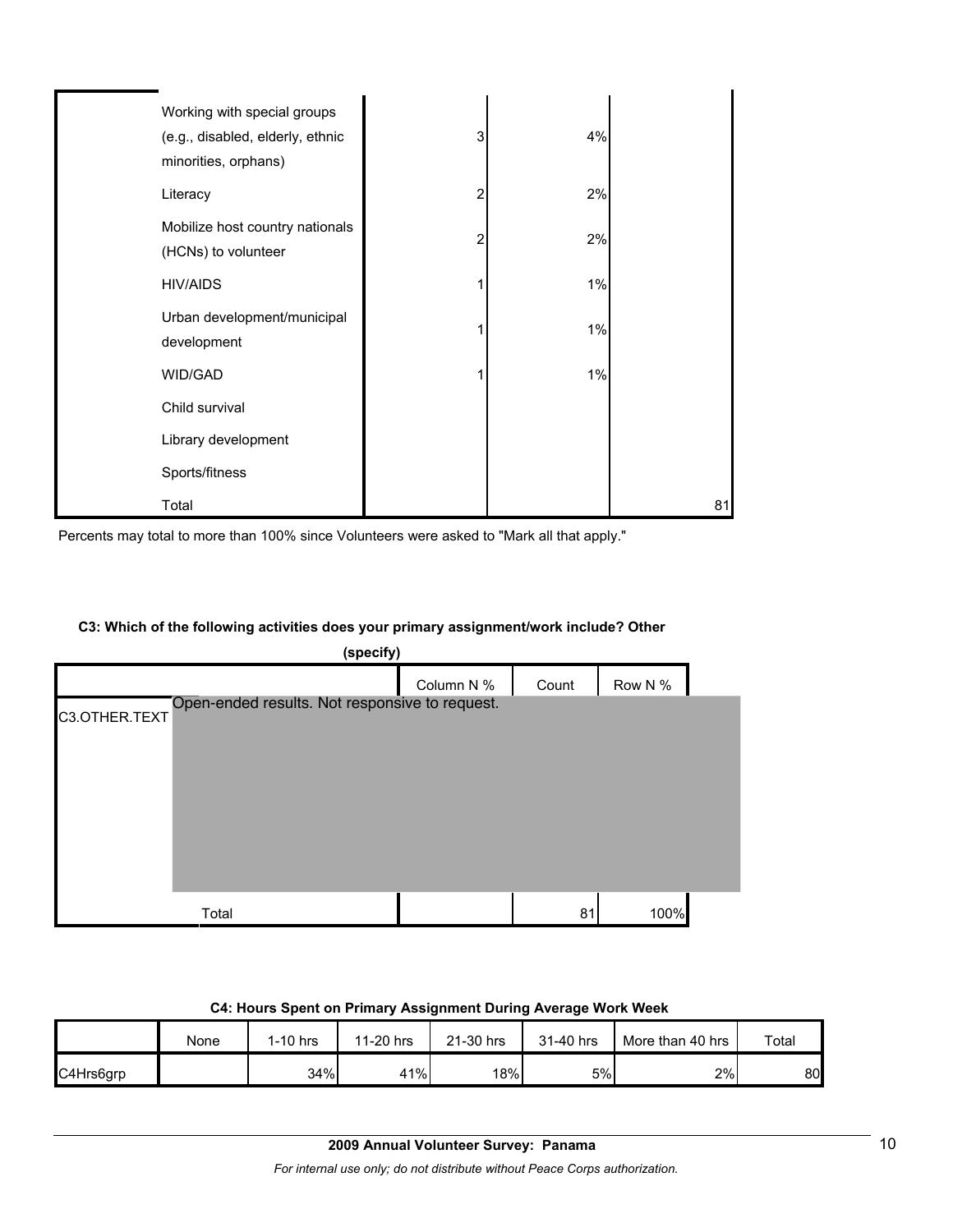#### **C4: How many hours do you spend on your primary assignment during an average work**

|                | All Volunteers | Average | Lowest reported | Highest reported | Did not answer |
|----------------|----------------|---------|-----------------|------------------|----------------|
| C <sub>4</sub> | 04             | ົດ.     |                 | 60               |                |

# **C5: Which of the following do your secondary activities (other than your primary assignment work) include? Mark all that apply.**

|            |                                                       |               | % Involved in | <b>Total PCVs</b> |
|------------|-------------------------------------------------------|---------------|---------------|-------------------|
|            |                                                       | PCV Responses | Initiative    | Responding        |
| \$C5SecAct | English teaching                                      | 50            | 62%           |                   |
|            | Working with youth                                    | 34            | 42%           |                   |
|            | <b>HIV/AIDS</b>                                       | 33            | 41%           |                   |
|            | WID/GAD                                               | 27            | 33%           |                   |
|            | Environment work                                      | 24            | 30%           |                   |
|            | Arts                                                  | 16            | 20%           |                   |
|            | Girls' education                                      | 16            | 20%           |                   |
|            | Nutrition education                                   | 16            | 20%           |                   |
|            | Water and sanitation                                  | 16            | 20%           |                   |
|            | Literacy                                              | 15            | 19%           |                   |
|            | Biodiversity conservation                             | 14            | 17%           |                   |
|            | Working with NGO(s)                                   | 13            | 16%           |                   |
|            | Income generation                                     | 12            | 15%           |                   |
|            | <b>Business advertising</b>                           | 11            | 14%           |                   |
|            | Rural development                                     | 11            | 14%           |                   |
|            | Information and<br>communications technology<br>(ICT) | 10            | 12%           |                   |
|            | Other: Please specify                                 | 10            | 12%           |                   |
|            | Library development                                   | 9             | 11%           |                   |
|            | Natural resources management                          | 9             | 11%           |                   |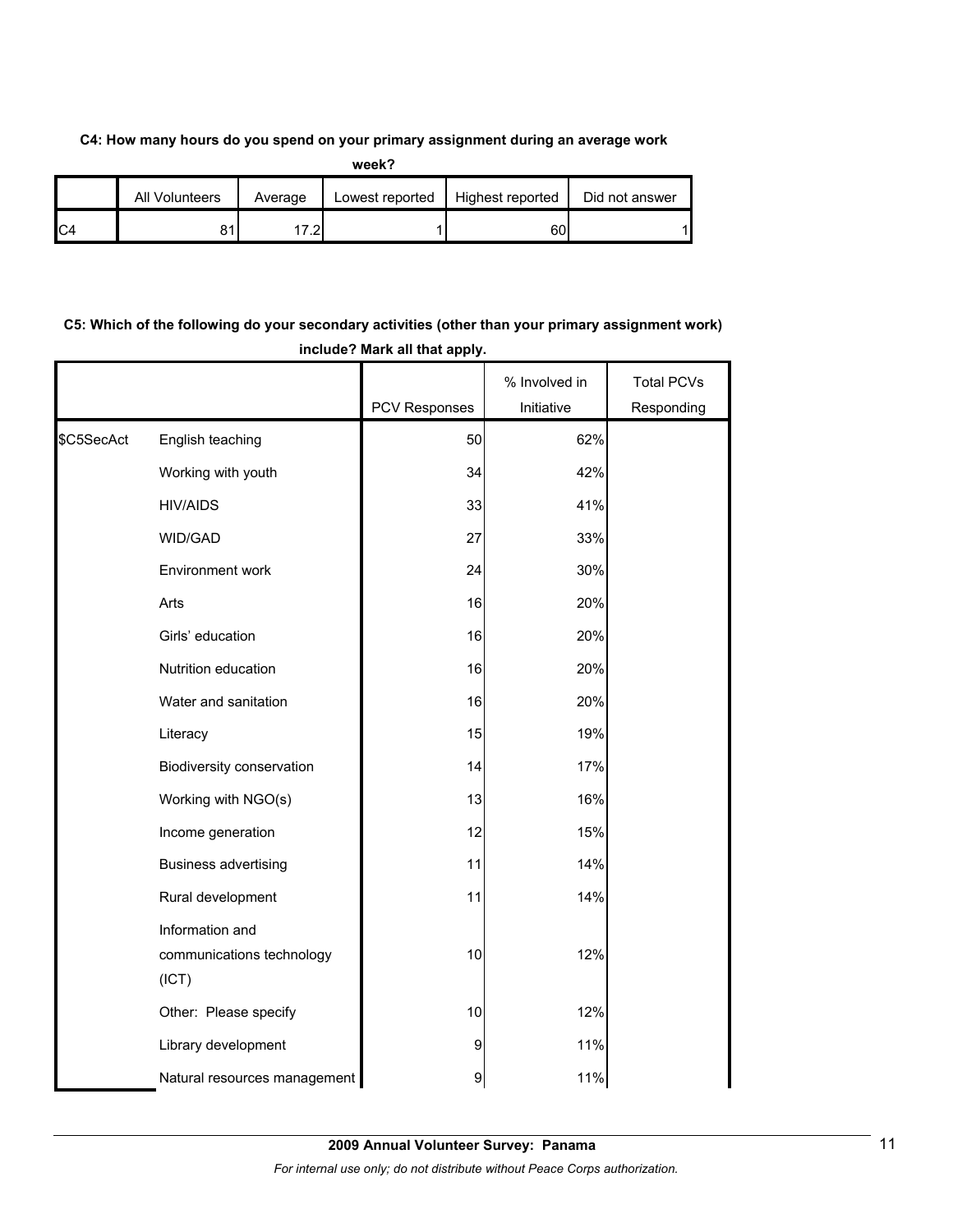| Mobilize host country nationals<br>(HCNs) to volunteer                                  | 8 | 10% |    |
|-----------------------------------------------------------------------------------------|---|-----|----|
| World Wise Schools/<br>Correspondence Match                                             | 8 | 10% |    |
| Sports/fitness                                                                          | 7 | 9%  |    |
| Microenterprise development                                                             | 6 | 7%  |    |
| Working with special groups<br>(e.g., disabled, elderly, ethnic<br>minorities, orphans) | 6 | 7%  |    |
| Household food security                                                                 | 5 | 6%  |    |
| Child survival                                                                          | 3 | 4%  |    |
| Community food security<br>(production/marketing)                                       | 3 | 4%  |    |
| Urban development/municipal<br>development                                              | 1 | 1%  |    |
| Total                                                                                   |   |     | 81 |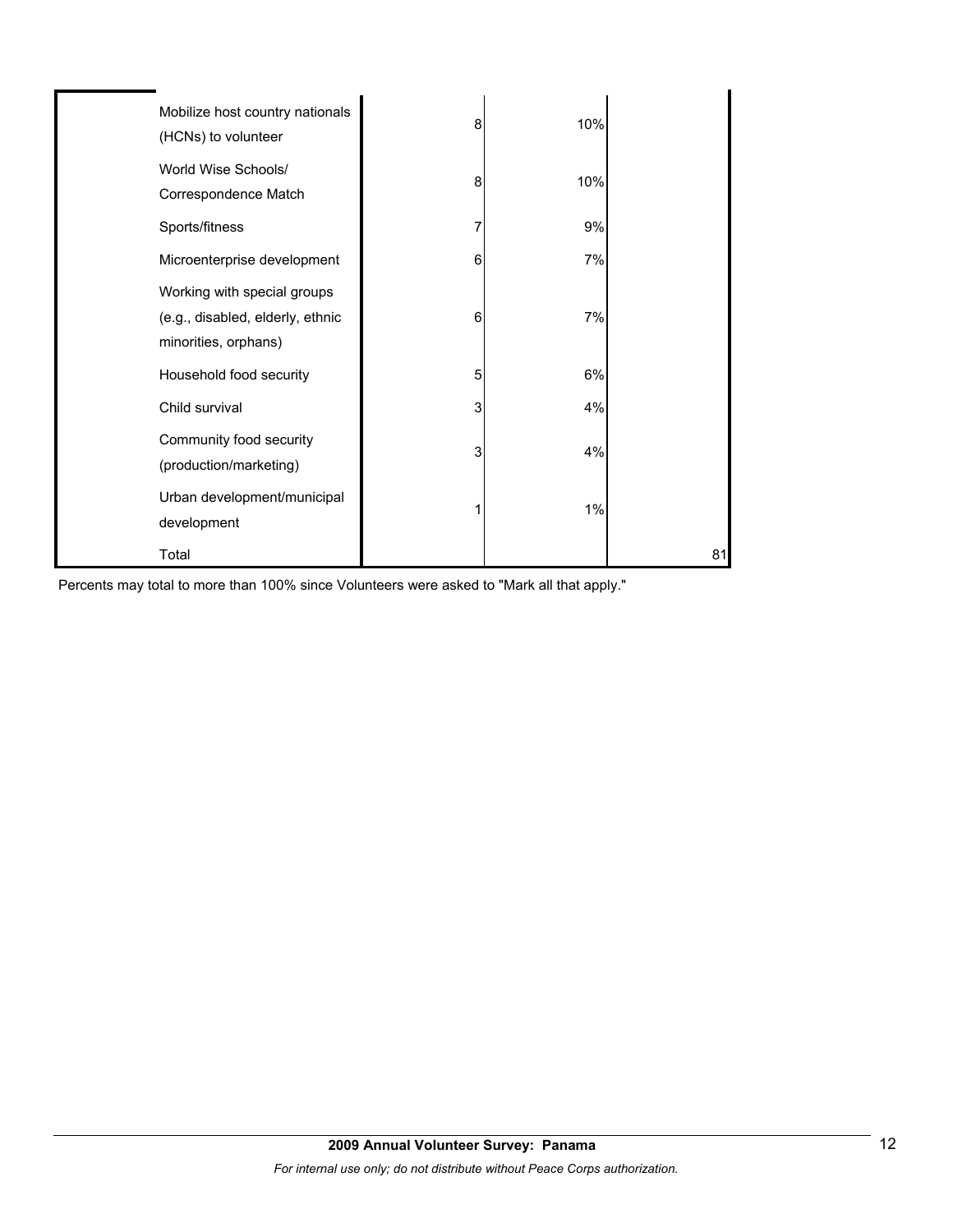|               |                                                | Column N % | Count | Row N % |  |
|---------------|------------------------------------------------|------------|-------|---------|--|
| C5.OTHER.TEXT | Open-ended results. Not responsive to request. |            |       |         |  |
|               | Total                                          |            | 81    | 100%    |  |

# **C5: Which of the following do your secondary activities include? Other (specify)**

#### **C5: No Secondary Activities**

|         |       | Percent | Number |
|---------|-------|---------|--------|
| C5.NONE | No    | 100%    | 81     |
|         | Yes   |         |        |
|         | Total | 100%    |        |

| C6: Hours Spent on Secondary Activities During Average Work Week |  |  |  |  |  |  |
|------------------------------------------------------------------|--|--|--|--|--|--|
|------------------------------------------------------------------|--|--|--|--|--|--|

|           | None | 1-10 hrs | 11-20 hrs | 21-30 hrs | 31-40 hrs | More than 40 hrs | Total |
|-----------|------|----------|-----------|-----------|-----------|------------------|-------|
| C6Hrs6grp |      | 52%      | 36%       | 10%       | 2%        |                  | 81l   |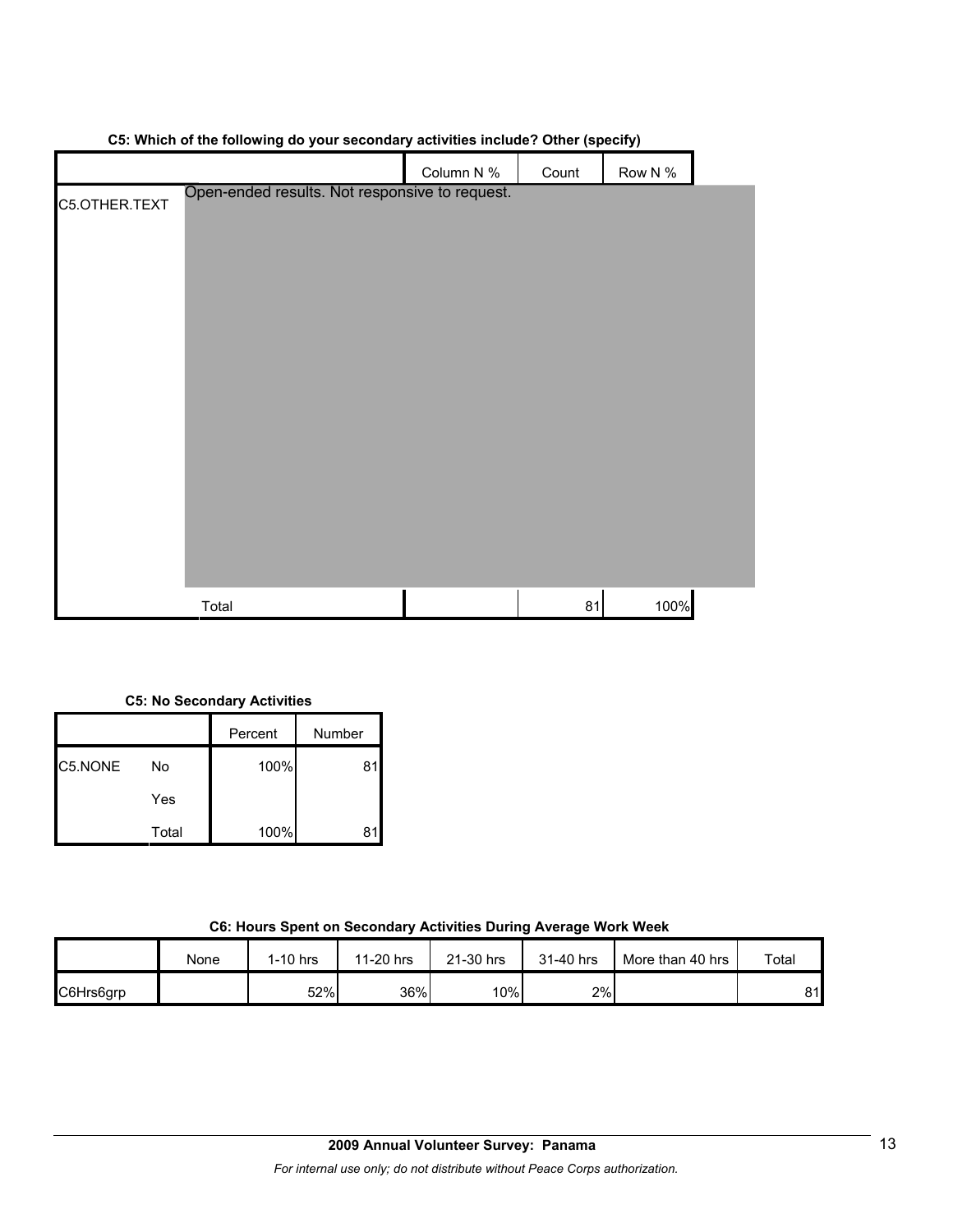| C6. How many hours do you spend on secondary activities during an average work week? |  |
|--------------------------------------------------------------------------------------|--|
|--------------------------------------------------------------------------------------|--|

|     | All Volunteers | Average        | Lowest reported | Highest reported | Did not answer |
|-----|----------------|----------------|-----------------|------------------|----------------|
| IC6 |                | 1 ລົດ I<br>ے.ت |                 | 40 I             | 0              |

# **C7: How personally satisfying is your--?**

|                              | Not at all 1 |     |     |     | Exceptionally 5 | Total |
|------------------------------|--------------|-----|-----|-----|-----------------|-------|
| Primary assignment           | 2%           | 20% | 16% | 46% | 16%।            | 81    |
| Secondary project/activities | $1\%$        | 6%  | 31% | 47% | 15%             | 81    |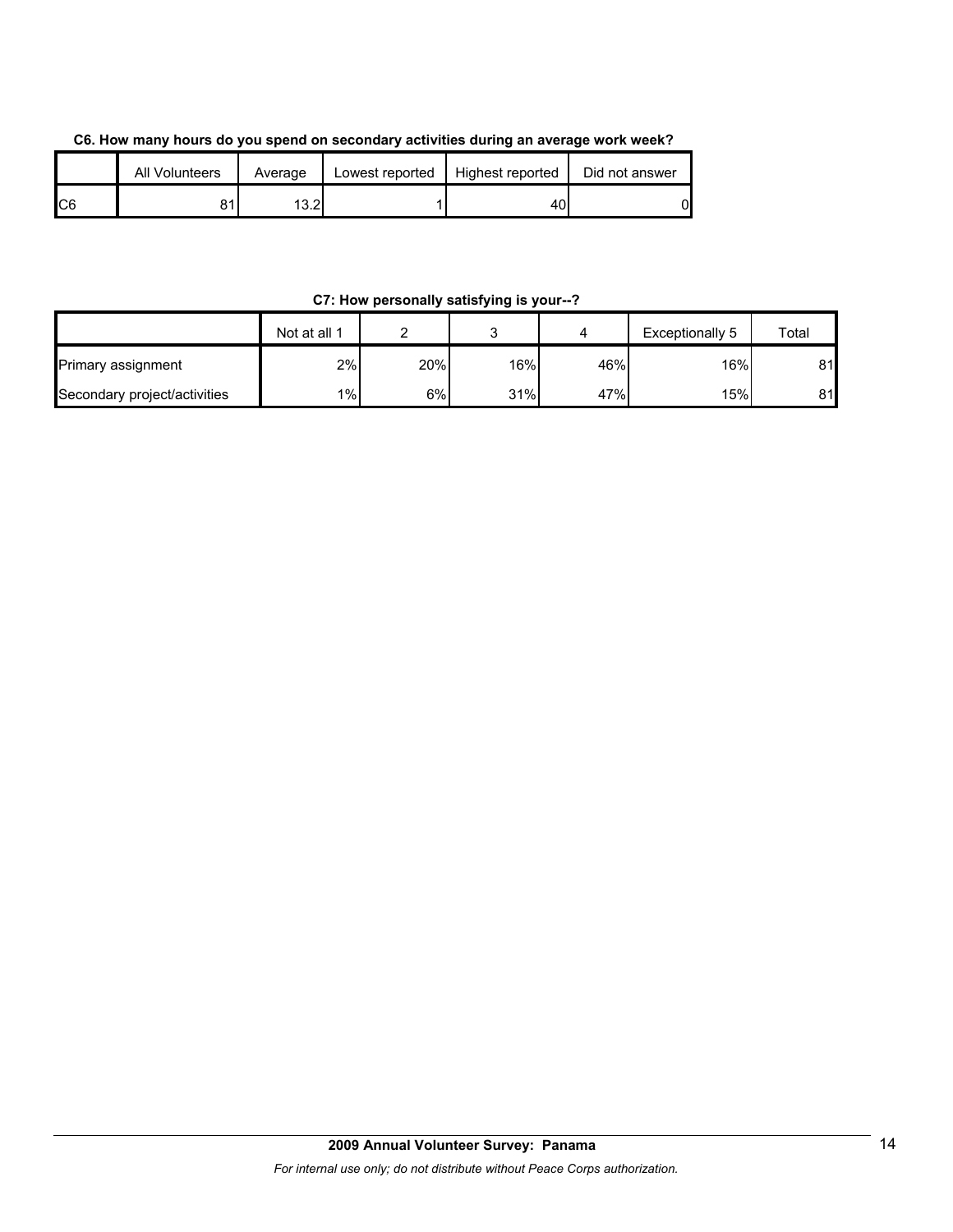# **D. Training for Peace Corps Assignment**

*This section reports Volunteers' assessments of the effectiveness of their Pre-Service Training and In-Service Training at post. In-Service Training (IST) includes: Reconnect; Technical IST; Mid-Service and Close of Service conferences; project management/leadership conferences; and other post-sponsored training sessions.* 

|                                                                       | Not effective | Poor | Adequate | Effective | Very Effective | NA/No training | Total |
|-----------------------------------------------------------------------|---------------|------|----------|-----------|----------------|----------------|-------|
| Manage cultural differences                                           | 4%            | 8%   | 25%      | 44%       | 19%            |                | 48    |
| Deal with adjustment issues                                           | 4%            | 6%   | 19%      | 50%       | 19%            | 2%             | 48    |
| Work with<br>counterparts/community<br>partners                       | 6%            | 8%   | 42%      | 38%       | 6%             |                | 48    |
| Use language needed in<br>work and social interactions                |               | 10%  | 25%      | 44%       | 21%            |                | 48    |
| Perform technical aspects of<br>your work                             | 6%            | 25%  | 33%      | 25%       | 10%            |                | 48    |
| Work on your project goals<br>and objectives                          | 6%            | 15%  | 40%      | 33%       | 6%             |                | 48    |
| Conduct a participatory<br>community needs<br>assessment (e.g., PACA) | 2%            | 10%  | 25%      | 46%       | 15%            | 2%             | 48    |
| Monitor your project goals<br>and outcomes                            | 6%            | 21%  | 33%      | 33%       | 6%             |                | 48    |
| Maintain your physical health                                         | 4%            | 15%  | 23%      | 31%       | 25%            | 2%             | 48    |
| Maintain your<br>mental/emotional health                              | 4%            | 23%  | 34%      | 23%       | 15%            |                | 47    |
| Maintain your personal safety<br>and security                         | 2%            | 2%   | 19%      | 35%       | 38%            | 4%             | 48    |

**D1: (PCVs at post 18 months or less) How effective was your Pre-Service Training (PST) in preparing you to--**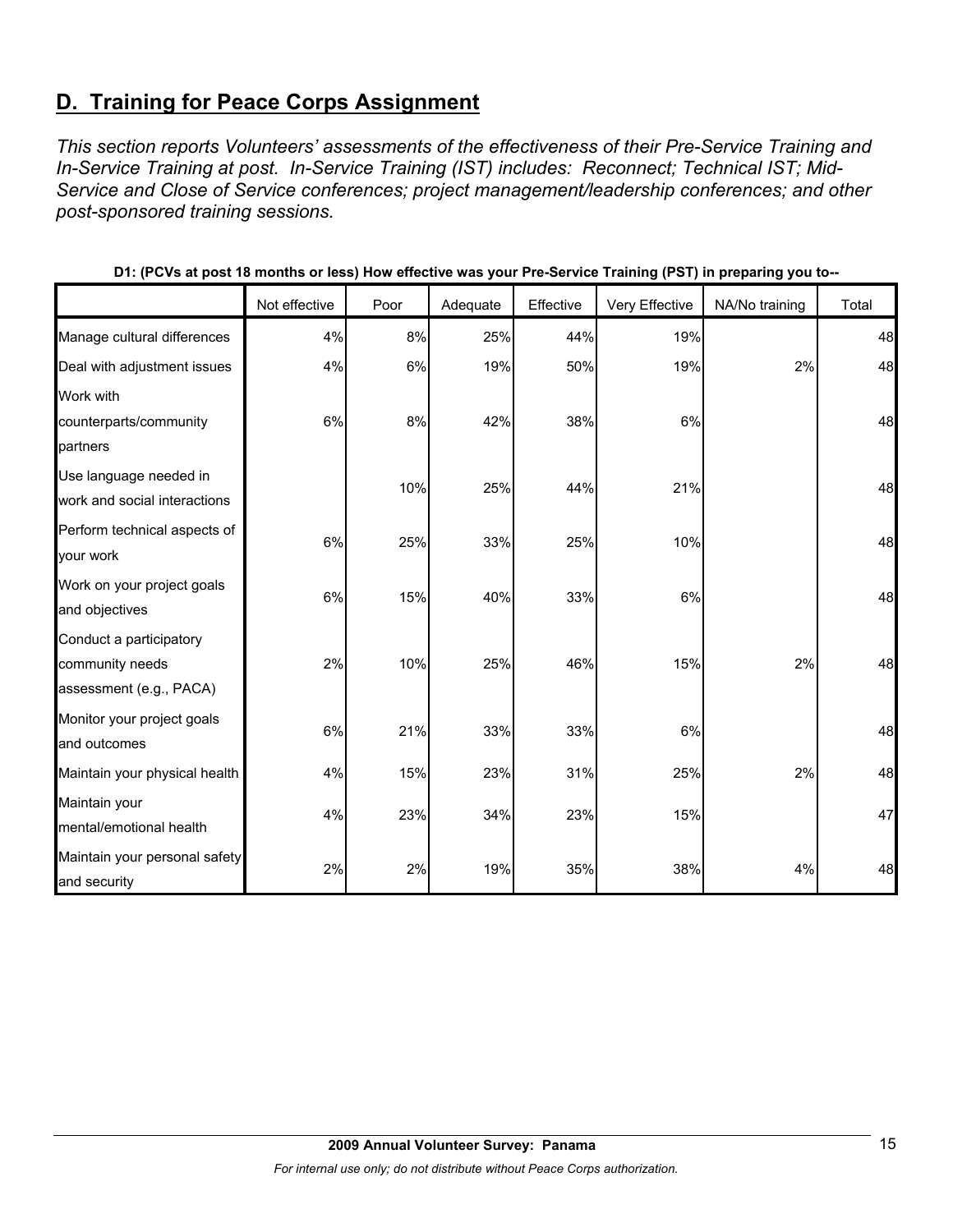|                                                                                          | Not effective | Poor | Adequate | Effective | Very Effective | NA/No training | Total |
|------------------------------------------------------------------------------------------|---------------|------|----------|-----------|----------------|----------------|-------|
| Manage cultural differences                                                              | 5%            | 4%   | 21%      | 45%       | 20%            | 5%             | 76    |
| Deal with adjustment issues                                                              | 3%            | 9%   | 26%      | 43%       | 14%            | 4%             | 76    |
| Build and strengthen working<br>relationships with<br>counterparts/community<br>partners | 1%            | 4%   | 24%      | 42%       | 26%            | 3%             | 76    |
| Use language needed in<br>work and social interactions                                   |               | 9%   | 29%      | 36%       | 19%            | 7%             | 75    |
| Perform technical aspects of<br>your work                                                | 1%            | 26%  | 21%      | 26%       | 24%            | 1%             | 76    |
| Work on your project goals<br>and objectives                                             | 3%            | 8%   | 43%      | 25%       | 20%            | 1%             | 75    |
| Conduct a participatory<br>community needs<br>assessment (e.g., PACA)                    | 4%            | 8%   | 18%      | 38%       | 17%            | 14%            | 76    |
| Monitor project goals and<br>outcomes                                                    | 3%            | 13%  | 37%      | 31%       | 11%            | 5%             | 75    |
| Maintain your physical health                                                            | 1%            | 8%   | 20%      | 36%       | 21%            | 13%            | 75    |
| Maintain your<br>mental/emotional health                                                 | 4%            | 8%   | 30%      | 34%       | 13%            | 11%            | 76    |
| Maintain your personal safety<br>and security                                            | $1\%$         | 1%   | 24%      | 34%       | 28%            | 12%            | 76    |

**D5: How effective was your In-Service Training (IST) in preparing you to--**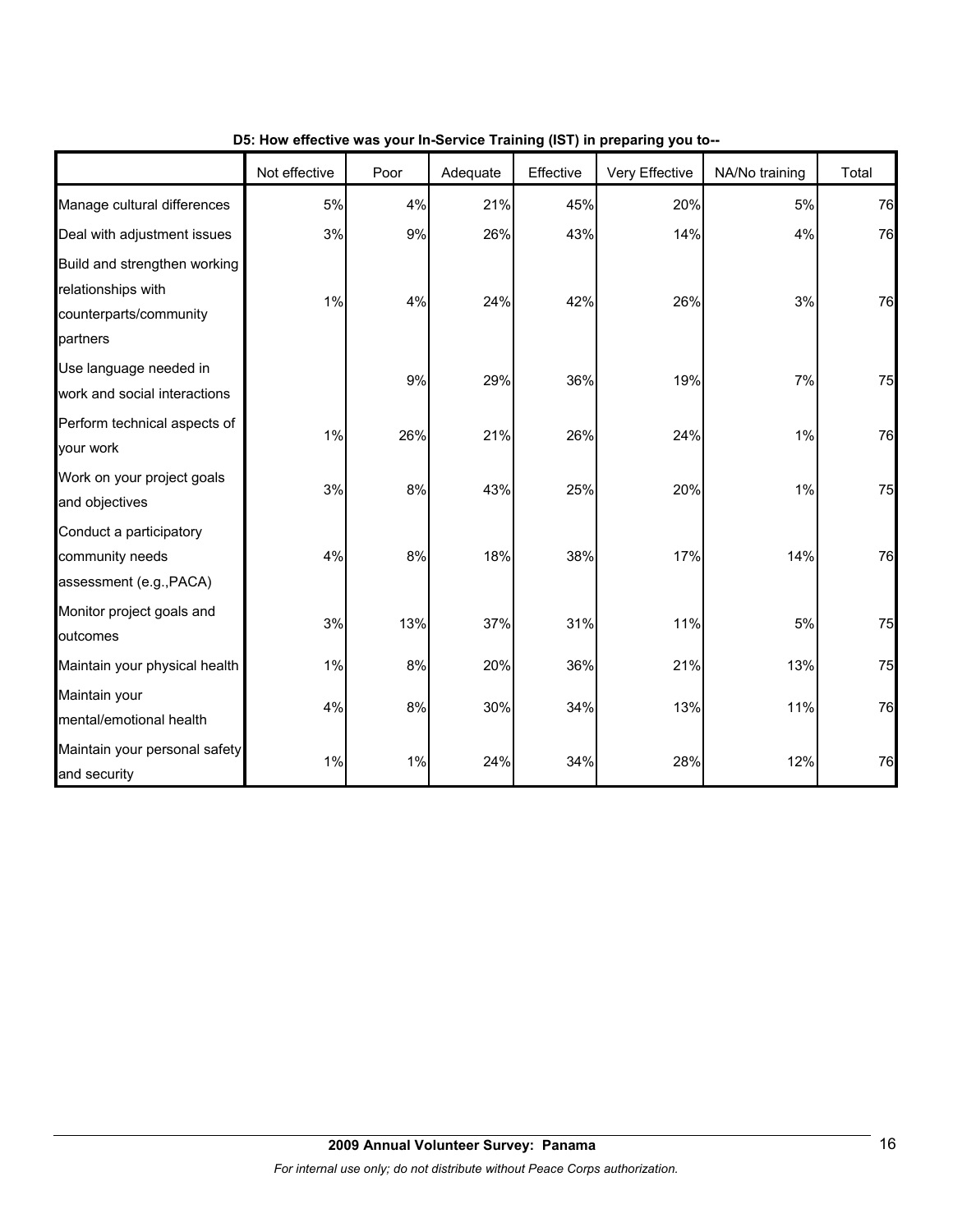|  |  | D8: Did you have this skill before joining the Peace Corps? |  |
|--|--|-------------------------------------------------------------|--|
|  |  |                                                             |  |

|                                                  | No/ No answer | Yes | Total |
|--------------------------------------------------|---------------|-----|-------|
| Skills specific to my assignment                 | 36            | 44  | 80    |
| Assessing community needs                        | 56            | 22  | 78    |
| Organizing/implementing<br>community activities  | 40            | 39  | 79    |
| Building capacity of local<br>organizations      | 65            | 14  | 79    |
| Monitoring, reporting, and<br>evaluating my work | 27            | 52  | 79    |
| Designing and implementing<br>training sessions  | 49            | 30  | 79    |

# **D8: Is the skill needed for your Peace Corps work?**

|                                                  | No/ No answer | Yes | Total |
|--------------------------------------------------|---------------|-----|-------|
| Skills specific to my assignment                 |               | 73  | 80    |
| Assessing community needs                        | 5             | 75  | 80    |
| Organizing/implementing<br>community activities  | 3             | 76  | 79    |
| Building capacity of local<br>organizations      | 12            | 68  | 80    |
| Monitoring, reporting, and<br>evaluating my work | 4             | 76  | 80    |
| Designing and implementing<br>training sessions  | 11            | 69  | 80    |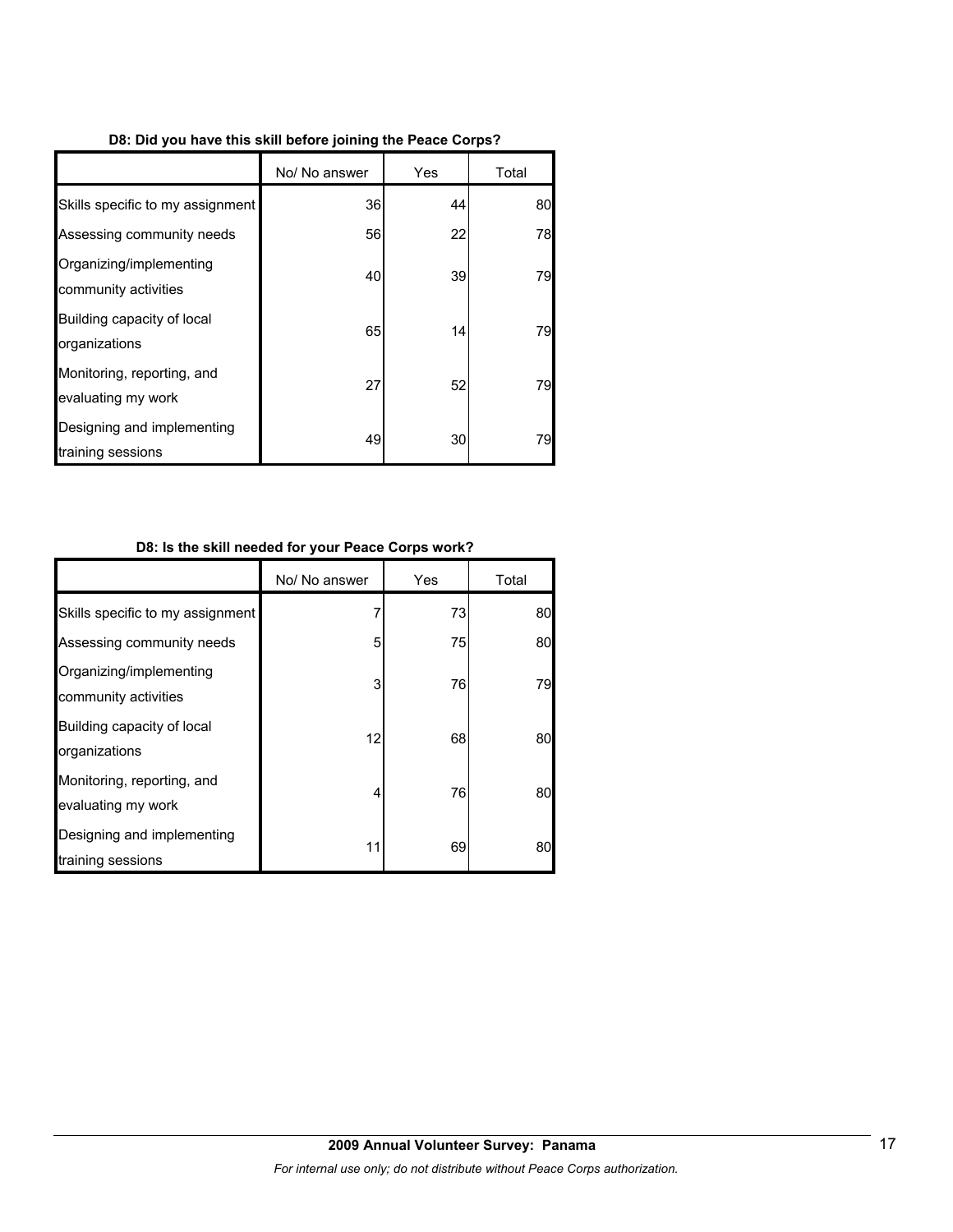# **D8: Have you had adequate Peace Corps training to acquire the skill?**

|                                                  | No/ No answer | Yes | Total |
|--------------------------------------------------|---------------|-----|-------|
| Skills specific to my assignment                 | 15            | 51  | 66    |
| Assessing community needs                        | 9             | 67  | 76    |
| Organizing/implementing<br>community activities  | 12            | 58  | 70    |
| Building capacity of local<br>organizations      | 24            | 48  | 72    |
| Monitoring, reporting, and<br>evaluating my work | 19            | 52  | 71    |
| Designing and implementing<br>training sessions  | 28            | 43  | 71    |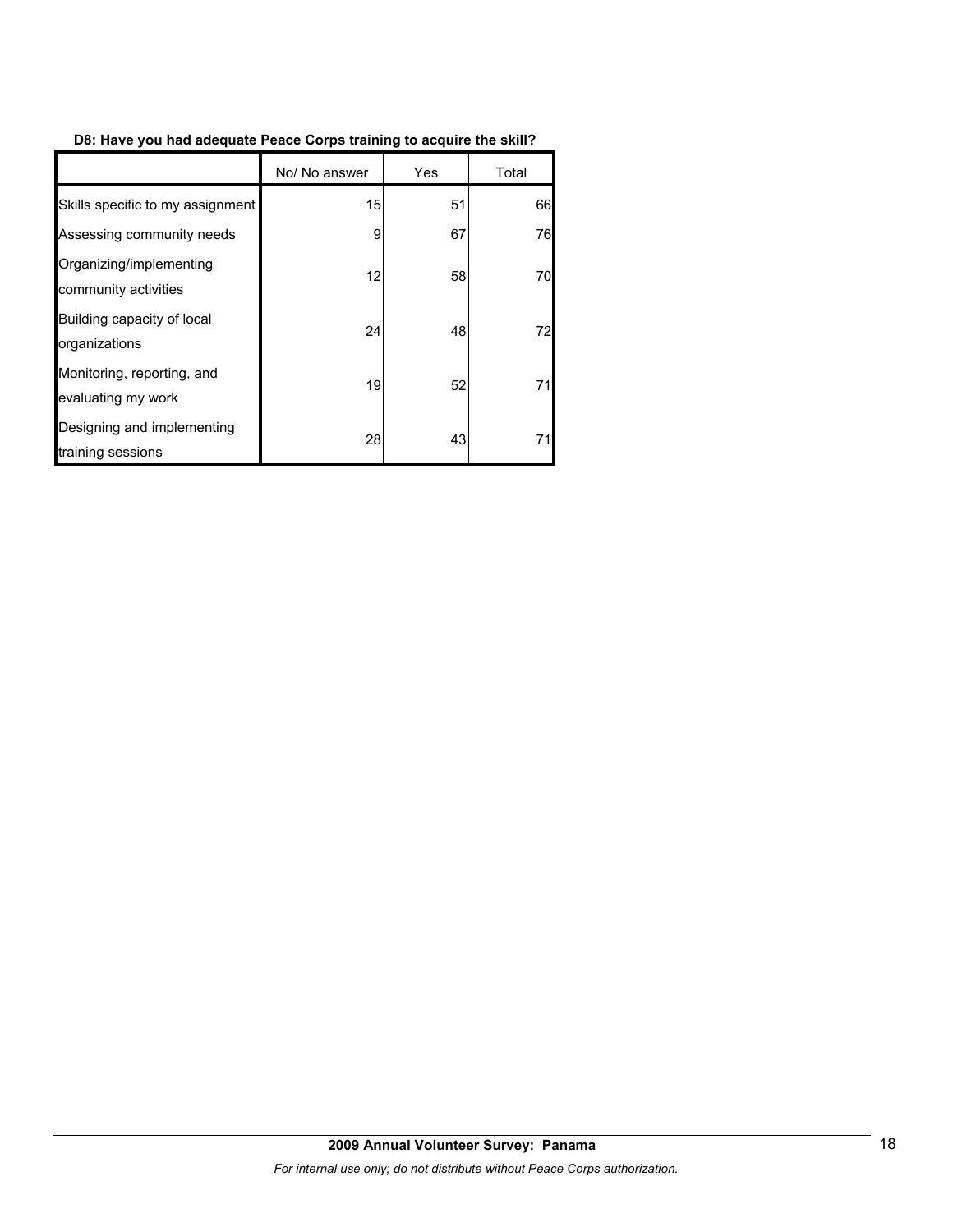# **E. Volunteer Assignment Goals and Impact**

*This section reports Volunteers' self-assessments of their impact on the individuals and organizations in the communities in which they serve. At the end of this section, Volunteers' third goal activities, participation in Coverdell World Wise School/Correspondence Match (CWWS/CM) and use of Peace Corps resources to support their work are reported in questions.* 

|                                                                                                       | Not at all 1 | $\overline{2}$ | 3   | 4   | <b>Exceptionally 5</b> | <b>NA</b> | Total |
|-------------------------------------------------------------------------------------------------------|--------------|----------------|-----|-----|------------------------|-----------|-------|
| Meets the objectives of the<br>project plan                                                           | 4%           | 7%             | 21% | 40% | 25%                    | 4%        | 81    |
| Builds local capacity for<br>sustainability                                                           |              | 16%            | 20% | 49% | 12%                    | 2%        | 81    |
| Involves local people in<br>planning and implementing<br>activities                                   |              | 2%             | 28% | 44% | 22%                    | 2%        | 81    |
| Complements other local<br>development activities                                                     |              | 9%             | 30% | 41% | 17%                    | 4%        | 81    |
| Transfers skills to host country<br>individuals and organizations                                     |              | $1\%$          | 24% | 60% | 12%                    | 2%        | 80    |
| Mobilizes host country<br>nationals (HCNs) to volunteer                                               | 10%          | 17%            | 35% | 22% | 5%                     | 11%       | 81    |
| Helps promote a better<br>understanding of Americans<br>on the part of the peoples<br>served (goal 2) |              | 6%             | 15% | 36% | 41%                    | 2%        | 81    |
| Helps promote a better<br>understanding of other<br>peoples on the part of<br>Americans (goal 3)      | 1%           | 6%             | 18% | 36% | 34%                    | 5%        | 80    |

# **E1: To what extent does your Volunteer work assignment address the following?**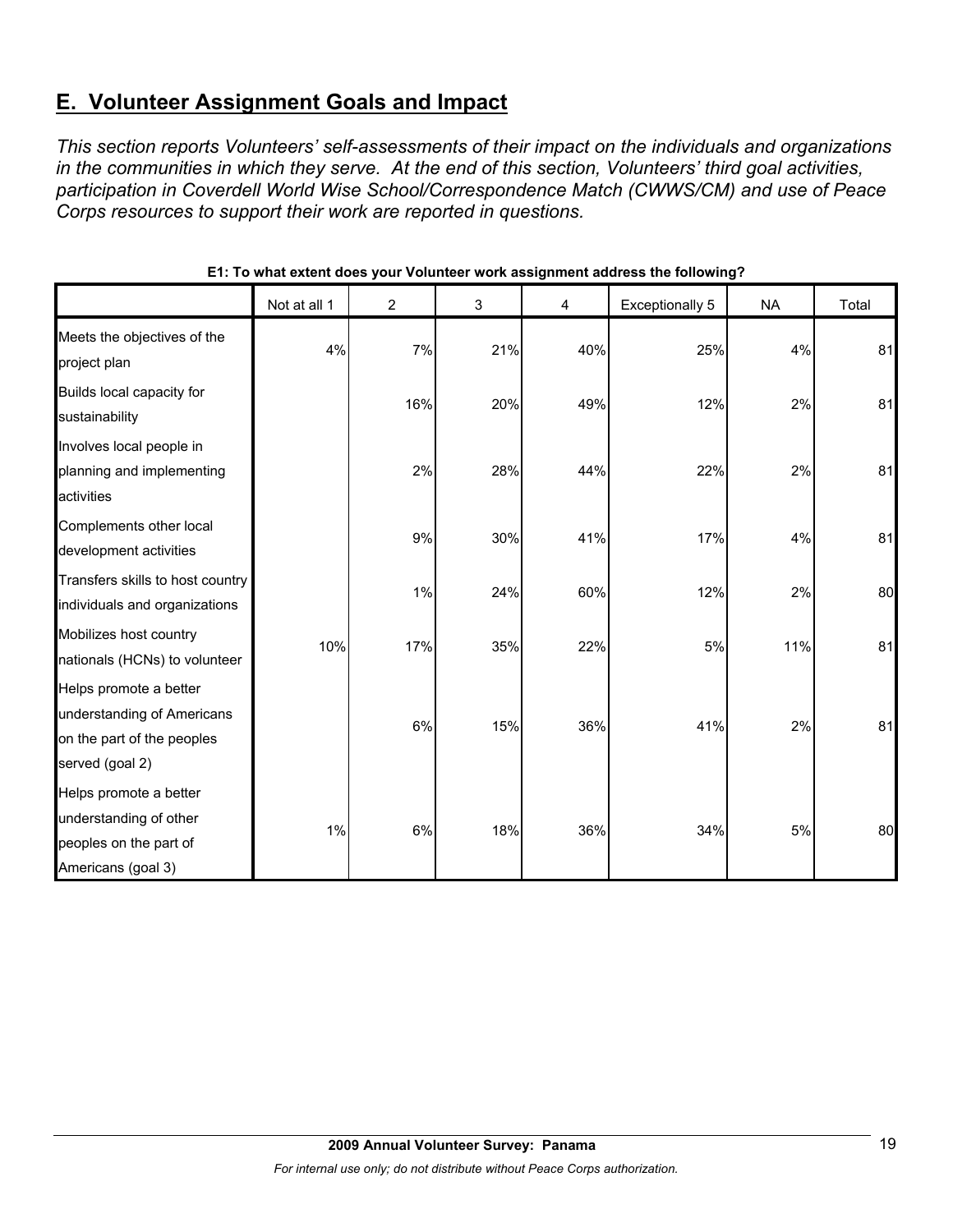|                                          | Not at all 1 | ົ   | ◠<br>c | 4   | Exceptionally 5 | <b>NA</b> | Total |
|------------------------------------------|--------------|-----|--------|-----|-----------------|-----------|-------|
| Need the assistance that you<br>provided |              | 21% | 18%    | 42% | 18%             |           | 33    |
| Want the assistance that you<br>provided | 6%           | 27% | 18%    | 36% | 12%             |           | 33    |

**E2: To what extent does your host community--?**

### **E3: How much impact does your assignment have on the capacities of your host counterparts/community partners?**

|                                                                  | None 1 | $\overline{2}$ | 3   | 4   | Exceptional 5 | <b>NA</b> | Total |
|------------------------------------------------------------------|--------|----------------|-----|-----|---------------|-----------|-------|
| Ability to access information<br>(e.g., library, Internet, etc.) | 20%    | 20%            | 32% | 17% | 2%            | 9%        | 81    |
| Leadership skills                                                |        | 6%             | 36% | 42% | 12%           | 4%        | 81    |
| Planning and management                                          | 1%     | 10%            | 30% | 42% | 15%           | 2%        | 81    |
| Problem solving/critical thinking                                | 1%     | 10%            | 40% | 42% | 2%            | 5%        | 81    |
| Self-esteem                                                      | 2%     | 6%             | 31% | 38% | 16%           | 6%        | 81    |
| <b>Technical skills</b>                                          | 2%     | 9%             | 36% | 44% | 6%            | 2%        | 80    |
| Use of local resources                                           | 4%     | 7%             | 38% | 40% | 9%            | 2%        | 81    |
| Use of external resources (e.g.,<br>grants, international NGOs)  | 14%    | 17%            | 26% | 30% | 6%            | 7%        | 81    |
| Better understanding of<br>Americans                             | 1%     | 9%             | 20% | 26% | 40%           | 4%        | 80    |
| Other: Please specify below                                      | 5%     |                |     | 5%  |               | 91%       | 22    |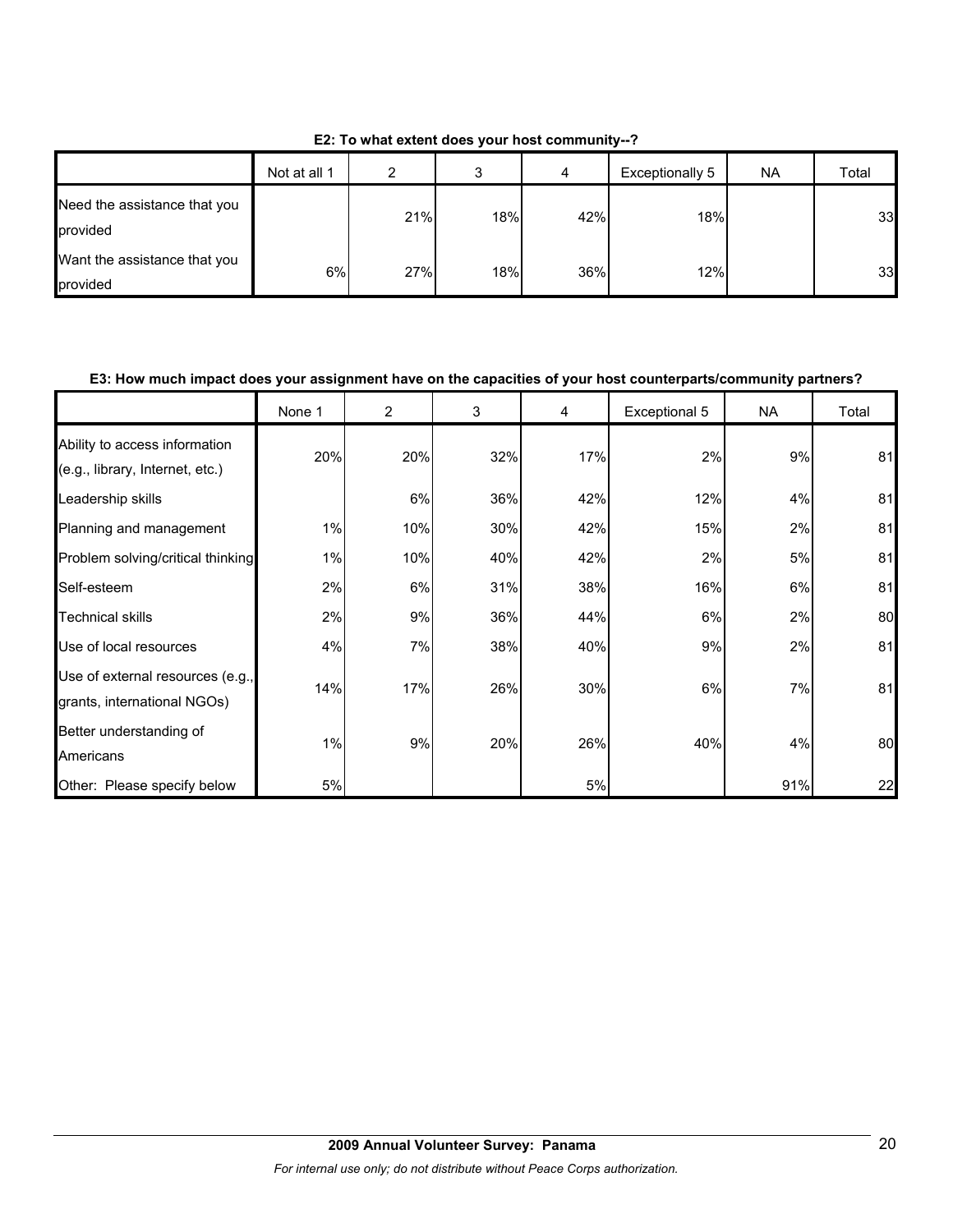### **E3: How much impact does your assignment have on the capacities of your host**

| counterparts/community partners? Other (specify) |                                                |            |       |         |  |  |  |
|--------------------------------------------------|------------------------------------------------|------------|-------|---------|--|--|--|
|                                                  |                                                | Column N % | Count | Row N % |  |  |  |
| E3_OTHER                                         | Open-ended results. Not responsive to request. |            |       |         |  |  |  |
|                                                  |                                                |            |       |         |  |  |  |
|                                                  |                                                |            |       |         |  |  |  |
|                                                  |                                                |            |       |         |  |  |  |
|                                                  | Total                                          |            | 81    | 100%    |  |  |  |

#### **E4: How much impact does your assignment have on the capacities of your host individuals with whom you work?**

|                                                                  | None 1 | $\overline{2}$ | 3   | 4   | Exceptional 5 | NA  | Total |
|------------------------------------------------------------------|--------|----------------|-----|-----|---------------|-----|-------|
| Ability to access information<br>(e.g., library, Internet, etc.) | 24%    | 15%            | 23% | 25% | 8%            | 5%  | 79    |
| Leadership skills                                                | 4%     | 10%            | 36% | 34% | 14%           | 2%  | 80    |
| Planning and management                                          | 5%     | 10%            | 34% | 41% | 8%            | 2%  | 80    |
| Problem solving/critical thinking                                | 2%     | 12%            | 36% | 40% | 5%            | 4%  | 80    |
| Self-esteem                                                      | 2%     | 8%             | 22% | 46% | 18%           | 4%  | 80    |
| <b>Technical skills</b>                                          | 4%     | 4%             | 38% | 44% | 8%            | 4%  | 80    |
| Use of local resources                                           | 2%     | 10%            | 44% | 30% | 10%           | 4%  | 80    |
| Use of external resources (e.g.,<br>grants, international NGOs)  | 23%    | 15%            | 27% | 23% | 5%            | 8%  | 79    |
| Better understanding of<br>Americans                             |        | 8%             | 12% | 34% | 40%           | 6%  | 80    |
| Other: Please specify below                                      | 14%    |                |     |     | 5%            | 81% | 21    |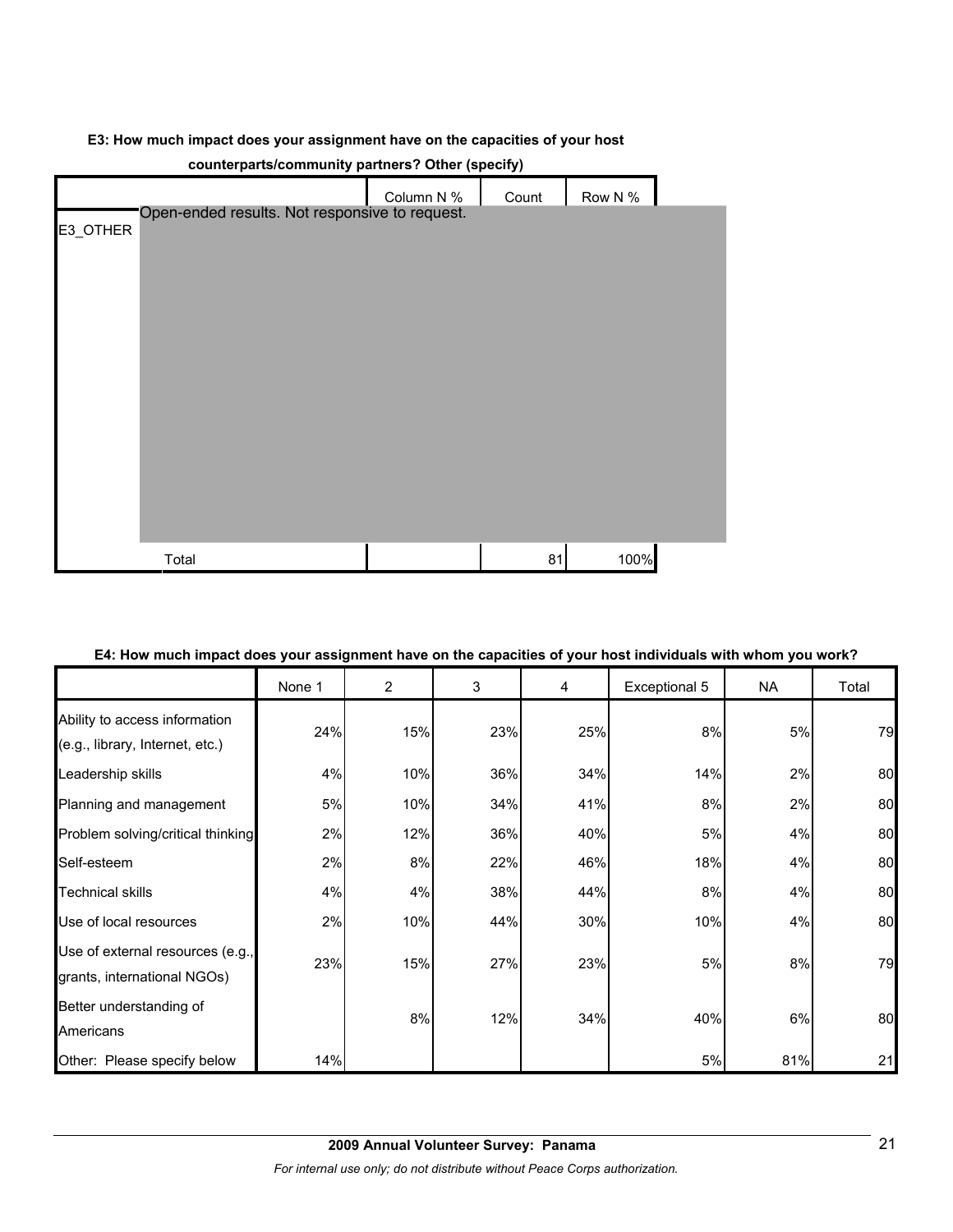#### **E4: How much impact does your assignment have on the capacities of your host**

| <b>INDIVIDUALS WILLI WILDIT YOU WOLK: OLIFFI (SPECITY)</b> |                                                |            |       |         |  |  |  |  |
|------------------------------------------------------------|------------------------------------------------|------------|-------|---------|--|--|--|--|
|                                                            |                                                | Column N % | Count | Row N % |  |  |  |  |
| E4_OTHER                                                   | Open-ended results. Not responsive to request. |            |       |         |  |  |  |  |
|                                                            |                                                |            |       |         |  |  |  |  |
|                                                            |                                                |            |       |         |  |  |  |  |
|                                                            |                                                |            |       |         |  |  |  |  |
|                                                            |                                                |            |       |         |  |  |  |  |
|                                                            |                                                |            |       |         |  |  |  |  |
|                                                            |                                                |            |       |         |  |  |  |  |
|                                                            | Total                                          |            | 81    | 100%    |  |  |  |  |

# **individuals with whom you work? Other (specify)**

# **E5: To what extent does your assignment enhance the capacities of organizations with whom you work?**

|                                                              | None 1 | $\overline{2}$ | 3   | 4   | Exceptional 5 | NA  | Total |
|--------------------------------------------------------------|--------|----------------|-----|-----|---------------|-----|-------|
| Identifying and prioritizing<br>organizational needs         | 11%    | 12%            | 26% | 32% | 6%            | 11% | 80    |
| Leadership                                                   | 10%    | 14%            | 22% | 34% | 8%            | 12% | 80    |
| Management                                                   | 11%    | 12%            | 25% | 32% | 5%            | 14% | 80    |
| Monitoring and evaluation                                    | 14%    | 22%            | 32% | 18% | 1%            | 12% | 80    |
| Planning and implementing<br>organizational activities       | 9%     | 10%            | 34% | 29% | 5%            | 14% | 80    |
| Teamwork/participatory<br>decision-making                    | 8%     | 11%            | 29% | 31% | 8%            | 14% | 80    |
| Use of local resources                                       | 10%    | 12%            | 36% | 24% | 6%            | 11% | 80    |
| Ability to mobilize, manage,<br>and sustain local volunteers | 12%    | 26%            | 29% | 19% | 2%            | 11% | 80    |
| Other: Please specify below                                  | 12%    |                | 4%  | 4%  | 4%            | 77% | 26    |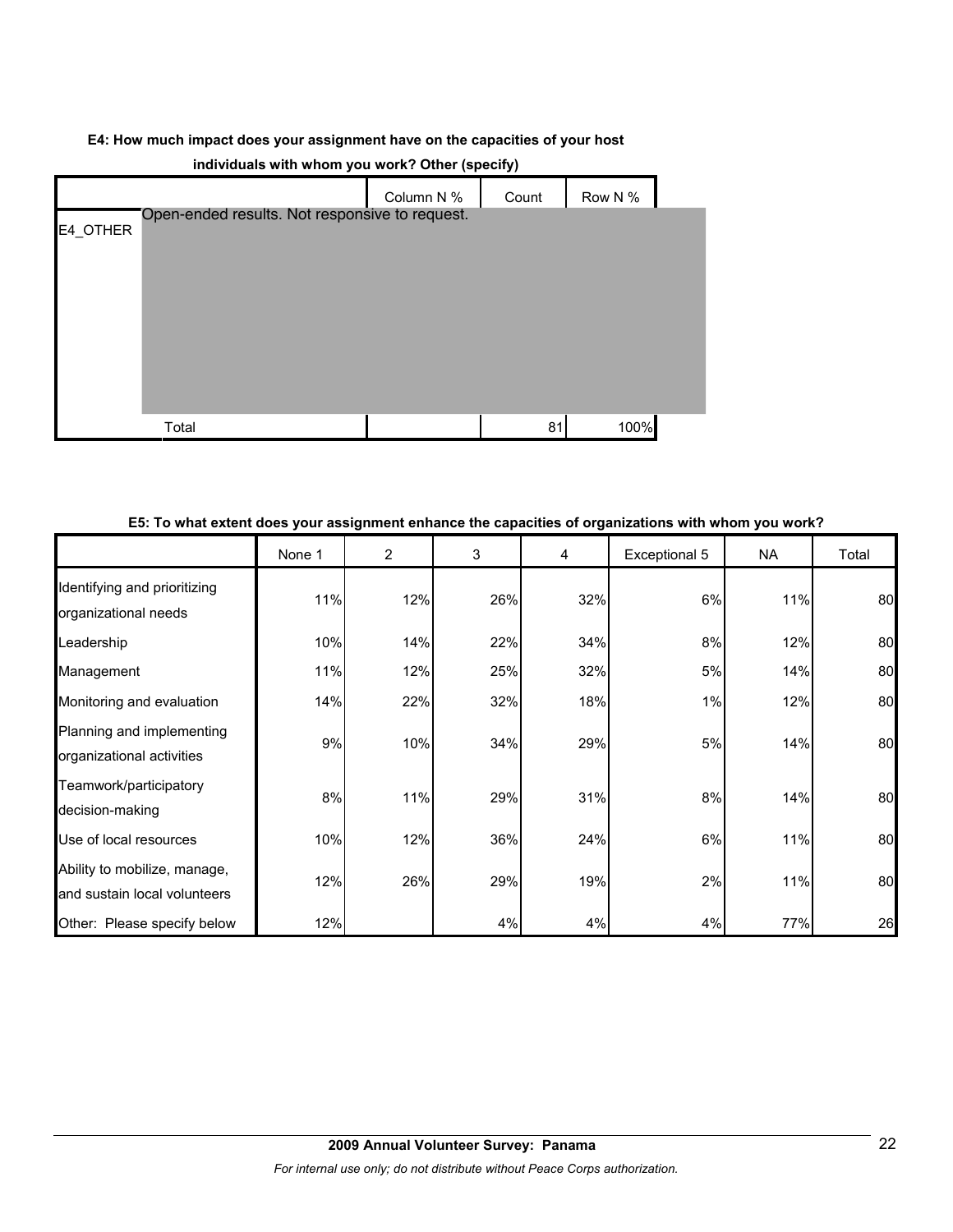#### **E5: To what extent does your assignment enhance the capacities of organizations with**

|                                                            | Column N % | Count | Row N % |  |
|------------------------------------------------------------|------------|-------|---------|--|
| Open-ended results. Not responsive to request.<br>E5_OTHER |            |       |         |  |
|                                                            |            |       |         |  |
|                                                            |            |       |         |  |
|                                                            |            |       |         |  |
|                                                            |            |       |         |  |
|                                                            |            |       |         |  |
|                                                            |            |       |         |  |
|                                                            |            |       |         |  |
| Total                                                      |            | 81    | 100%    |  |

**whom you work? Other (specify)**

#### **E6: How effective have you been in transferring knowledge and skills to help the following persons or groups build their**

| capacities?                           |              |     |     |     |                 |           |       |  |
|---------------------------------------|--------------|-----|-----|-----|-----------------|-----------|-------|--|
|                                       | Not at all 1 | 2   | 3   | 4   | Exceptionally 5 | <b>NA</b> | Total |  |
| Your counterpart/community<br>partner | 2%           | 9%  | 14% | 57% | 12%             | 6%        | 81    |  |
| Another institution/organization      | 11%          | 27% | 32% | 22% |                 | 7%        | 81    |  |
| Members of your host<br>community     | 1%           | 10% | 36% | 41% | 7%              | 5%        | 81    |  |
| Other: Please specify below           | 5%           |     |     | 10% | 5%              | 81%       | 21    |  |

#### **E7: To what extent have HC individuals gained a better understanding of Americans? Includes "Too early to tell."**

|    | Not at all | Minimally | Moderately | Considerablv | Exceptionally | Too early to tell | $\tau$ otal |
|----|------------|-----------|------------|--------------|---------------|-------------------|-------------|
| E7 | 0%l        | $1\%$     | 24%        | 46%          | 21%<br>∼      | 8%                | 80          |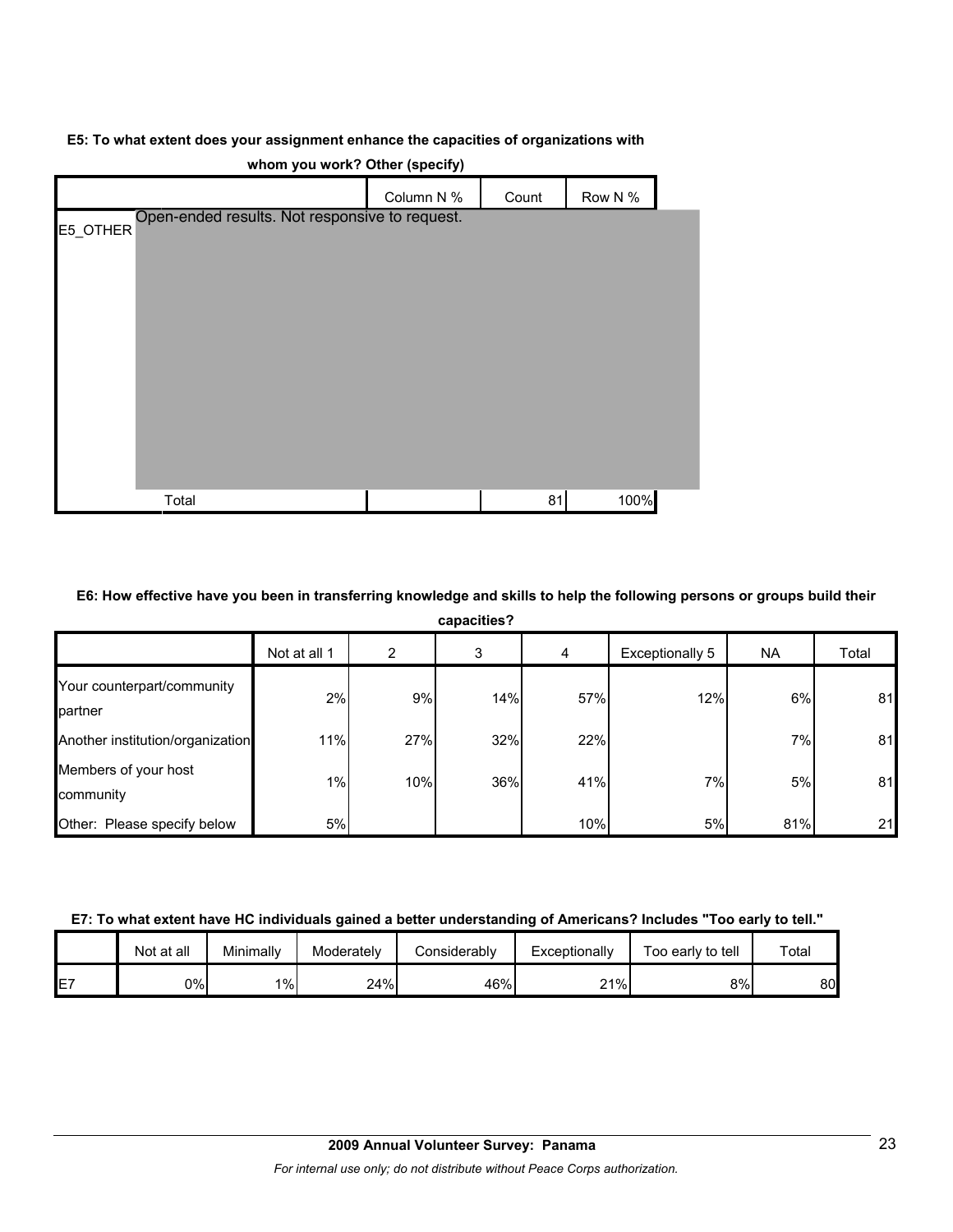### **E7: To what extent have HC individuals gained a better understanding of Americans? Excludes**

**"Too early to tell."**

|     | Not at all | Minimally | Moderately | Considerably | Exceptionally | ™otal |
|-----|------------|-----------|------------|--------------|---------------|-------|
| IE7 |            | 1%        | 26%        | 50%          | 23%           | 74    |

# **E9. In which of the following third goal activities have you participated during your PC service?**

|               |                                                              | PCV Responses | % Doing This | <b>Total PCVs</b><br>Responding |
|---------------|--------------------------------------------------------------|---------------|--------------|---------------------------------|
| \$E9Goal3Acts | Hosting American visitors                                    | 73            | 91%          |                                 |
|               | Electronic updates                                           | 65            | 81%          |                                 |
|               | Personal website or blog                                     | 41            | 51%          |                                 |
|               | Hard copy/paper update                                       | 28            | 35%          |                                 |
|               | Enrollment in the CWWS/CMS<br>program                        | 21            | 26%          |                                 |
|               | While on home leave, spoke at<br>a school or community group | 17            | 21%          |                                 |
|               | Pen pal program/letter<br>exchange                           | 11            | 14%          |                                 |
|               | Other please specify                                         |               | 9%           |                                 |
|               | Podcasted/created a slide show<br>or video posted online     | 5             | 6%           |                                 |
|               | Peace Corps Week activities                                  |               | 1%           |                                 |
|               | Total                                                        |               |              | 80                              |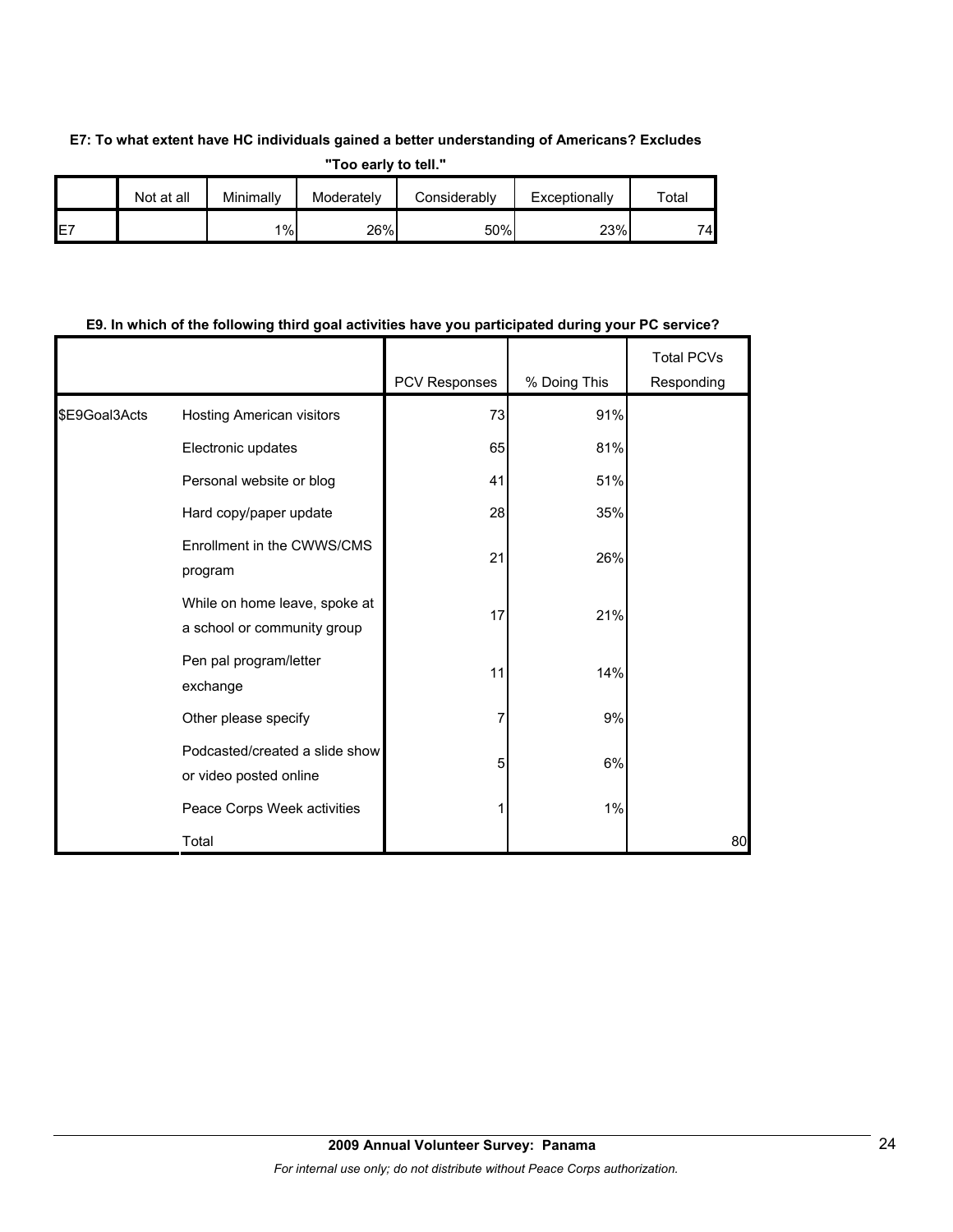# **E9: When asked about third goal activities, Volunteer answered "No**

|                                                                                                                                                                                                                                                                                       | Have done third<br>goal activities | No third goal<br>activities | Total |
|---------------------------------------------------------------------------------------------------------------------------------------------------------------------------------------------------------------------------------------------------------------------------------------|------------------------------------|-----------------------------|-------|
| Peace Corps' third goal is to<br>"help promote a better<br>understanding of other peoples<br>on the part of Americans." In<br>which of the following third goal<br>activities, including your contact<br>with family and friends, have<br>you participated during your<br>Peace Corps | 99%                                | 1%                          | 81    |

# **E10: Would you recommend participation in the CWWS CMS to other Volunteers?**

|     |                            | I have participated in | I have participated in |       |
|-----|----------------------------|------------------------|------------------------|-------|
|     | I have not participated in | CWWS/CM & would        | CWWS/CM and would      |       |
|     | CWWS/CM.                   | recommend it           | NOT recommend it       | Total |
| E10 | 67%                        | 23%                    | 10%                    | 78    |

**E11: To what extent have Americans gained a better understanding of HCNs? Includes "Too early to tell."**

|      | Not at all | Minimally | Moderately | Considerably | Exceptionally | Too early to tell | Total |
|------|------------|-----------|------------|--------------|---------------|-------------------|-------|
| IE11 | <b>D%l</b> | 10%       | 27%        | 47%          | 14%           | 2%                | ດ⊿    |

# **E11: To what extent have Americans gained a better understanding of HCNs? Excludes "Too early**

|      | Not at all | Minimallv | Moderately | Considerably | Exceptionally | $\tau$ otal |
|------|------------|-----------|------------|--------------|---------------|-------------|
| IE11 |            | 10%       | 28%        | 48%          | 14%           | 79.         |

**E12: Which of the following resources have been useful to you in your third goal activities?**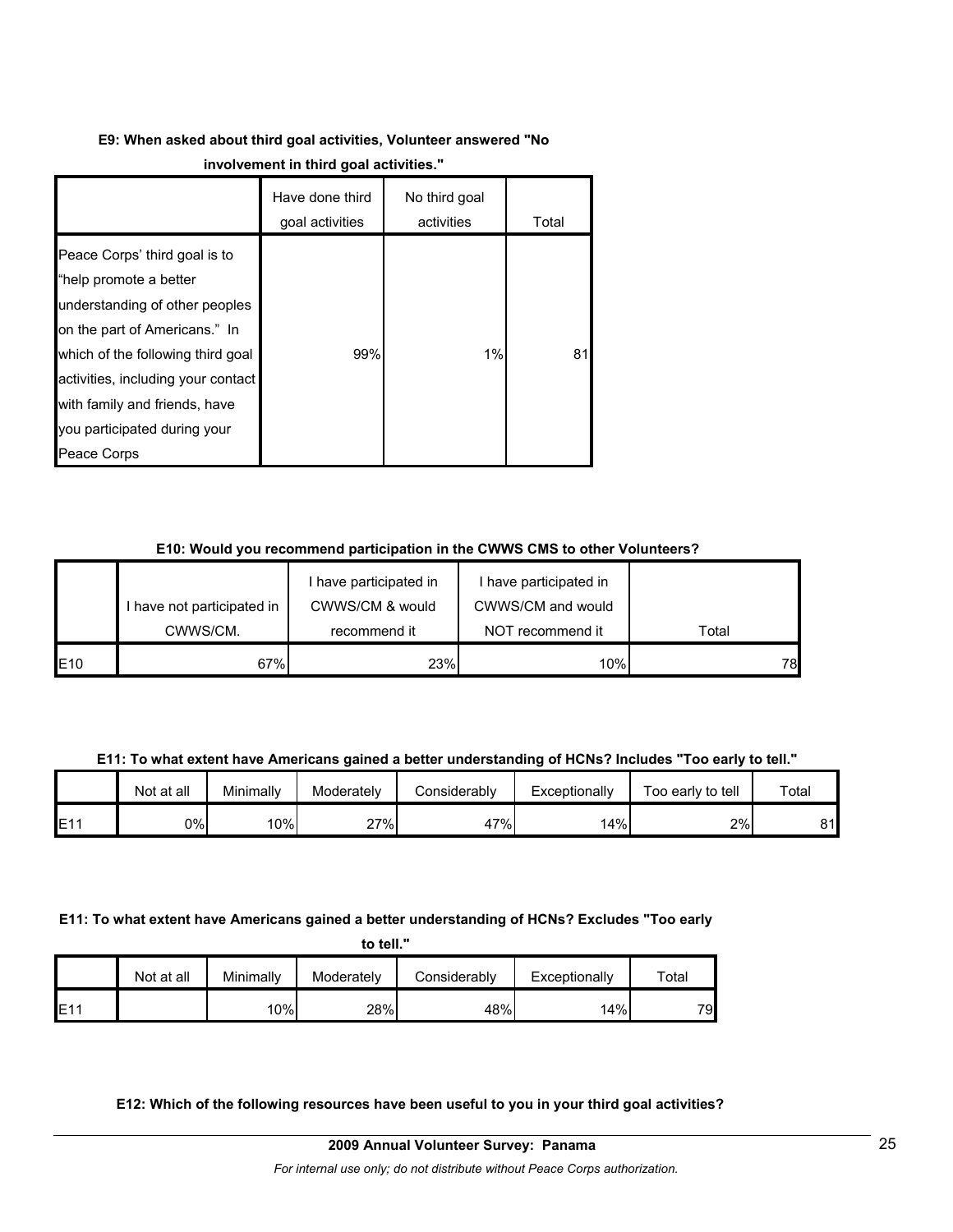|                                                                                | Yes |
|--------------------------------------------------------------------------------|-----|
| Coverdell World Wise Schools staff (Useful)                                    | 8   |
| Contact with other Peace Corps staff in Washington, D.C. (Useful)              | 3   |
| Information at staging (Useful)                                                | 24  |
| Information from your post sent to you before departure (Useful)               | 25  |
| Internet (Useful)                                                              | 59  |
| Invitation kits (Useful)                                                       | 24  |
| Material in staging packet (Useful)                                            | 24  |
| Peace Corps staff at post (e.g., World Wise School contact) (Useful)           | 19  |
| Recruiting (Useful)                                                            | 14  |
| Resources available from Coverdell World Wise Schools (Useful)                 | 6   |
| Resources available on Peace Corps website (e.g., third goal section) (Useful) | 13  |
| Training on third goal (Useful)                                                | 10  |

### **E12: Which of the following resources would/will be helpful to you in your third goal activities?**

|                                                                                             | Yes          |
|---------------------------------------------------------------------------------------------|--------------|
| Coverdell World Wise Schools staff (Would be helpful)                                       | 16           |
| Contact with other Peace Corps staff in Washington, D.C. (Would be helpful)                 | 17           |
| Information at staging (Would be helpful)                                                   | 11           |
| Information from your post sent to you before departure (Would be helpful)                  | 16           |
| Internet (Would be helpful)                                                                 | 12           |
| Invitation kits (Would be helpful)                                                          | 9            |
| Material in staging packet (Would be helpful)                                               | 6            |
| Peace Corps staff at post (e.g., World Wise School contact) (Would be helpful)              | 7            |
| Recruiting (Would be helpful)                                                               | 6            |
| Resources available from Coverdell World Wise Schools (Would be helpful)                    | 14           |
| Resources available on Peace Corps website (e.g., third goal section) (Would be<br>helpful) | 16           |
| Training on third goal (Would be helpful)                                                   | 18           |
| Other: Please specify below (Would/will be helpful)                                         | $\mathsf{2}$ |

**E12: Other useful/helpful resources? Other (specify)**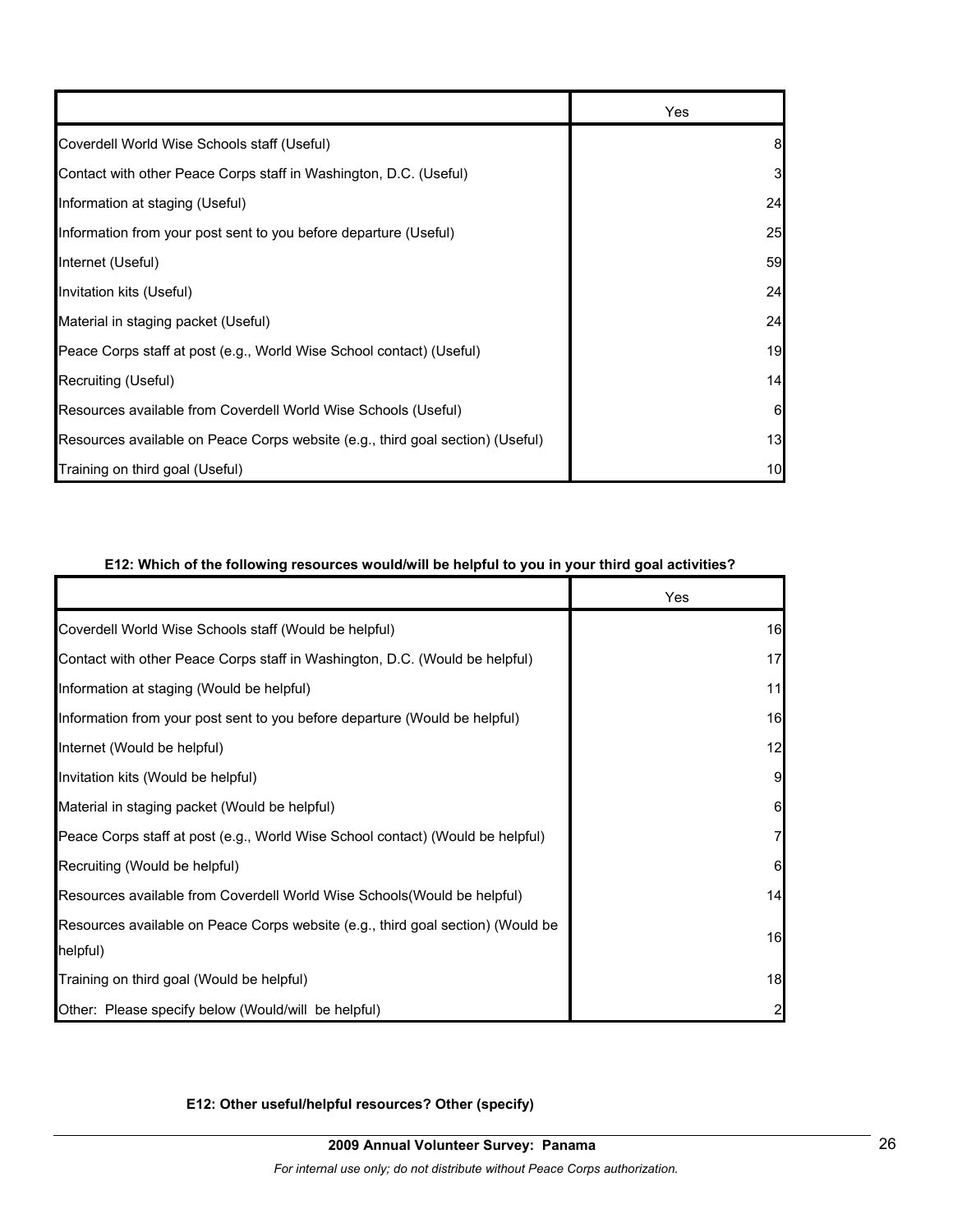|           |                                                | Column N % | Count | Row N % |  |
|-----------|------------------------------------------------|------------|-------|---------|--|
| E12_OTHER | Open-ended results. Not responsive to request. |            |       |         |  |
|           |                                                |            |       |         |  |
|           |                                                |            |       |         |  |
|           |                                                |            |       |         |  |
|           |                                                |            |       |         |  |
|           |                                                |            |       |         |  |
|           |                                                |            |       |         |  |
|           |                                                |            |       |         |  |
|           |                                                |            |       |         |  |
|           |                                                |            |       |         |  |
|           |                                                |            |       |         |  |
|           | Total                                          |            | 81    | 100%    |  |

# **E13: Do you know about the Peace Corps Partnership Program (PCPP)?**

|              | No | Yes, but I haven't used it. | Yes, I have used it. | Total |
|--------------|----|-----------------------------|----------------------|-------|
| <b>IE</b> 13 | 6% | 62%                         | 32%                  | 81    |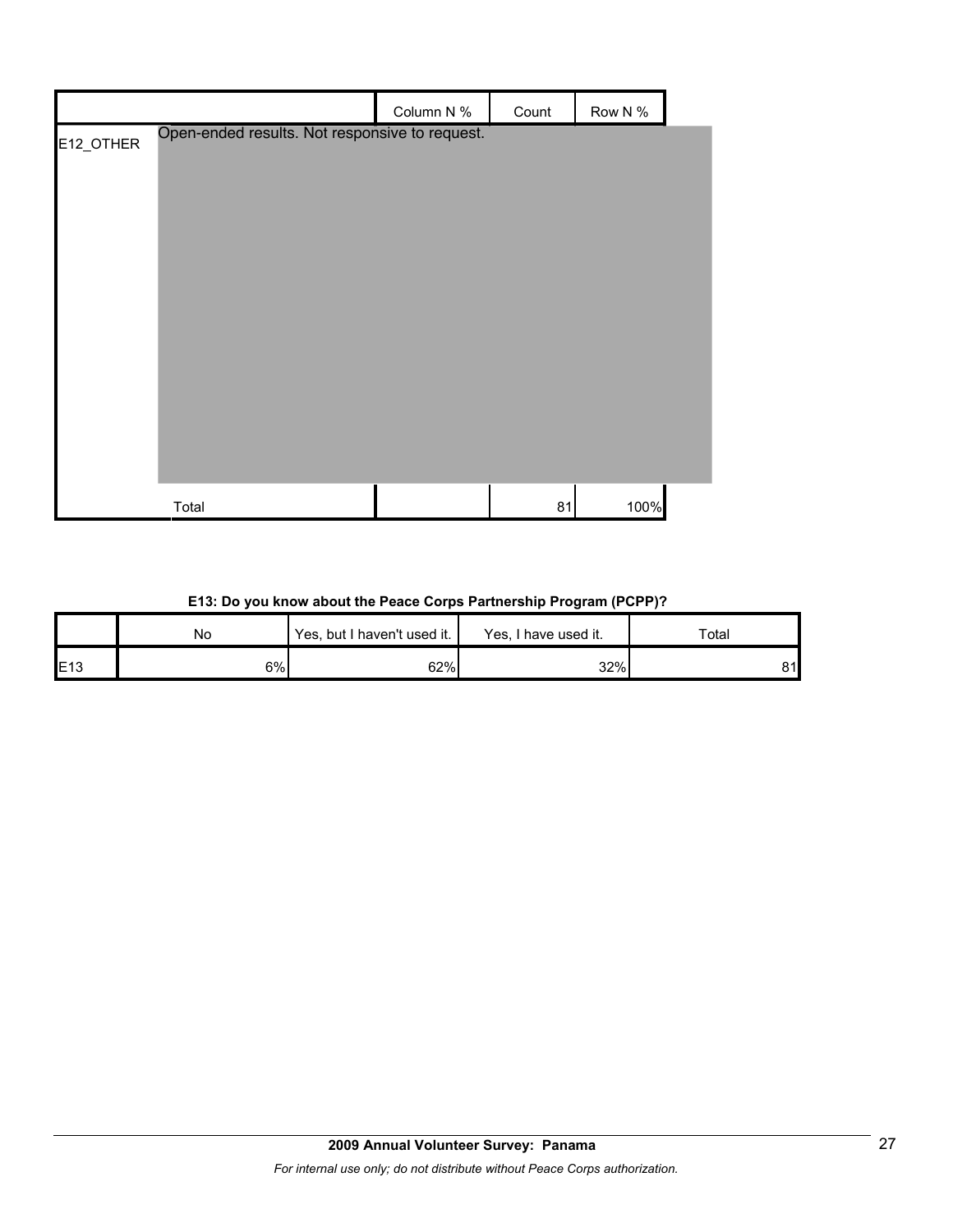# **F. Peace Corps Support**

*This section reports Volunteers' assessments of in-country Peace Corps.* 

|   | Not at all | Poorly | Adequately | Well | Verv well | $\tau$ otal |
|---|------------|--------|------------|------|-----------|-------------|
| E | 33%        |        | 67%        |      |           | ◠           |



**F1 (PCVs at post 9+ months): How prepared for your arrival were the host people with whom you work?**

| F2: How satisfied are you with the health care you received from your PCMO(s)? |  |  |
|--------------------------------------------------------------------------------|--|--|
|                                                                                |  |  |

|                | Not at all | Minimally | Adeɑuatelv | Considerably | Exceptionally | Not Used | Total |
|----------------|------------|-----------|------------|--------------|---------------|----------|-------|
| ロク<br><u>.</u> |            | 6%l       | 14%        | 32%          | 48%           |          | 80    |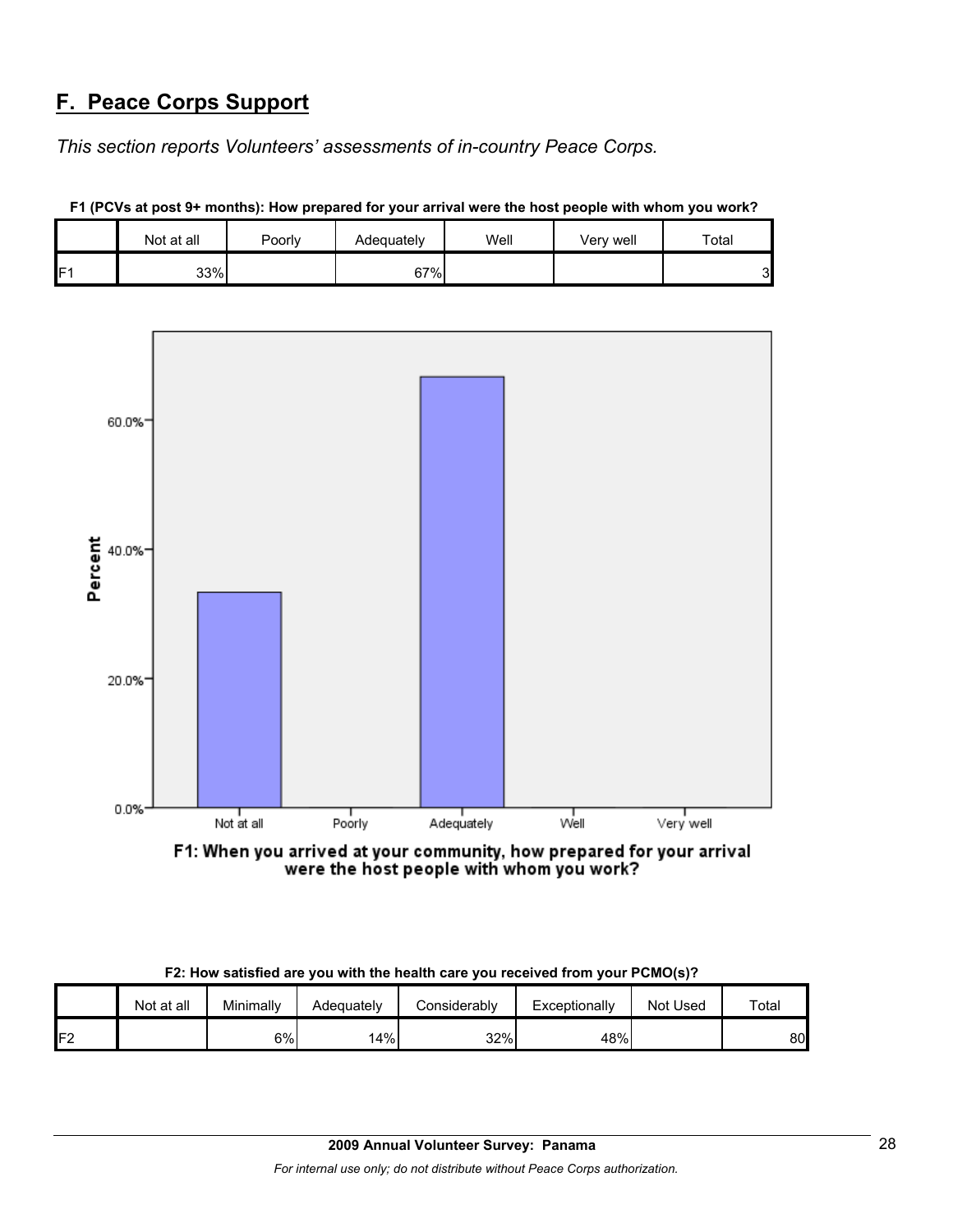|                             | Not at all 1 | $\overline{2}$ | 3   | 4   | Completely 5 | NA | Total |
|-----------------------------|--------------|----------------|-----|-----|--------------|----|-------|
| Administrative/logistical   | 1%           | 15%            | 17% | 43% | 23%          |    | 81    |
| Cross-cultural              |              | 6%             | 26% | 38% | 27%          | 2% | 81    |
| Emotional                   | 5%           | 12%            | 27% | 37% | 15%          | 4% | 81    |
| Feedback on my work reports | 16%          | 26%            | 25% | 17% | 12%          | 4% | 81    |
| Job assignment              | 5%           | 19%            | 21% | 28% | 26%          | 1% | 81    |
| Language learning           | 1%           | 10%            | 22% | 40% | 27%          |    | 81    |
| Medical                     | 1%           | 6%             | 14% | 30% | 49%          |    | 81    |
| Safety and security         |              | 2%             | 12% | 24% | 60%          | 1% | 80    |
| Site selection/preparation  | 11%          | 19%            | 20% | 26% | 23%          | 1% | 81    |
| <b>Technical skills</b>     | 9%           | 20%            | 16% | 41% | 14%          | 1% | 81    |

**F3: How satisfied are you with the following support provided by in-country PC staff?**

#### **F4: How satisfied are you with the PC time and resources allocated to mental health/adjustment**

|                | issues?              |     |     |     |                           |       |  |  |  |  |
|----------------|----------------------|-----|-----|-----|---------------------------|-------|--|--|--|--|
|                | Not at all satisfied | ◠   | 3   | 4   | Completely<br>satisfied 5 | Total |  |  |  |  |
| F <sub>4</sub> | 8%                   | 16% | 26% | 36% | 14%                       | 80    |  |  |  |  |

**F5: What level of PC support have you received to help cope with stress from issues such as HIV/AIDS, food insecurity, etc. in your community? (Including PCVs w/no need for support)**

|                 |            |     |                                    | Considerable | Exceptional | NA/I have no     |       |
|-----------------|------------|-----|------------------------------------|--------------|-------------|------------------|-------|
|                 | No support |     | Minimal support   Adequate support | support      | support     | need for support | Total |
| IF <sub>5</sub> | 6%         | 16% | 22%                                | 9%           | 2%          | 44%              | 81    |

# **F5: What level of PC support have you received to help cope with stress from issues such as HIV/AIDS, food insecurity, etc. in your community? (Excluding PCVs w/no need for support)**

|     |            |                 |                  | Considerable | Exceptional |       |
|-----|------------|-----------------|------------------|--------------|-------------|-------|
|     | No support | Minimal support | Adequate support | support      | support     | Total |
| IF5 | 11%        | 29%             | 40%              | 16%          | 4%          | 45    |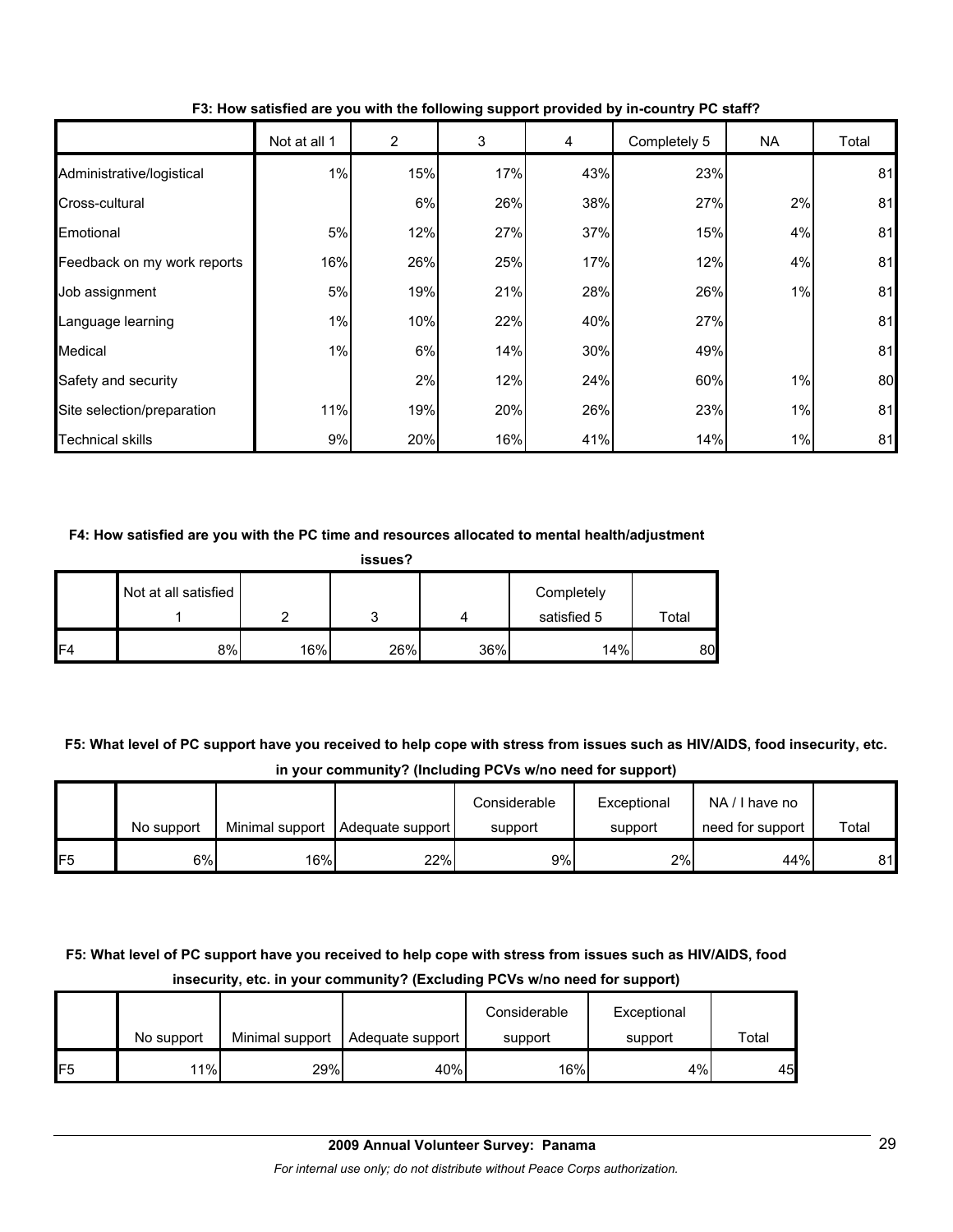# **F6: How would you rate your interaction with the Country Director in**

|                                              | Not adequate | Adequate | Total |  |  |
|----------------------------------------------|--------------|----------|-------|--|--|
| Responsiveness to my issues                  | 14%          | 86%      | 79    |  |  |
| Informative content                          | 10%          | 90%      | 77    |  |  |
| My comfort level discussing<br><b>issues</b> | 29%          | 71%      | 78    |  |  |
| Adequacy of visits                           | 32%          | 68%      | 74    |  |  |

#### **terms of the following?**

#### **F6: How would you rate your interaction with the PTO/SRPTC in terms of**

|                                              | Not adequate | Adequate | Total |
|----------------------------------------------|--------------|----------|-------|
| Responsiveness to my issues                  | 9%           | 91%      | 76    |
| Informative content                          | 11%          | 89%      | 73    |
| My comfort level discussing<br><b>issues</b> | 18%          | 82%      | 76    |
| Adequacy of visits                           | 22%          | 78%      | 731   |

# **the following?**

# **F6: How would you rate your interaction with the APCD/Program Manager in terms of the following?**

|                                       | Not adequate | Adequate | Total |
|---------------------------------------|--------------|----------|-------|
| Responsiveness to my issues           | 28%          | 72%      | 80    |
| Informative content                   | 36%          | 64%      | 77    |
| My comfort level discussing<br>issues | 28%          | 72%      | 79    |
| Adequacy of visits                    | 23%          | 77%      | 78    |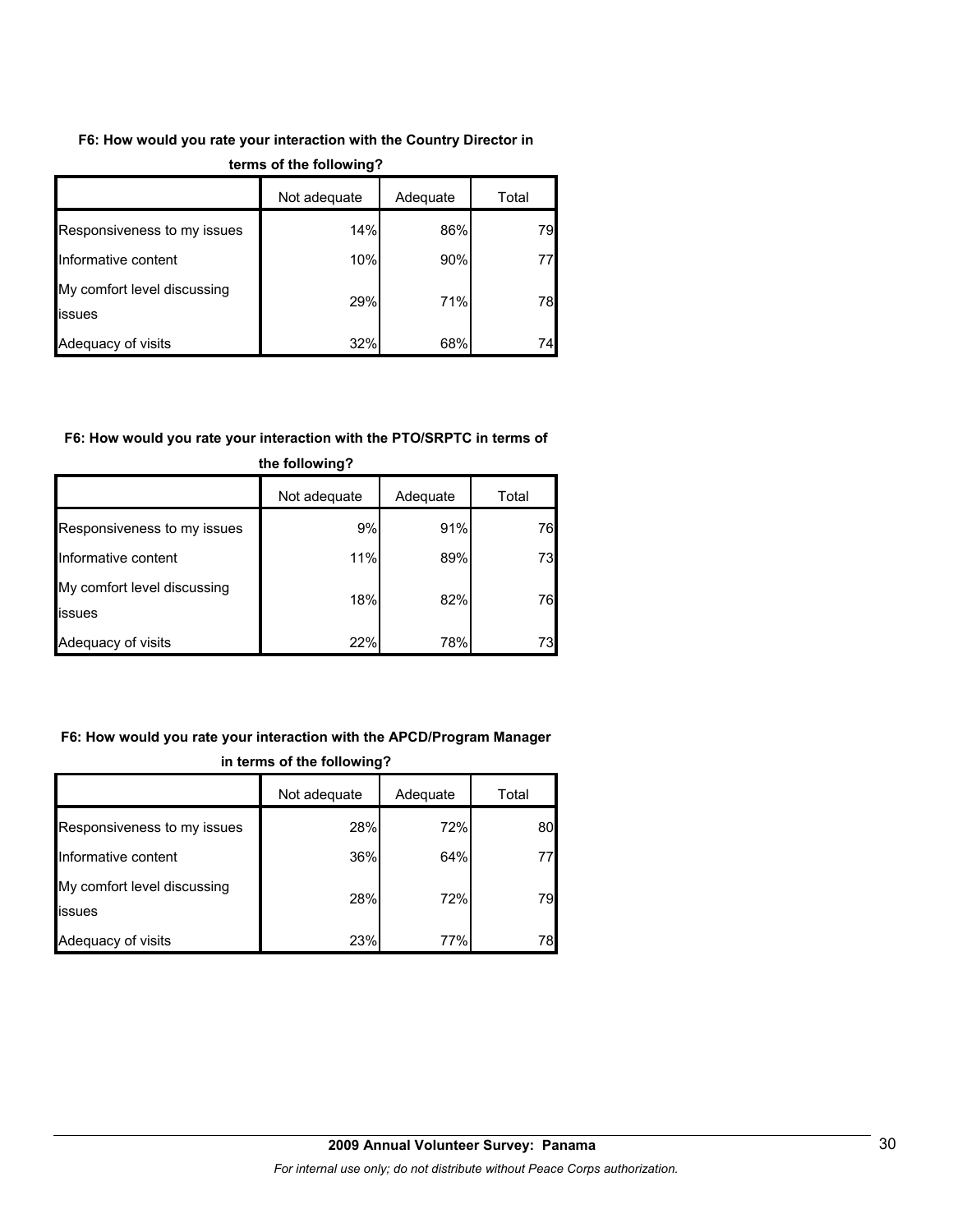# **F6: How would you rate your interaction with the PCMO in terms of the**

| following?                            |              |          |       |  |  |  |  |
|---------------------------------------|--------------|----------|-------|--|--|--|--|
|                                       | Not adequate | Adequate | Total |  |  |  |  |
| Responsiveness to my issues           | 6%           | 94%      | 79    |  |  |  |  |
| Informative content                   | 13%          | 87%      | 78    |  |  |  |  |
| My comfort level discussing<br>issues | 3%           | 97%      | 78    |  |  |  |  |
| Adequacy of visits                    | 14%          | 86%      | 74    |  |  |  |  |

# **F6: How would you rate your interaction with the Safety and Security**

|                                               | Not adequate | Adequate | Total |
|-----------------------------------------------|--------------|----------|-------|
| Responsiveness to my issues                   | 4%           | 96%      | 79    |
| Informative content                           | 8%           | 92%      |       |
| My comfort level discussing<br><b>lissues</b> | 5%           | 95%      | 79    |
| Adequacy of visits                            | 9%           | 91%      | 74    |

# **Coordinator in terms of the following?**

# **F6: How would you rate your interaction with the Training Manager in**

|                                       | Not adequate | Adequate | Total |  |
|---------------------------------------|--------------|----------|-------|--|
| Responsiveness to my issues           | 4%           | 96%      | 77    |  |
| Informative content                   | 5%           | 95%      | 76    |  |
| My comfort level discussing<br>issues | 5%           | 95%      | 78    |  |
| Adequacy of visits                    | 6%           | 94%      | 72    |  |

# **terms of the following?**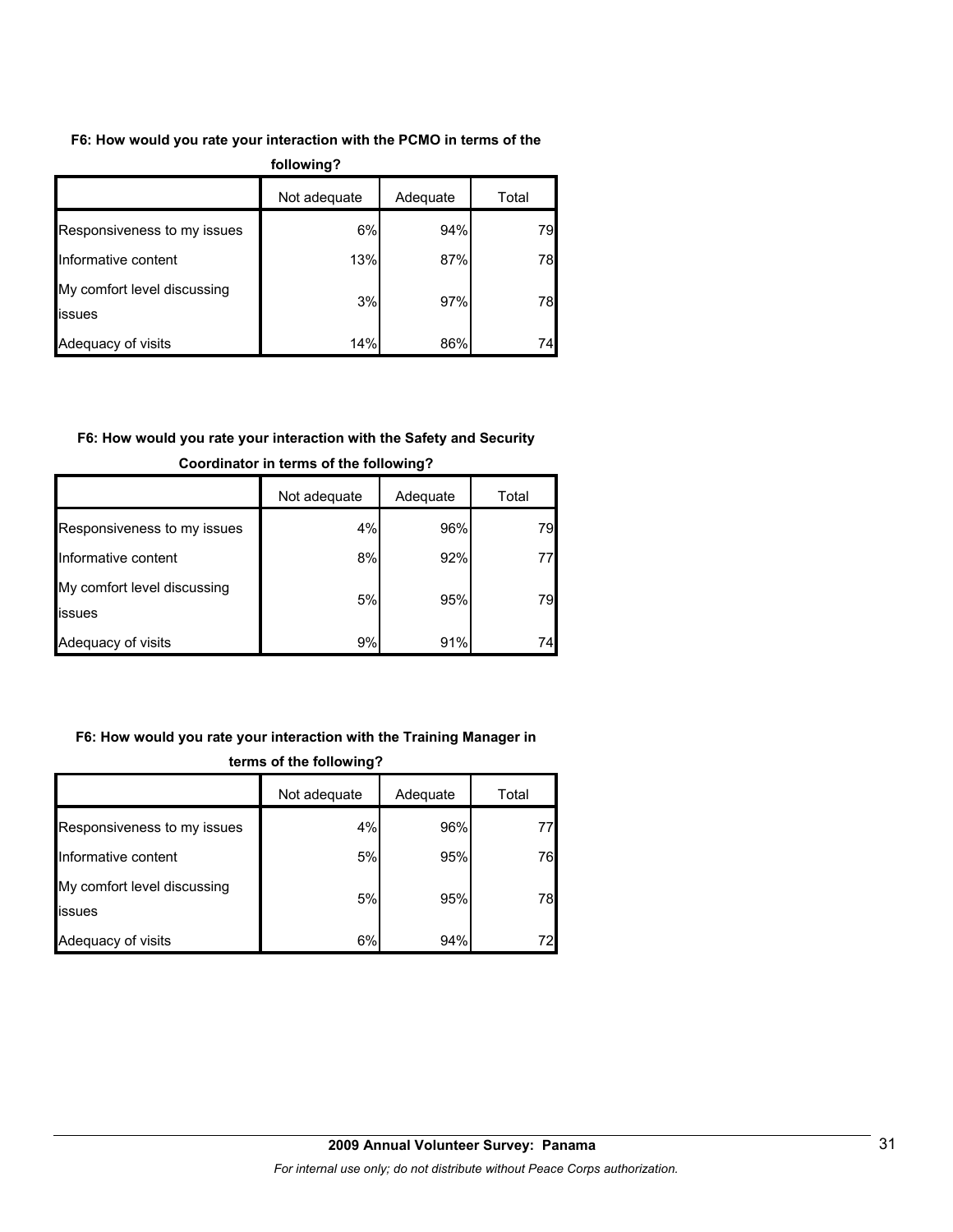# **F6: How would you rate your interaction with administrative staff in terms**

| $\sim$                                        |              |          |       |  |  |
|-----------------------------------------------|--------------|----------|-------|--|--|
|                                               | Not adequate | Adequate | Total |  |  |
| Responsiveness to my issues                   | 13%          | 87%      | 76    |  |  |
| Informative content                           | 12%          | 88%      | 75    |  |  |
| My comfort level discussing<br><b>lissues</b> | 9%           | 91%      | 78    |  |  |
| Adequacy of visits                            | 13%          | 87%      | 71    |  |  |

#### **of the following?**

# **F6: How would you rate your interaction with other post staff (please**

|                                       | Not adequate | Adequate | Total |
|---------------------------------------|--------------|----------|-------|
| Responsiveness to my issues           | 38%          | 62%      |       |
| Informative content                   | 33%          | 67%      | 9     |
| My comfort level discussing<br>issues | 36%          | 64%      |       |
| Adequacy of visits                    | 44%          | 56%      |       |

#### **specify) in terms of the following?**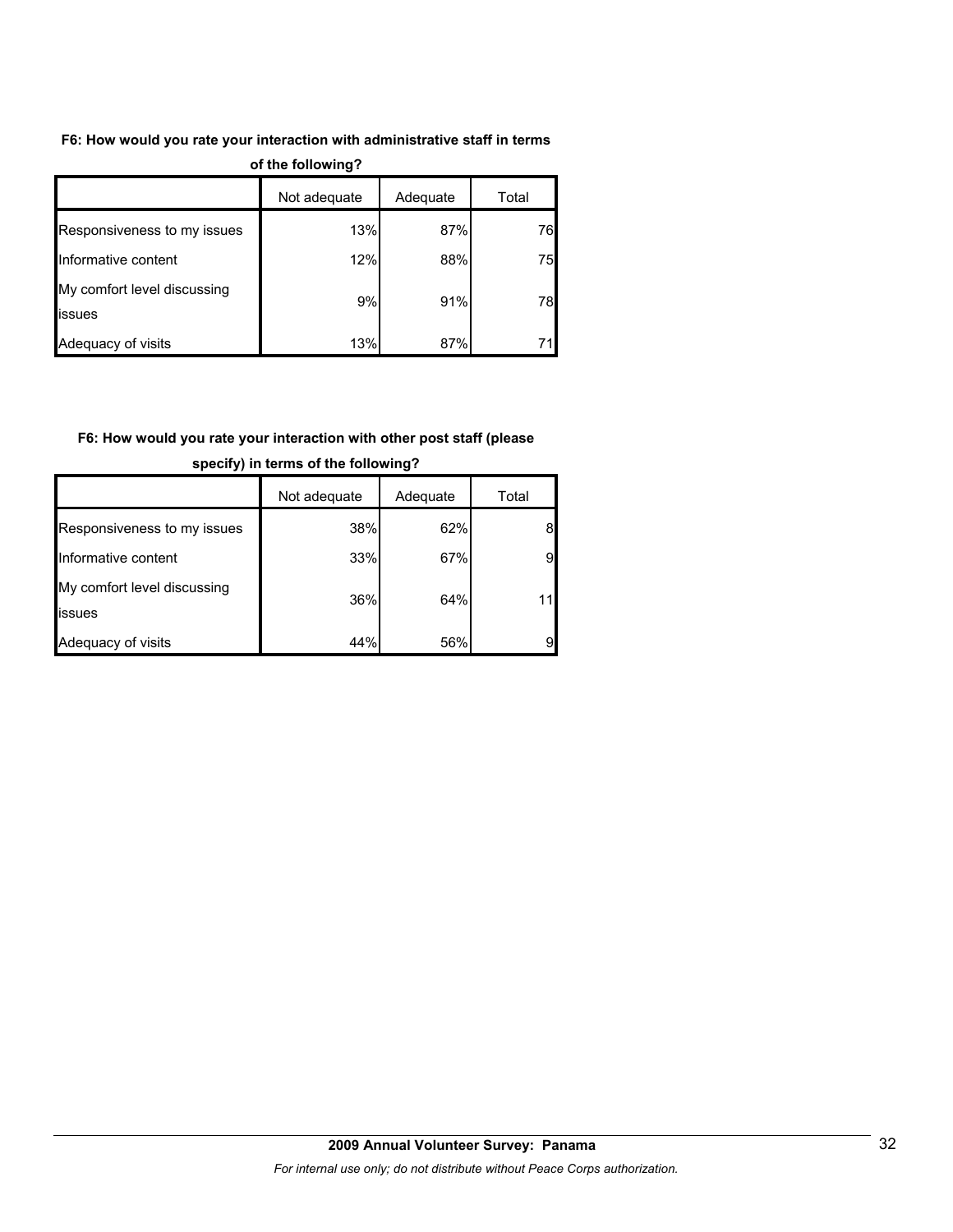|                 | Not at all | Minimally | Adequately | Considerably | Completely | $\tau$ otal |
|-----------------|------------|-----------|------------|--------------|------------|-------------|
| IF <sub>7</sub> | 5%         | 15%       | 35%        | 40%          | 5%         | 80.         |

**F7: To what extent is your CD aware of Volunteer issues and concerns through interactions with Volunteers?**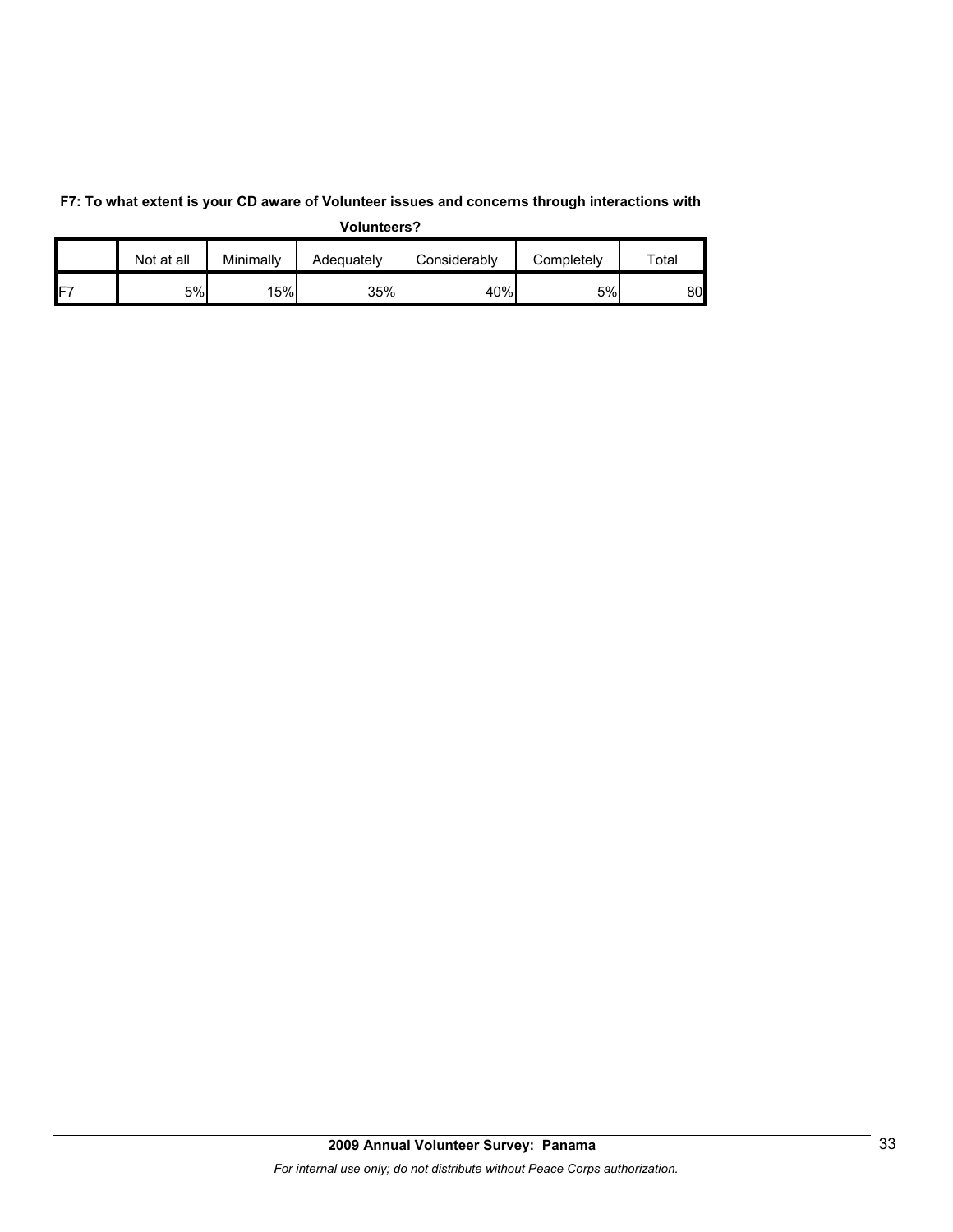| F8: What is the most effective way you use to communicate with PC staff? |  |  |
|--------------------------------------------------------------------------|--|--|
|                                                                          |  |  |

| Most effective | Cellphone (voice)                     | 54%  | 43 |
|----------------|---------------------------------------|------|----|
|                | Email/ Internet                       | 20%  | 16 |
|                | In-person visits                      | 16%  | 13 |
|                | Text messaging                        | 5%   | 4  |
|                | Telephone at residence or work        | 5%   | 4  |
|                | Other. Please specify                 |      |    |
|                | Telephone not at residence or<br>work |      |    |
|                |                                       |      |    |
|                | Letters                               |      |    |
|                | CB radio                              |      |    |
|                | Total                                 | 100% | 80 |

# **F8: What is the second most effective way you use to communicate with PC staff?**

| Second most effective | Email/ Internet                | 42%  | 34              |
|-----------------------|--------------------------------|------|-----------------|
|                       |                                |      |                 |
|                       | Cellphone (voice)              | 31%  | 25              |
|                       | Text messaging                 | 14%  | 11              |
|                       | Telephone at residence or work | 6%   | 5               |
|                       | In-person visits               | 6%   | $5\overline{)}$ |
|                       | Other. Please specify          |      |                 |
|                       | Telephone not at residence or  |      |                 |
|                       | work                           |      |                 |
|                       | Letters                        |      |                 |
|                       | CB radio                       |      |                 |
|                       | Total                          | 100% | 80              |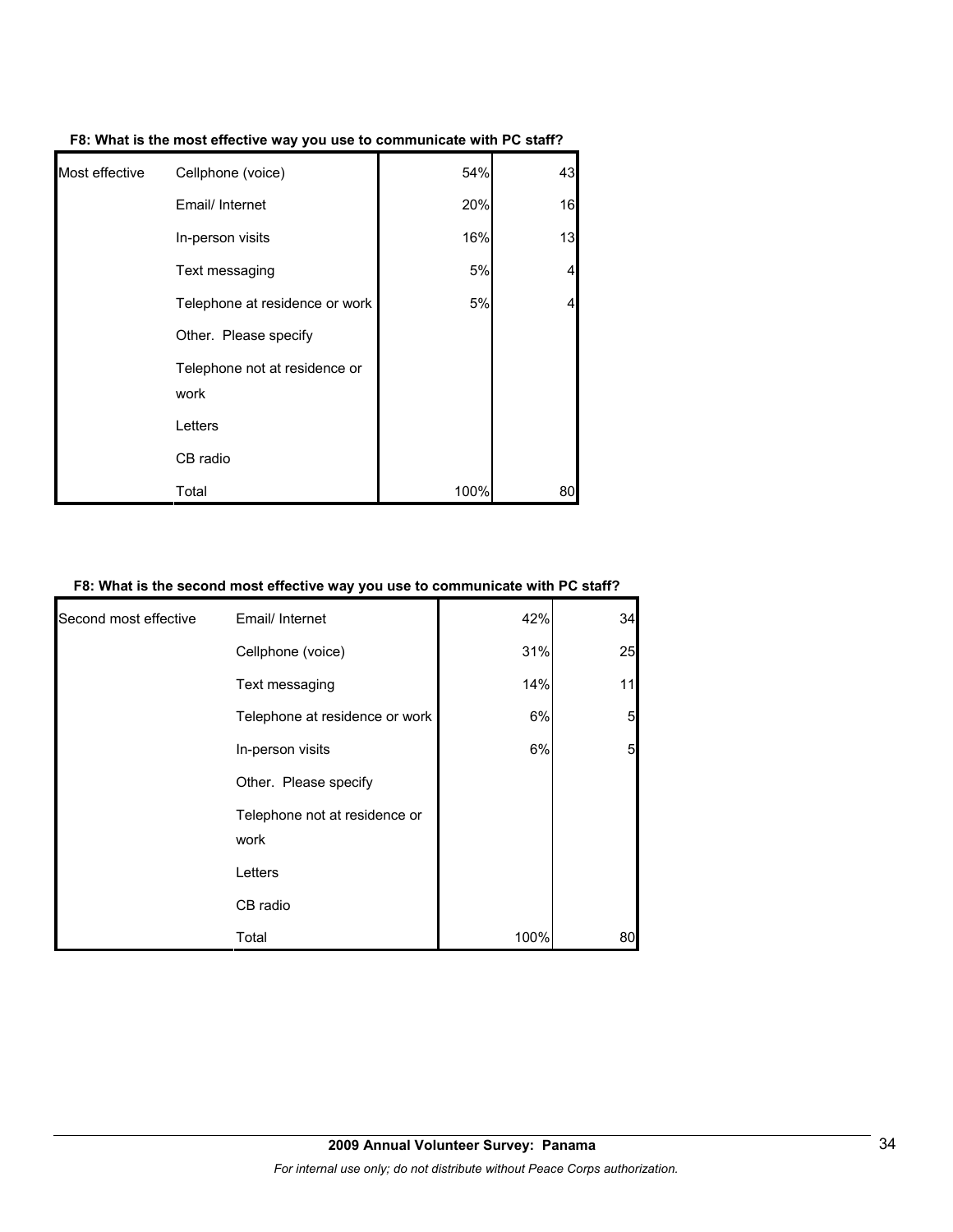| (C11_THREE) Third most | In-person visits                      | 38%  | 30 |
|------------------------|---------------------------------------|------|----|
| leffective             | Email/ Internet                       | 31%  | 25 |
|                        | Text messaging                        | 19%  | 15 |
|                        | Telephone at residence or work        | 5%   |    |
|                        | Cellphone (voice)                     | 5%   |    |
|                        | Telephone not at residence or<br>work | 1%   |    |
|                        | Letters                               | 1%   |    |
|                        | Other. Please specify                 |      |    |
|                        | CB radio                              |      |    |
|                        | Total                                 | 100% | 80 |

#### **F8: What is the third most effective way you use to communicate with PC staff?**

# **F9: How do you rate the effectiveness of your communication resources for contacting in-country PC staff?**

|                 | Very poor | Poor | Adequate | Good | Excellent | $\mathsf{Total}$ |
|-----------------|-----------|------|----------|------|-----------|------------------|
| IF <sub>9</sub> | $1\%$     | 2%   | 31%      | 40%  | 26%       | 81               |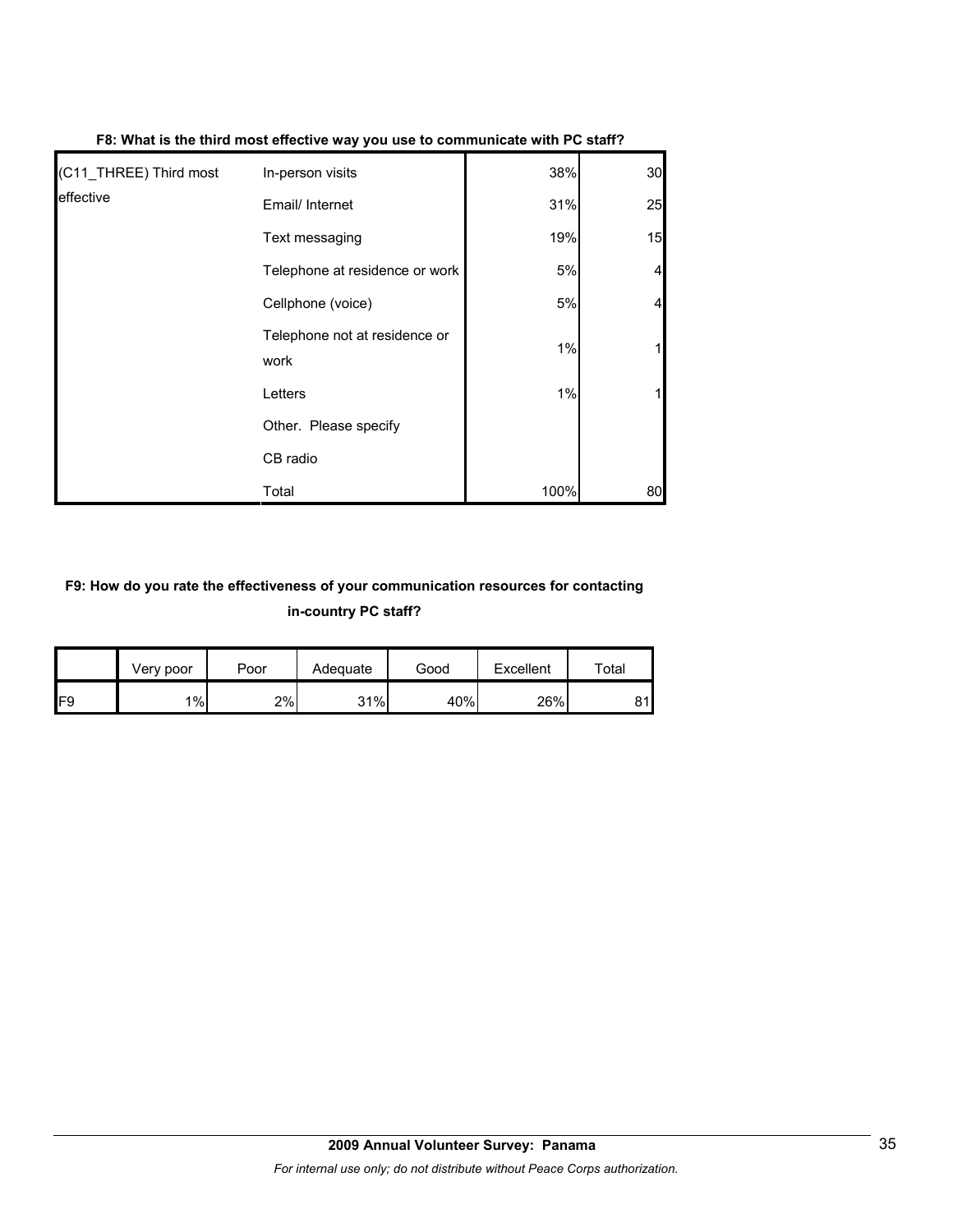# **G. Your Safety and Security**

*This section reports on how safe and informed about their safety Volunteers feel. Their experiences with reported and unreported crimes are summarized.* 

|                                                  |                 |            | Adequately |              |           |       |
|--------------------------------------------------|-----------------|------------|------------|--------------|-----------|-------|
|                                                  | Not at All Safe | Often Safe | Safe       | Usually Safe | Very Safe | Total |
| Where you live                                   |                 | 2%         | 5%         | 28%          | 64%       | 81    |
| Where you work                                   |                 | 1%         | 6%         | 28%          | 64%       | 81    |
| When you travel in-country                       |                 | 5%         | 10%        | 52%          | 33%       | 81    |
| City where main Peace Corps<br>office is located | 4%              | 5%         | 21%        | 44%          | 26%       | 80    |

### **G1: How safe do you feel...?**

| G2: Please indicate the number of times you experienced the following types of discrimination/harassment. |  |
|-----------------------------------------------------------------------------------------------------------|--|
|                                                                                                           |  |

|                    | Never  | Once  | 2-5 times | 6-10 times | 11-25 times | $26+$ times | Total |
|--------------------|--------|-------|-----------|------------|-------------|-------------|-------|
| Age                | 84.2%  | 3.5%  | 10.5%     |            |             | 1.8%        | 57    |
| Anti-American      | 82.5%  | 8.8%  | 7.0%      | 1.8%       |             |             | 57    |
| <b>Disability</b>  | 98.2%  | 1.8%  |           |            |             |             | 57    |
| Gender             | 68.3%  | 10.0% | 6.7%      | 5.0%       | 6.7%        | 3.3%        | 60    |
| Racial/color       | 80.0%  | 6.7%  | 6.7%      | 3.3%       |             | 3.3%        | 60    |
| Religious          | 93.0%  | 1.8%  |           | 3.5%       |             | 1.8%        | 57    |
| Sexual (verbal)    | 54.2%  | 8.5%  | 8.5%      | 8.5%       | 3.4%        | 16.9%       | 59    |
| Sexual (physical)  | 84.7%  | 13.6% | 1.7%      |            |             |             | 59    |
| Sexual orientation | 100.0% |       |           |            |             |             | 56    |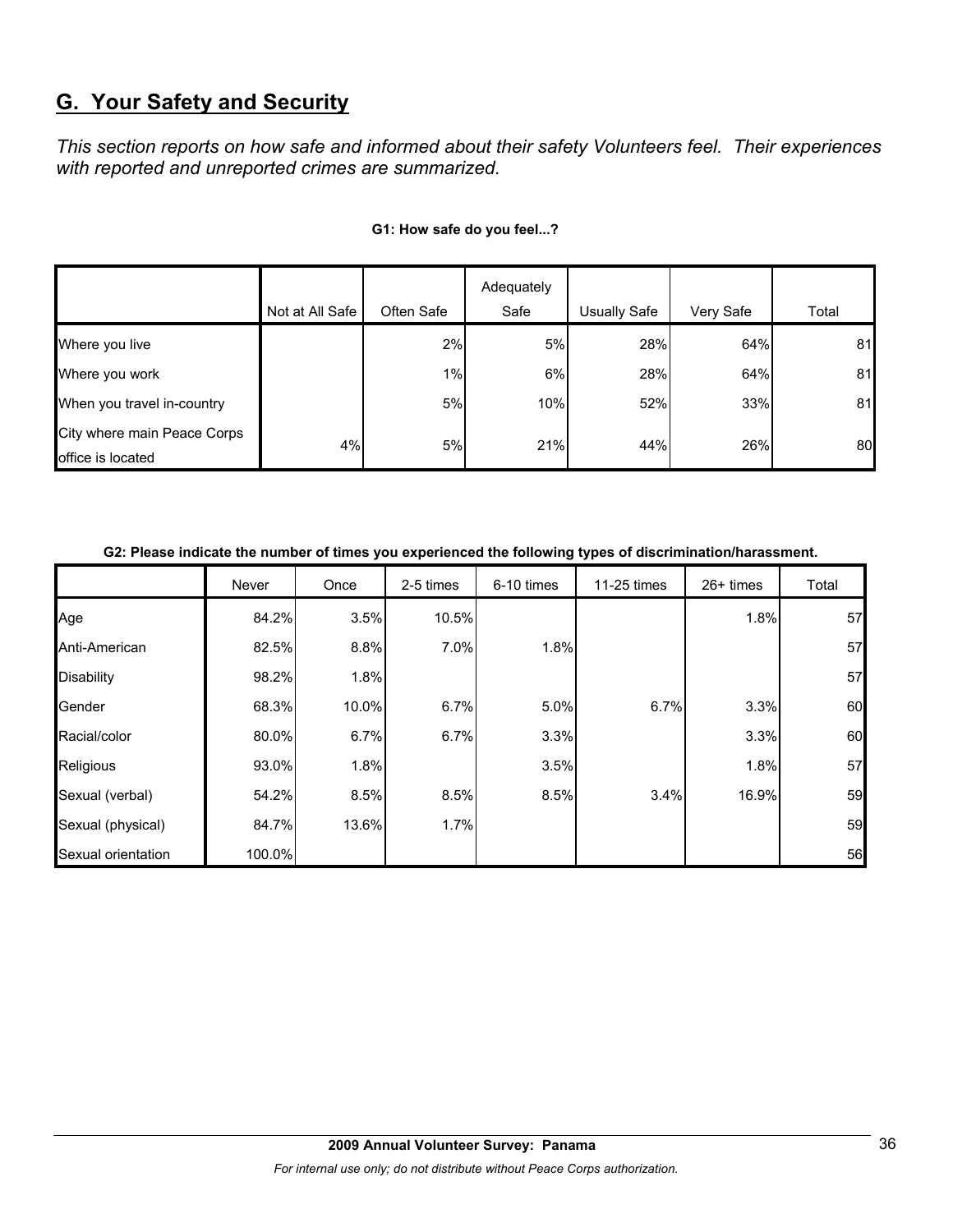|                   | Never  | Once | 2-5 times | 6-10 times | 11-25 times | 26+ times | Total            |
|-------------------|--------|------|-----------|------------|-------------|-----------|------------------|
| Age               | 100.0% |      |           |            |             |           | 8                |
| Anti-American     | 100.0% |      |           |            |             |           | $\overline{7}$   |
| <b>Disability</b> | 100.0% |      |           |            |             |           | $\mathbf{1}$     |
| Gender            | 93.3%  | 6.7% |           |            |             |           | 15               |
| Racial/color      | 100.0% |      |           |            |             |           | $\boldsymbol{8}$ |
| Religious         | 100.0% |      |           |            |             |           | 3                |
| Sexual (verbal)   | 92.0%  | 4.0% | 4.0%      |            |             |           | 25               |
| Sexual (physical) | 100.0% |      |           |            |             |           | 8                |

**G2: Please indicate the number of times you reported discrimination/harassment events to PC.**

**G3: Please indicate the number of times you experienced the following types of crimes.**

|                    | Never  | Once  | 2-5 times | 6-10 times | 11-25 times | 26+ times | Total |
|--------------------|--------|-------|-----------|------------|-------------|-----------|-------|
| <b>Burglary</b>    | 70.3%  | 21.9% | 7.8%      |            |             |           | 64    |
| Theft              | 59.7%  | 26.9% | 10.4%     | 3.0%       |             |           | 67    |
| Robbery            | 91.9%  | 6.5%  | 1.6%      |            |             |           | 62    |
| Physical assault   | 93.3%  | 6.7%  |           |            |             |           | 60    |
| Aggravated assault | 100.0% |       |           |            |             |           | 61    |
| Sexual assault     | 95.1%  | 3.3%  | 1.6%      |            |             |           | 61    |
| Rape               | 100.0% |       |           |            |             |           | 61    |

# **G3: Please indicate the number of times you reported the following crimes to Peace Corps.**

|                  | Never  | Once  | 2-5 times | 6-10 times | 11-25 times | 26+ times | Total          |
|------------------|--------|-------|-----------|------------|-------------|-----------|----------------|
| <b>Burglary</b>  | 58.8%  | 41.2% |           |            |             |           | 17             |
| <b>Theft</b>     | 50.0%  | 41.7% | 8.3%      |            |             |           | 24             |
| Robbery          | 25.0%  | 75.0% |           |            |             |           | $\overline{4}$ |
| Physical assault | 50.0%  | 50.0% |           |            |             |           | $\overline{a}$ |
| Sexual assault   | 100.0% |       |           |            |             |           | 3              |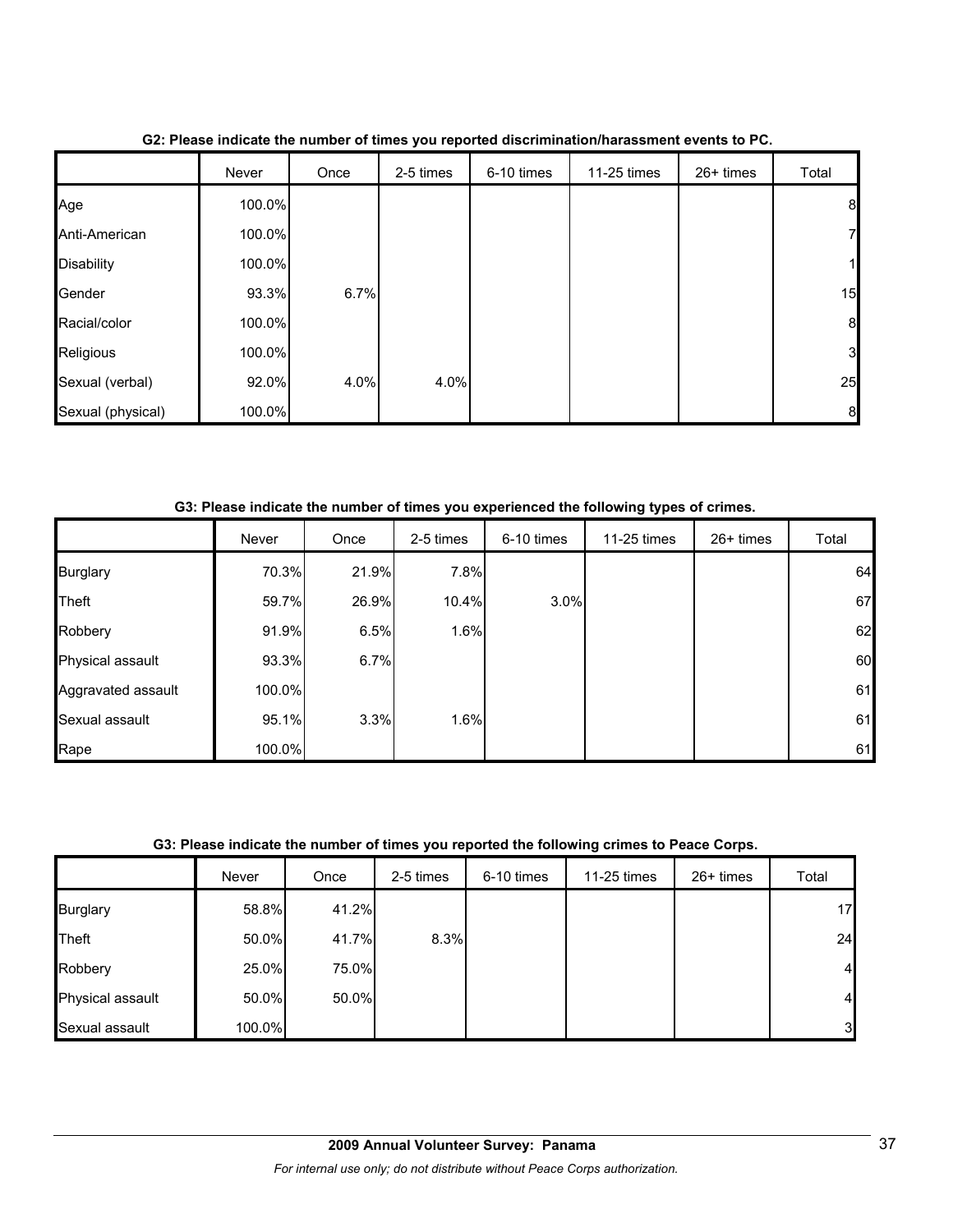|            |                                                             |               | % Reason Not | <b>Total PCVs</b> |
|------------|-------------------------------------------------------------|---------------|--------------|-------------------|
|            |                                                             | PCV Responses | Rptd         | Responding        |
| \$NoRpBurg | I felt it was too minor or<br>common to report              | 12            | 86%          |                   |
|            | It might hurt my relationship<br>with the community         | 4             | 29%          |                   |
|            | I did not think the PC could help                           | 3             | 21%          |                   |
|            | Other                                                       | 2             | 14%          |                   |
|            | I believed it could result in<br>changing sites             |               | 7%           |                   |
|            | Concerns of a possible breach<br>in confidentiality         |               |              |                   |
|            | Reporting might result in<br>disciplinary action against me |               |              |                   |
|            | Total                                                       |               |              | 14                |

# **G4: If you did not report your experience with burglary, please your reason(s) for not reporting.**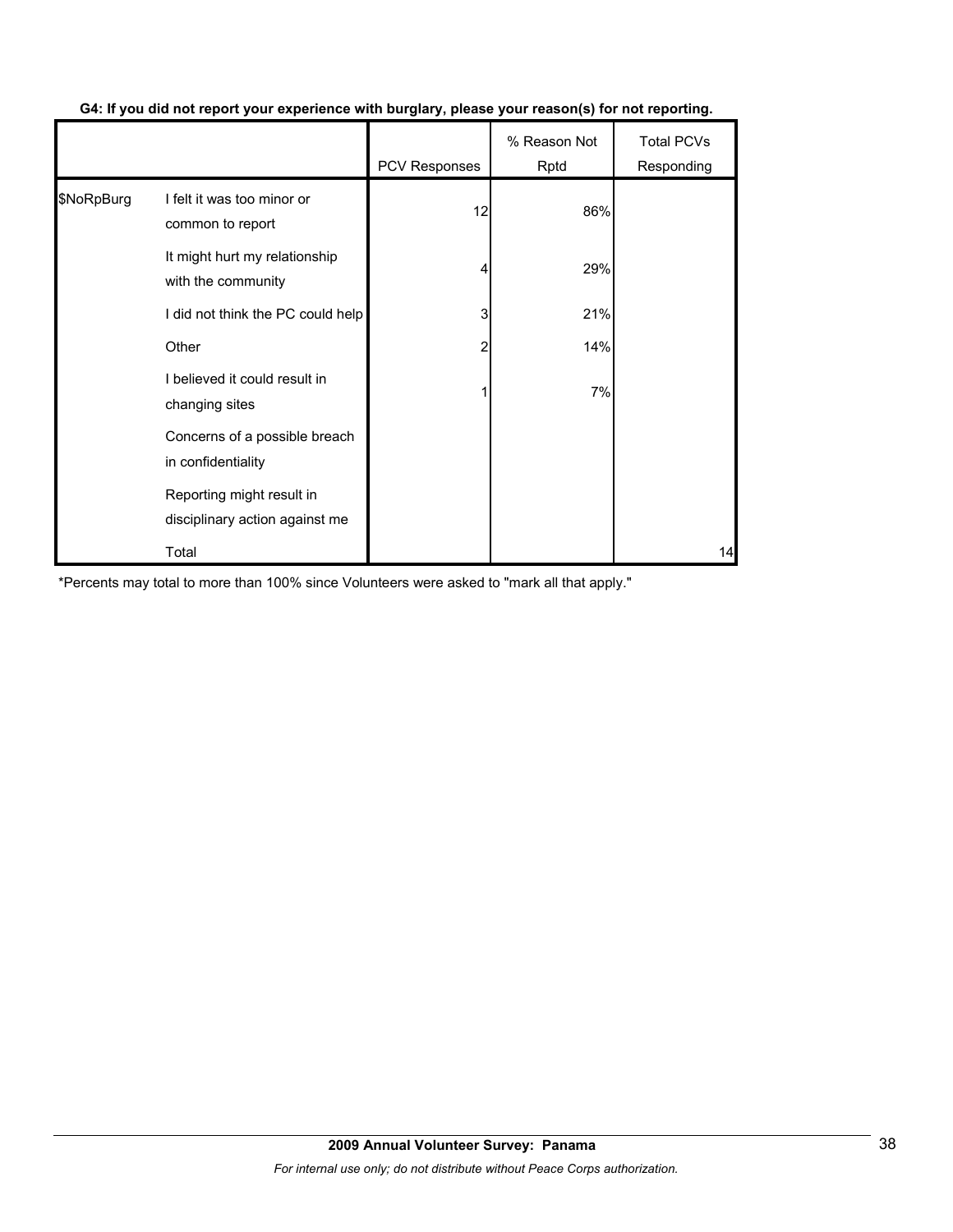|             |                                                             | <b>PCV Responses</b> | % Reason Not<br>Rptd | <b>Total PCVs</b><br>Responding |
|-------------|-------------------------------------------------------------|----------------------|----------------------|---------------------------------|
| \$NoRpTheft | I felt it was too minor or<br>common to report              | 13                   | 76%                  |                                 |
|             | I did not think the PC could help                           | 5                    | 29%                  |                                 |
|             | Other                                                       |                      | 6%                   |                                 |
|             | I believed it could result in<br>changing sites             |                      |                      |                                 |
|             | Concerns of a possible breach<br>in confidentiality         |                      |                      |                                 |
|             | Reporting might result in<br>disciplinary action against me |                      |                      |                                 |
|             | It might hurt my relationship<br>with the community         |                      |                      |                                 |
|             | Total                                                       |                      |                      | 17                              |

# **G4: If you did not report your experience with theft, please your reason(s) for not reporting.**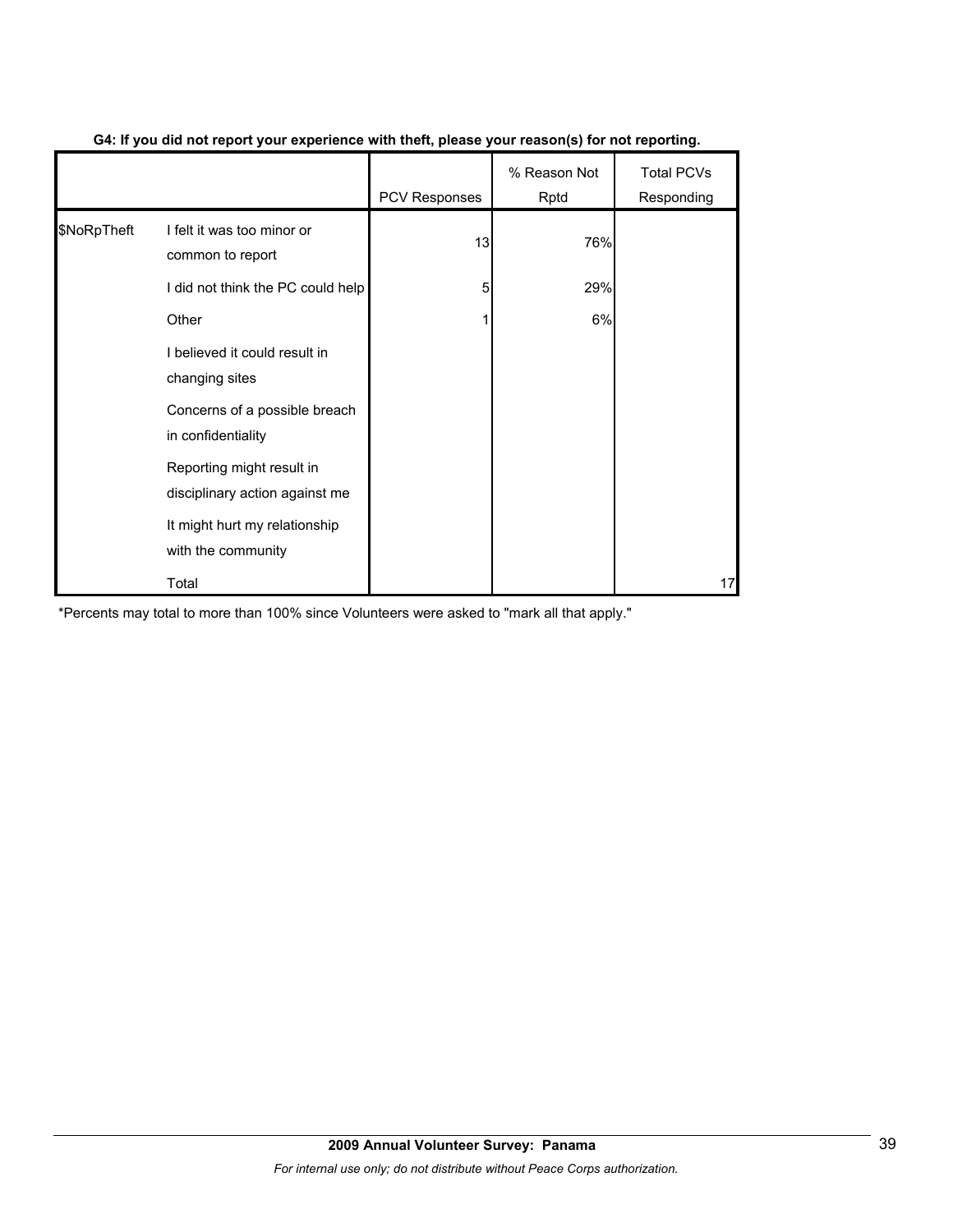|            |                                                             | <b>PCV Responses</b> | % Reason Not<br>Rptd | <b>Total PCVs</b><br>Responding |
|------------|-------------------------------------------------------------|----------------------|----------------------|---------------------------------|
| \$NoRpRobb | I did not think the PC could help                           |                      | 100%                 |                                 |
|            | I believed it could result in<br>changing sites             |                      |                      |                                 |
|            | I felt it was too minor or<br>common to report              |                      |                      |                                 |
|            | Concerns of a possible breach<br>in confidentiality         |                      |                      |                                 |
|            | Reporting might result in<br>disciplinary action against me |                      |                      |                                 |
|            | It might hurt my relationship<br>with the community         |                      |                      |                                 |
|            | Other                                                       |                      |                      |                                 |
|            | Total                                                       |                      |                      |                                 |

# **G4: If you did not report your experience with robbery, please your reason(s) for not reporting.**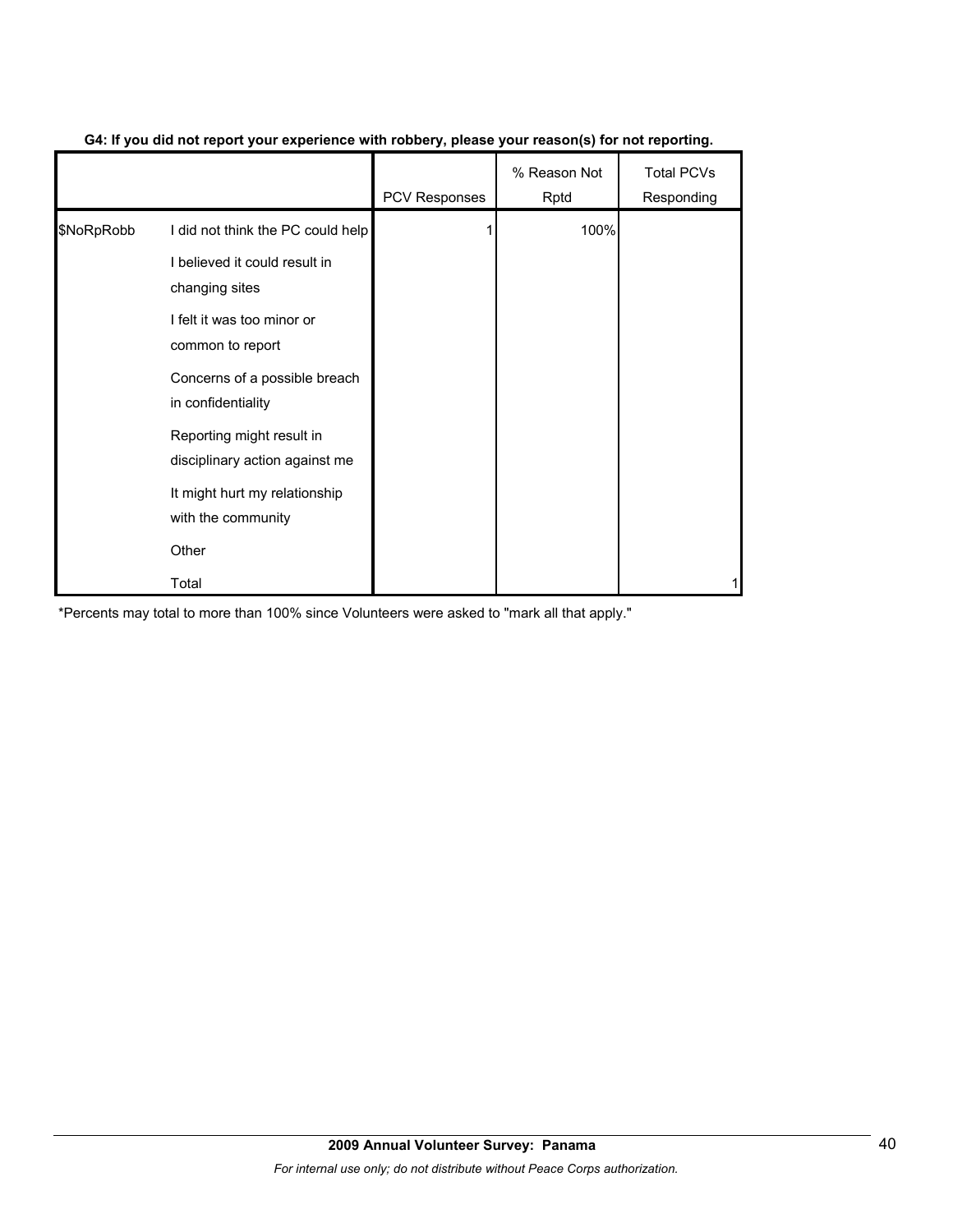|            |                                                             | PCV Responses | % Reason Not<br>Rptd | <b>Total PCVs</b><br>Responding |
|------------|-------------------------------------------------------------|---------------|----------------------|---------------------------------|
| \$NoRpPhAs | I did not think the PC could help                           |               | 50%                  |                                 |
|            | I felt it was too minor or<br>common to report              |               | 50%                  |                                 |
|            | Other                                                       |               | 50%                  |                                 |
|            | I believed it could result in<br>changing sites             |               |                      |                                 |
|            | Concerns of a possible breach<br>in confidentiality         |               |                      |                                 |
|            | Reporting might result in<br>disciplinary action against me |               |                      |                                 |
|            | It might hurt my relationship<br>with the community         |               |                      |                                 |
|            | Total                                                       |               |                      | 2                               |

# **G4: If you did not report your experience with physical assault, please your reason(s) for not reporting.**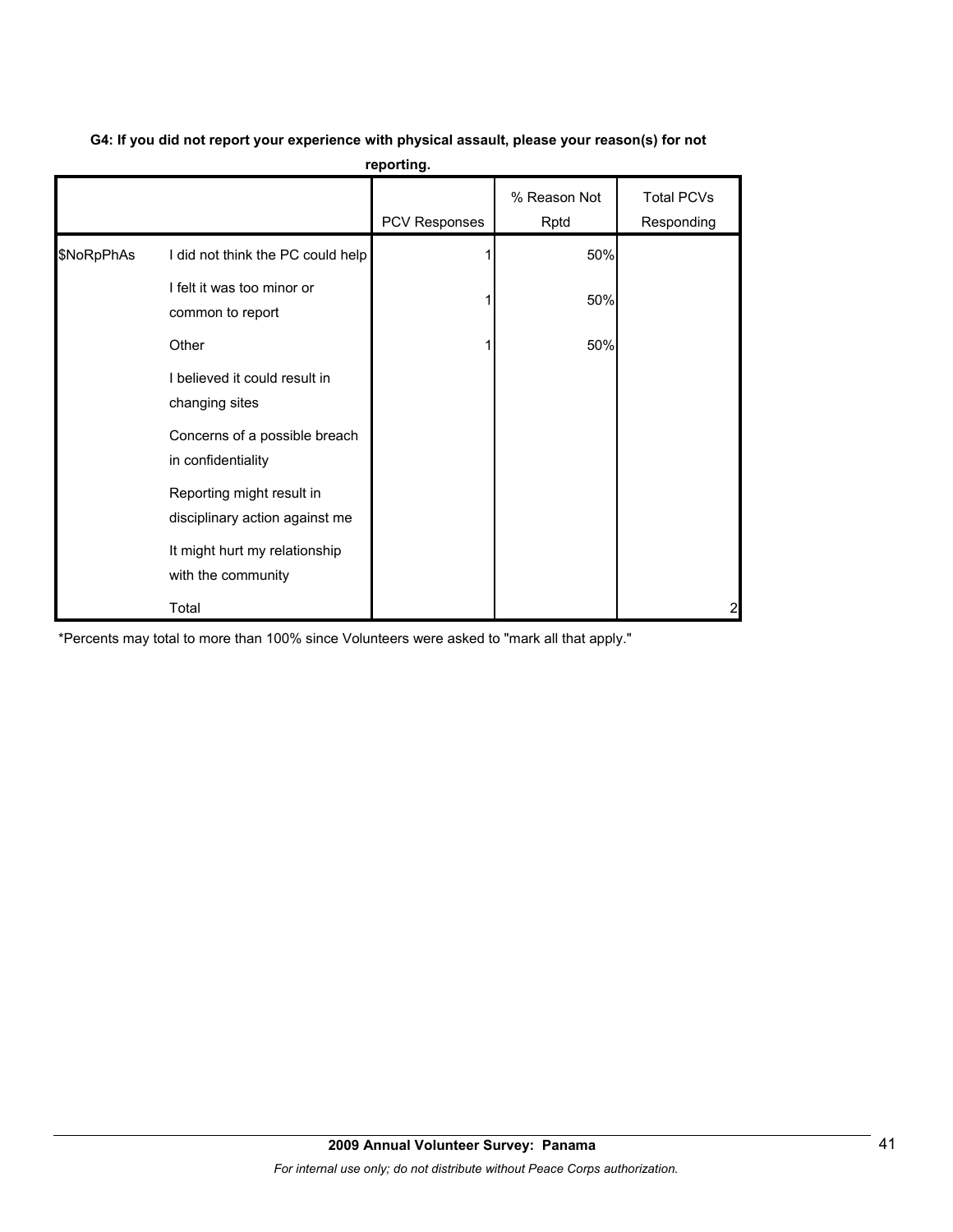# **G4: If you did not report your experience with aggravated assault, please your reason(s) for not**

**reporting.**

|            |                                                                                                                                                                         | PCV Responses | % Reason Not<br>Rptd | <b>Total PCVs</b><br>Responding |
|------------|-------------------------------------------------------------------------------------------------------------------------------------------------------------------------|---------------|----------------------|---------------------------------|
| \$NoRpAgAs | I did not think the PC could help<br>I believed it could result in<br>changing sites<br>I felt it was too minor or<br>common to report<br>Concerns of a possible breach |               |                      |                                 |
|            | in confidentiality<br>Reporting might result in<br>disciplinary action against me<br>It might hurt my relationship<br>with the community<br>Other<br>Total              |               |                      |                                 |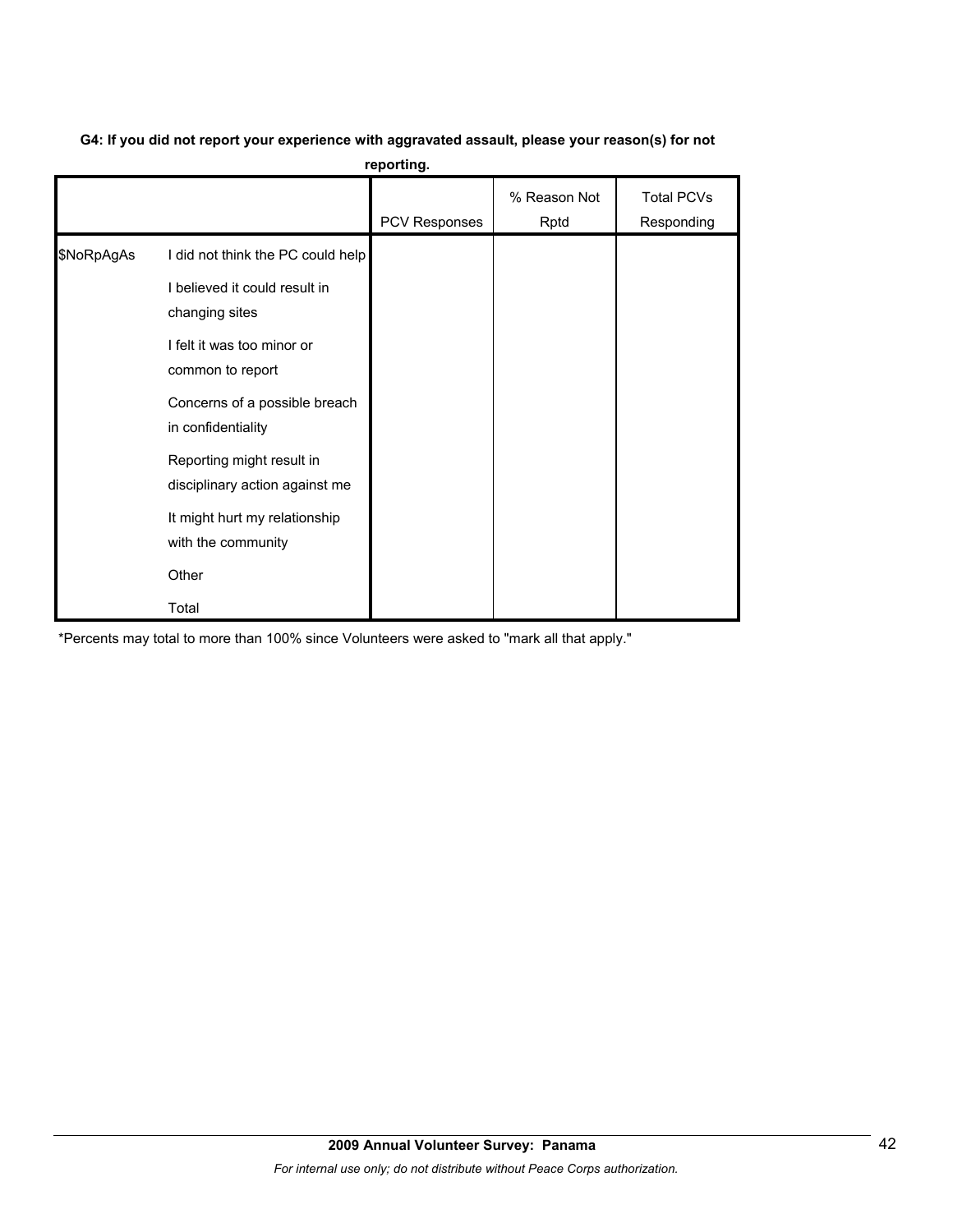|            |                                                             | PCV Responses | % Reason Not<br>Rptd | <b>Total PCVs</b><br>Responding |
|------------|-------------------------------------------------------------|---------------|----------------------|---------------------------------|
| \$NoRpSxAs | I believed it could result in<br>changing sites             |               | 67%                  |                                 |
|            | It might hurt my relationship<br>with the community         |               | 67%                  |                                 |
|            | I felt it was too minor or<br>common to report              |               | 33%                  |                                 |
|            | Concerns of a possible breach<br>in confidentiality         |               | 33%                  |                                 |
|            | I did not think the PC could help                           |               |                      |                                 |
|            | Reporting might result in<br>disciplinary action against me |               |                      |                                 |
|            | Other                                                       |               |                      |                                 |
|            | Total                                                       |               |                      | 3                               |

### **G4: If you did not report your experience with sexual assault, please your reason(s) for not reporting.**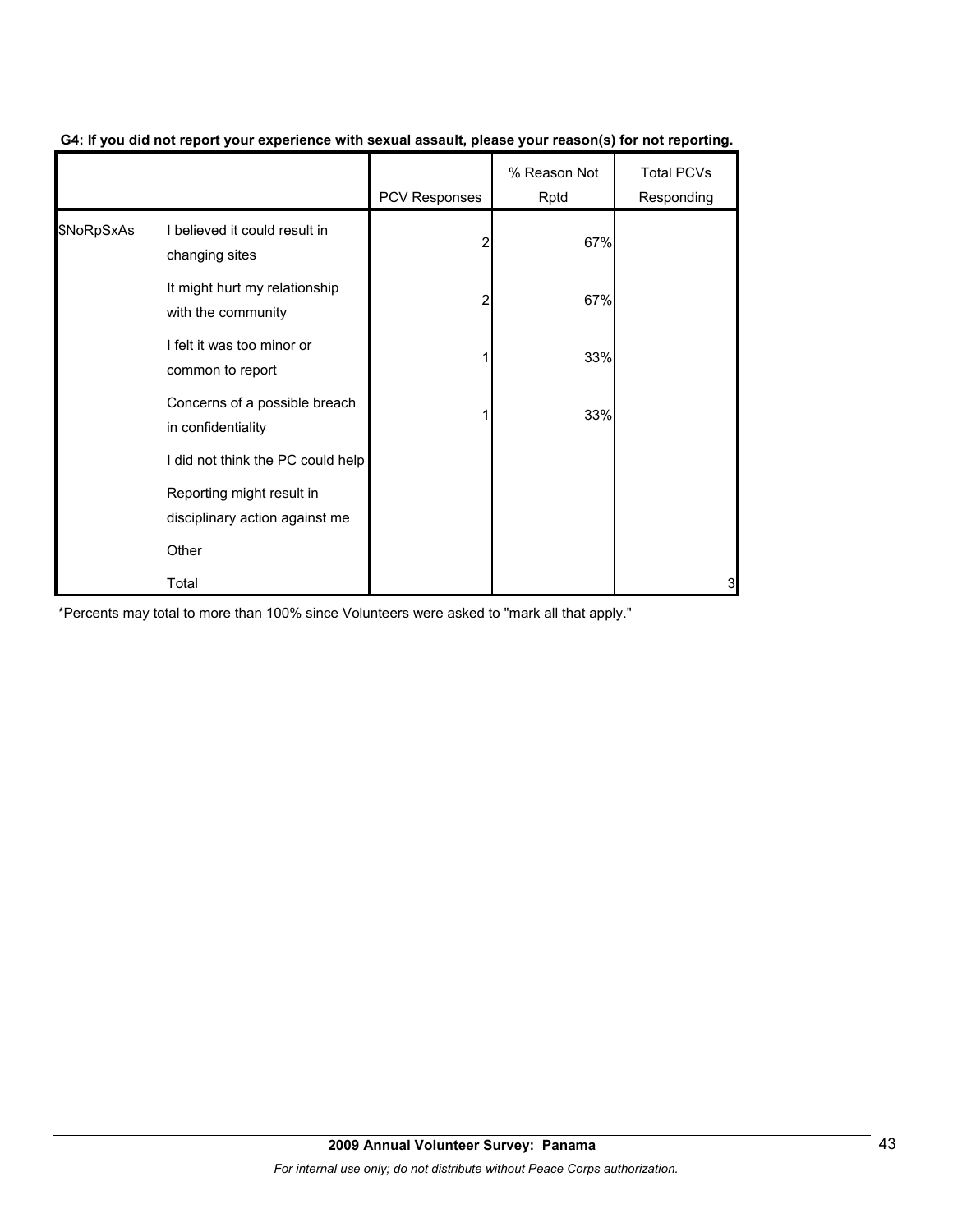|            |                                                             | <b>PCV Responses</b> | % Reason Not<br>Rptd | <b>Total PCVs</b><br>Responding |
|------------|-------------------------------------------------------------|----------------------|----------------------|---------------------------------|
| \$NoRpRape | I did not think the PC could help                           |                      |                      |                                 |
|            | I believed it could result in<br>changing sites             |                      |                      |                                 |
|            | I felt it was too minor or<br>common to report              |                      |                      |                                 |
|            | Concerns of a possible breach<br>in confidentiality         |                      |                      |                                 |
|            | Reporting might result in<br>disciplinary action against me |                      |                      |                                 |
|            | It might hurt my relationship<br>with the community         |                      |                      |                                 |
|            | Other                                                       |                      |                      |                                 |
|            | Total                                                       |                      |                      |                                 |

# **G4: If you did not report your experience with rape, please your reason(s) for not reporting.**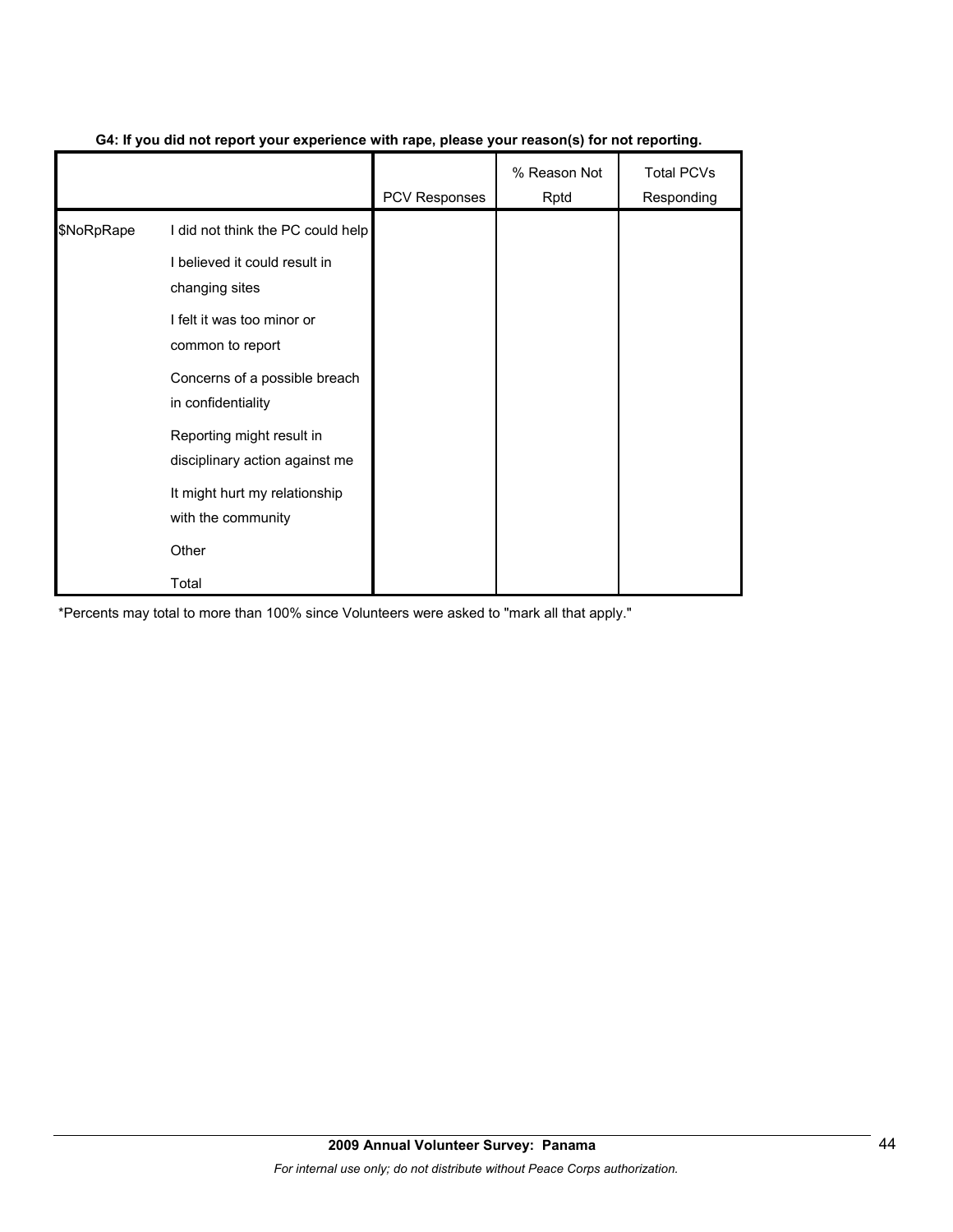# **H. Volunteers working in HIV/AIDS**

*This section reports Volunteers' involvement in HIV/AIDS and their perceived effectiveness of their HIV/AIDS related activities.* 

|                 |                  | HIV/AIDS work is | Involved in<br>HIV/AIDS efforts, |                    |       |
|-----------------|------------------|------------------|----------------------------------|--------------------|-------|
|                 | HIV/AIDS work is | part of my       | not                              | Not involved in    |       |
|                 | my primary       | secondary        | primary/secondary                | any HIV/AIDS       |       |
|                 | assignment.      | activities.      | work                             | related activities | Total |
| IH <sub>1</sub> |                  | 25%              | 49%                              | 26%                | 81    |

# **H1: Which of the following best describes your involvement in HIV/AIDS activities?**

**H2: How well has PC training prepared you to undertake your HIV/AIDS activities?**

|                | Not at all | Poorly | Adequately | Well | Verv well | NA | Total |
|----------------|------------|--------|------------|------|-----------|----|-------|
| H <sub>2</sub> | 8%         | 22%    | 40%        | 22%  | $7\%$     | 2% | 60    |

# **H3: In working with HC individuals or groups, how would you rate the effectiveness of your specific HIV/AIDS activities? (Including the "Don't Know" responses)**

|            |                  | Sometimes |                 | Almost always |            |       |
|------------|------------------|-----------|-----------------|---------------|------------|-------|
|            | Seldom effective | effective | Often effective | effective     | Don't know | Total |
| <b>IH3</b> | 2%l              | 32%       | 33%             | 13%           | 20%        | 60    |

# **H3: In working with HC individuals or groups, how would you rate the effectiveness of your**

**specific HIV/AIDS activities? (Excluding the "Don't Know" responses)**

|                 | Seldom effective | Sometimes<br>effective | Often effective | Almost always<br>effective | Total |
|-----------------|------------------|------------------------|-----------------|----------------------------|-------|
| IH <sub>3</sub> | 2%               | 40%                    | 42%             | 17%                        | 48    |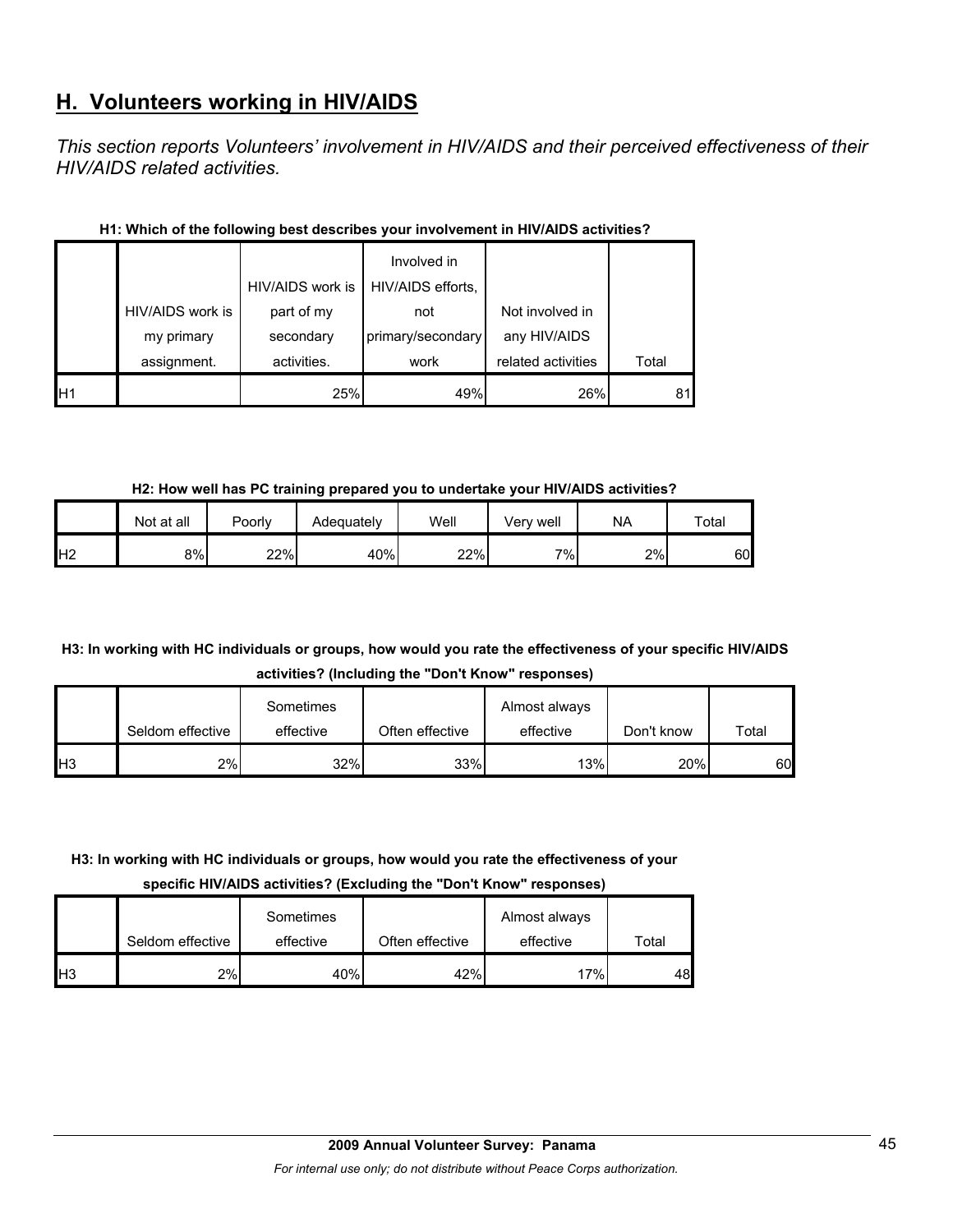# **I. Your Life in the Peace Corps**

*This section reports on Volunteers' descriptions of and adjustments to their living conditions, including stress factors and how Volunteers cope with stress.* 

|    | No, I have never  | Yes, I lived with a                     |                |                  |       |  |  |  |  |
|----|-------------------|-----------------------------------------|----------------|------------------|-------|--|--|--|--|
|    | lived with a host | host country                            | Yes, in my     | Yes, both during |       |  |  |  |  |
|    |                   | country individual individual or family | community (not | PST and later in |       |  |  |  |  |
|    | or f              | only                                    | during PST).   | my community.    | Total |  |  |  |  |
| 11 |                   | $1\%$                                   | 2%             | 96%              | 81    |  |  |  |  |

# **I1: Have you lived with a host country individual or family?**

**I2: How often do you interact with HCNs in community/family social events?**

|    |       | Several times a |        | Several times a |         | Less than once a |       |
|----|-------|-----------------|--------|-----------------|---------|------------------|-------|
|    | Dailv | week            | Weekly | month           | Monthly | month            | Total |
| I2 | 53%   | 21%             | 9%     | 9%              | 5%      | 4%               | 81    |

# **I3: How well can you communicate in the language used by most people in your**

**community?**

|     | Not at all | Poorly | Adequately | Well | Very well | $\tau$ otal |
|-----|------------|--------|------------|------|-----------|-------------|
| ll3 |            | 2%     | 27%        | 36%  | 35%       | 04          |

#### **I4: Do you have the following at your worksite?**

|               | Never | Sometimes or<br>more often | Total |
|---------------|-------|----------------------------|-------|
| Electricity   | 52%   | 48%                        | 79    |
| Running water | 11%   | 89%                        | 79    |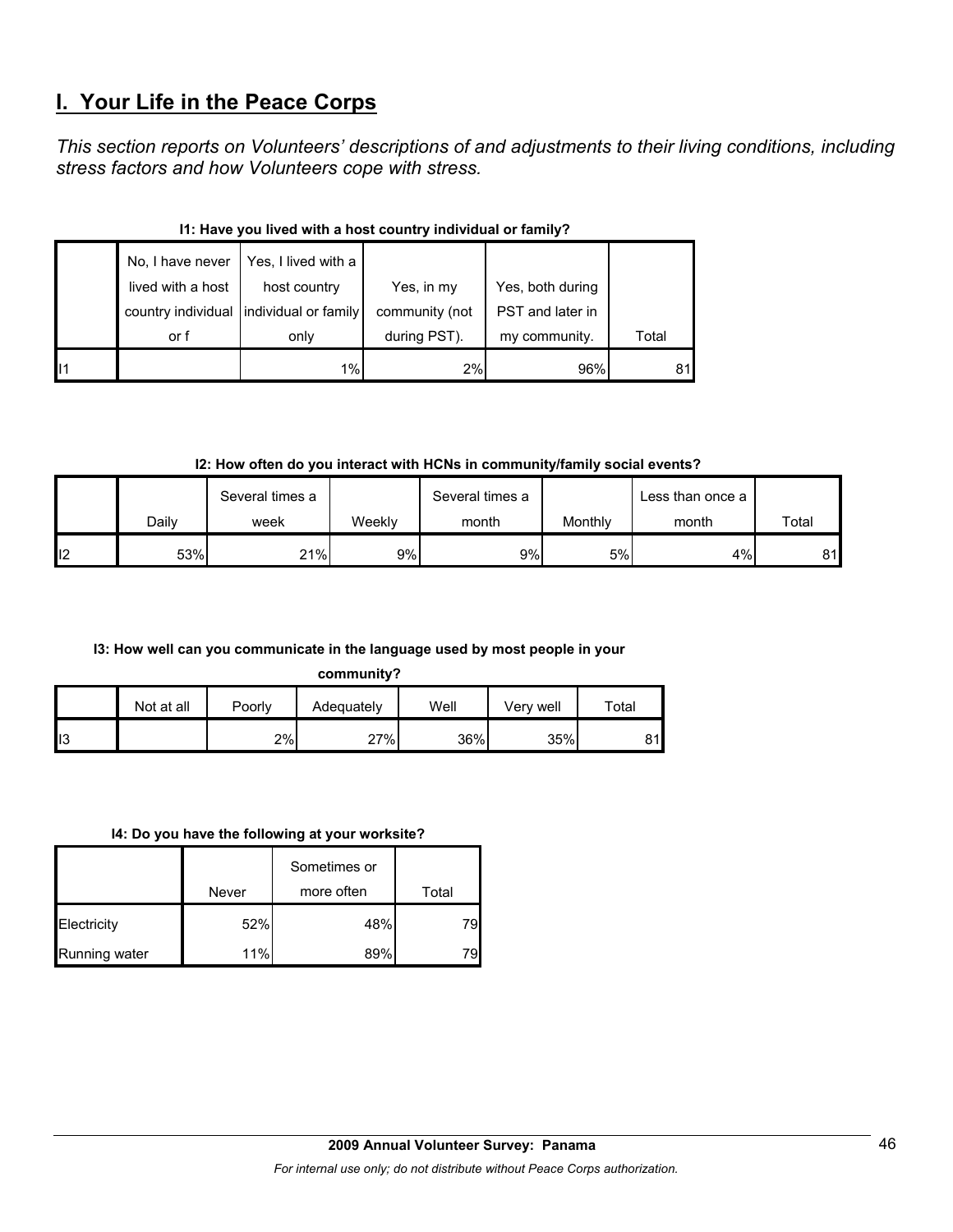### **I4: Do you have the following at your residence?**

|               |       | Sometimes or |       |
|---------------|-------|--------------|-------|
|               | Never | more often   | Total |
| Electricity   | 54%   | 46%          | 78    |
| Running water | 9%    | 91%          | 79    |

#### **I5: How well do your PC experiences match the expectations you had before you became a**

| Volunteer? |  |
|------------|--|
|------------|--|

|                 | Not at all | Minimally | Moderately | Considerably | Exceptionally | $\tau$ otal |
|-----------------|------------|-----------|------------|--------------|---------------|-------------|
| II <sub>5</sub> | 1%         | 10%       | 31%        | 47%          | 11%           | 81l         |

|                                                                                                        | Not at all  |                |     |     | Exceptionally |           |       |
|--------------------------------------------------------------------------------------------------------|-------------|----------------|-----|-----|---------------|-----------|-------|
|                                                                                                        | stressful 1 | $\overline{2}$ | 3   | 4   | stressful 5   | <b>NA</b> | Total |
| <b>Cultural issues</b>                                                                                 | 12%         | 30%            | 31% | 19% | 9%            |           | 81    |
| Dealing with violence in<br>country (e.g., civil unrest,<br>domestic violence, corporal<br>punishment) | 38%         | 35%            | 9%  | 7%  | 4%            | 7%        | 81    |
| Health/medical problems                                                                                | 21%         | 43%            | 21% | 14% | 1%            |           | 81    |
| Issues including family,<br>friends, loved ones in U.S.                                                | 25%         | 32%            | 23% | 11% | 9%            |           | 81    |
| Isolation/Ioneliness                                                                                   | 14%         | 30%            | 30% | 14% | 14%           |           | 81    |
| Local language                                                                                         | 23%         | 31%            | 27% | 16% | 2%            |           | 81    |
| Primary assignment                                                                                     | 14%         | 23%            | 31% | 20% | 10%           | 2%        | 81    |
| Romantic relationships in-<br>country                                                                  | 37%         | 15%            | 17% | 9%  | 6%            | 16%       | 81    |
| Interactions with other<br><b>Volunteers</b>                                                           | 46%         | 31%            | 15% | 5%  | 2%            | 1%        | 81    |
| Interactions with PC Staff                                                                             | 32%         | 34%            | 15% | 14% | 5%            |           | 80    |
| Safety and security                                                                                    | 43%         | 35%            | 17% | 1%  | 2%            | 1%        | 81    |
| Other: Please specify below                                                                            | 29%         |                |     | 14% |               | 57%       | 7     |

### **I7: To what extent do the following create stress and/or emotional health issues for you?**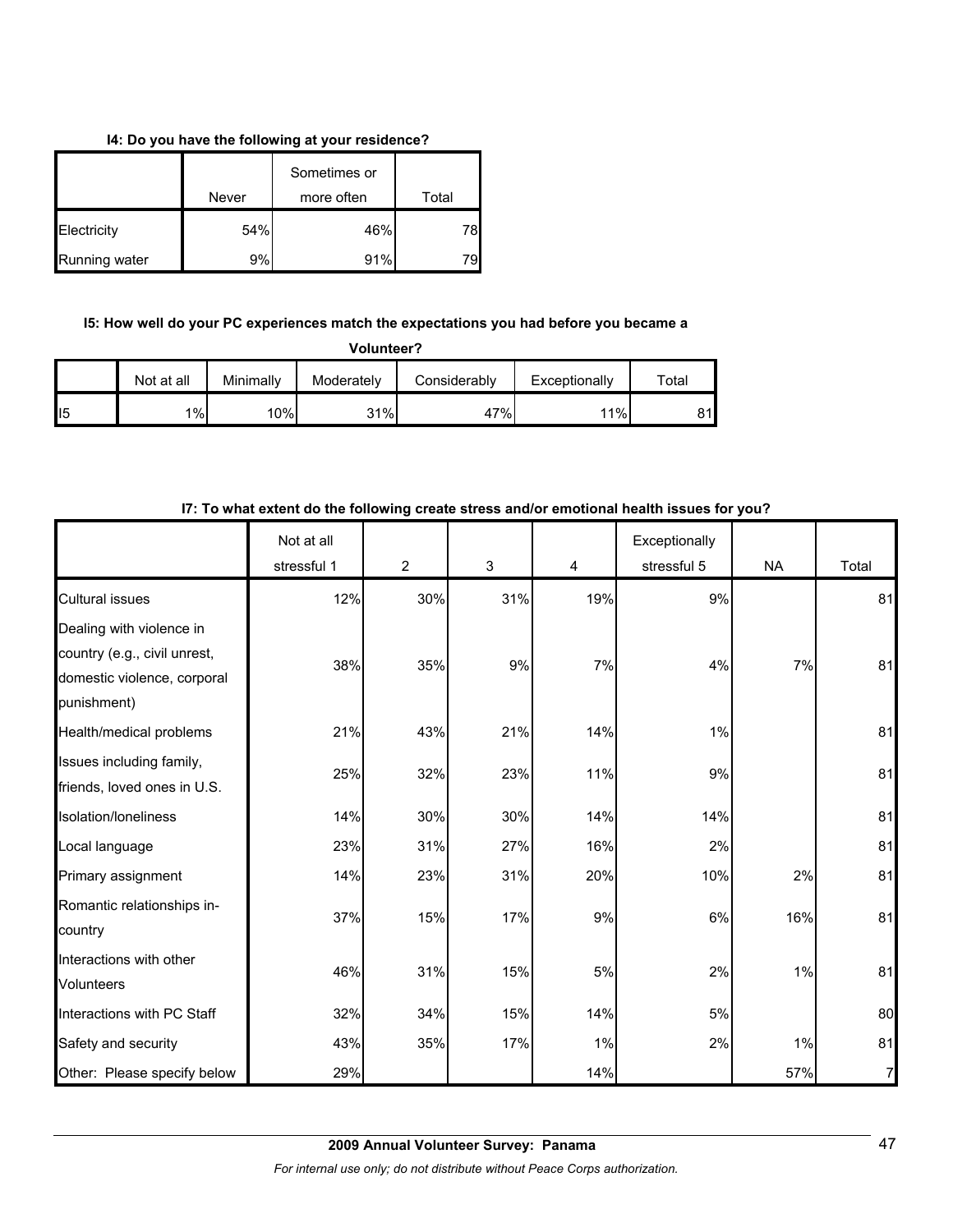|                |                                               | <b>PCV Responses</b> | % Using This<br><b>Stress Reducer</b> | <b>Total PCVs</b><br>Responding |
|----------------|-----------------------------------------------|----------------------|---------------------------------------|---------------------------------|
| \$I8LessStress | Talk with friends and family in<br><b>US</b>  | 65                   | 80%                                   |                                 |
|                | Talk with PCVs outside my<br>community        | 64                   | 79%                                   |                                 |
|                | Pursue personal hobbies                       | 60                   | 74%                                   |                                 |
|                | Leave the community for a time                | 55                   | 68%                                   |                                 |
|                | Get involved in other projects                | 48                   | 59%                                   |                                 |
|                | Do sports                                     | 44                   | 54%                                   |                                 |
|                | Talk with co-workers or friends<br>(not PCVs) | 33                   | 41%                                   |                                 |
|                | Talk with my host family                      | 32                   | 40%                                   |                                 |
|                | Meditate                                      | 17                   | 21%                                   |                                 |
|                | Pray                                          | 17                   | 21%                                   |                                 |
|                | Talk with PCVs in my<br>community             | 11                   | 14%                                   |                                 |
|                | Talk with PC in-country staff                 | 9                    | 11%                                   |                                 |
|                | Do other activity (specify)                   | 4                    | 5%                                    |                                 |
|                | Talk with Office of Special<br>Services staff |                      |                                       |                                 |
|                | Total                                         |                      |                                       | 81                              |

# **I8: Please mark all of the typical ways in which you cope with stress.**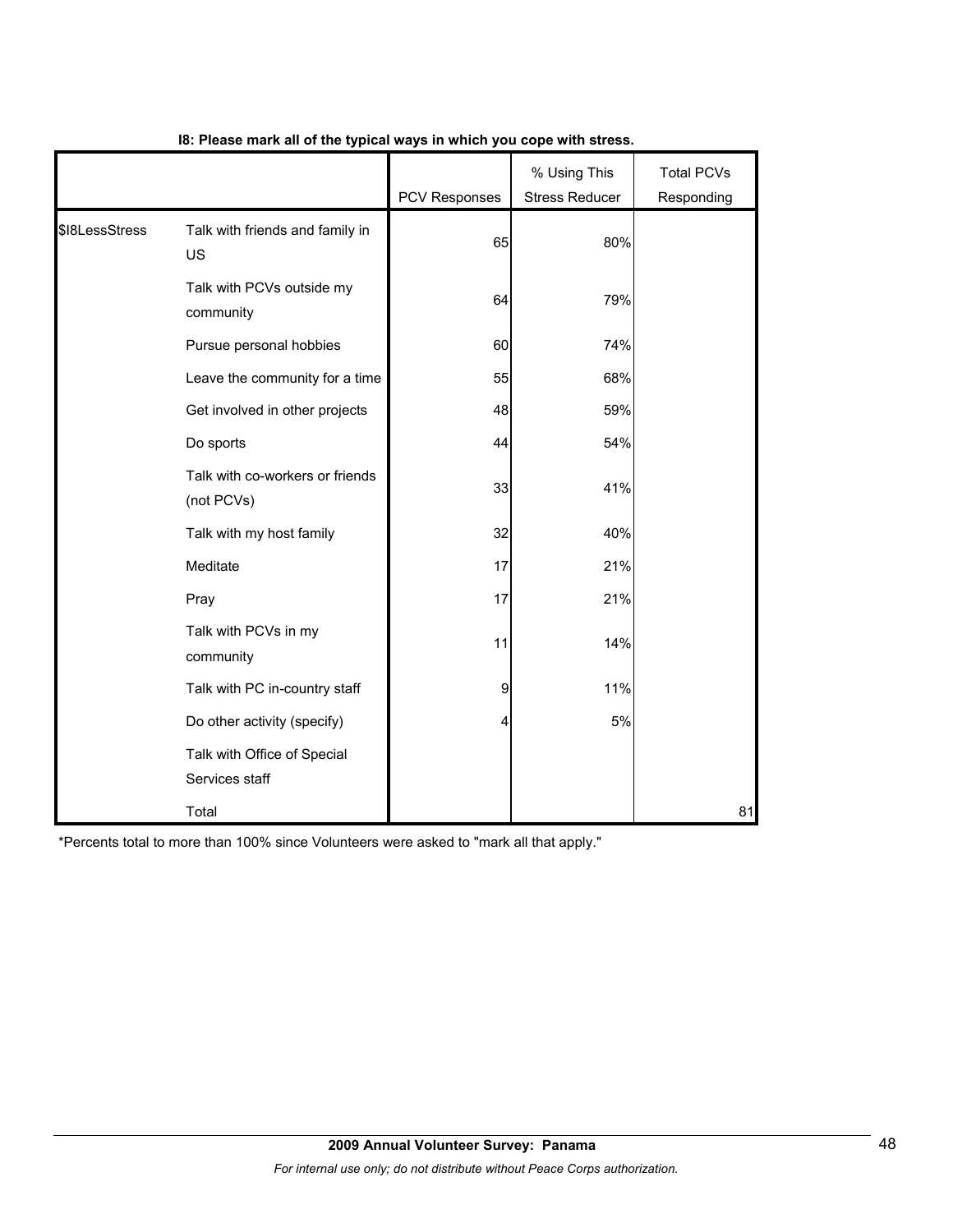|                      | 18: Others I talk with to reduce stress        |         |        |  |
|----------------------|------------------------------------------------|---------|--------|--|
|                      |                                                | Percent | Number |  |
| <b>18.OTHRS.TEXT</b> | Open-ended results. Not responsive to request. |         |        |  |
|                      | Total                                          | 100%    | 81     |  |

#### **I8: Other activities to reduce stress**

|                         |                                                | Percent | Number |  |
|-------------------------|------------------------------------------------|---------|--------|--|
| <b>I8.OTHRACT.TEXT2</b> | Open-ended results. Not responsive to request. |         |        |  |
|                         | Total                                          | 100%    | 81     |  |

# **I8: When asked about ways of coping with stress, Volunteers**

**who answered "No stress"** 

|                    |      | Yes, I have no |       |
|--------------------|------|----------------|-------|
|                    | No   | stress         | Total |
| <b>I8.NOSTRESS</b> | 100% |                |       |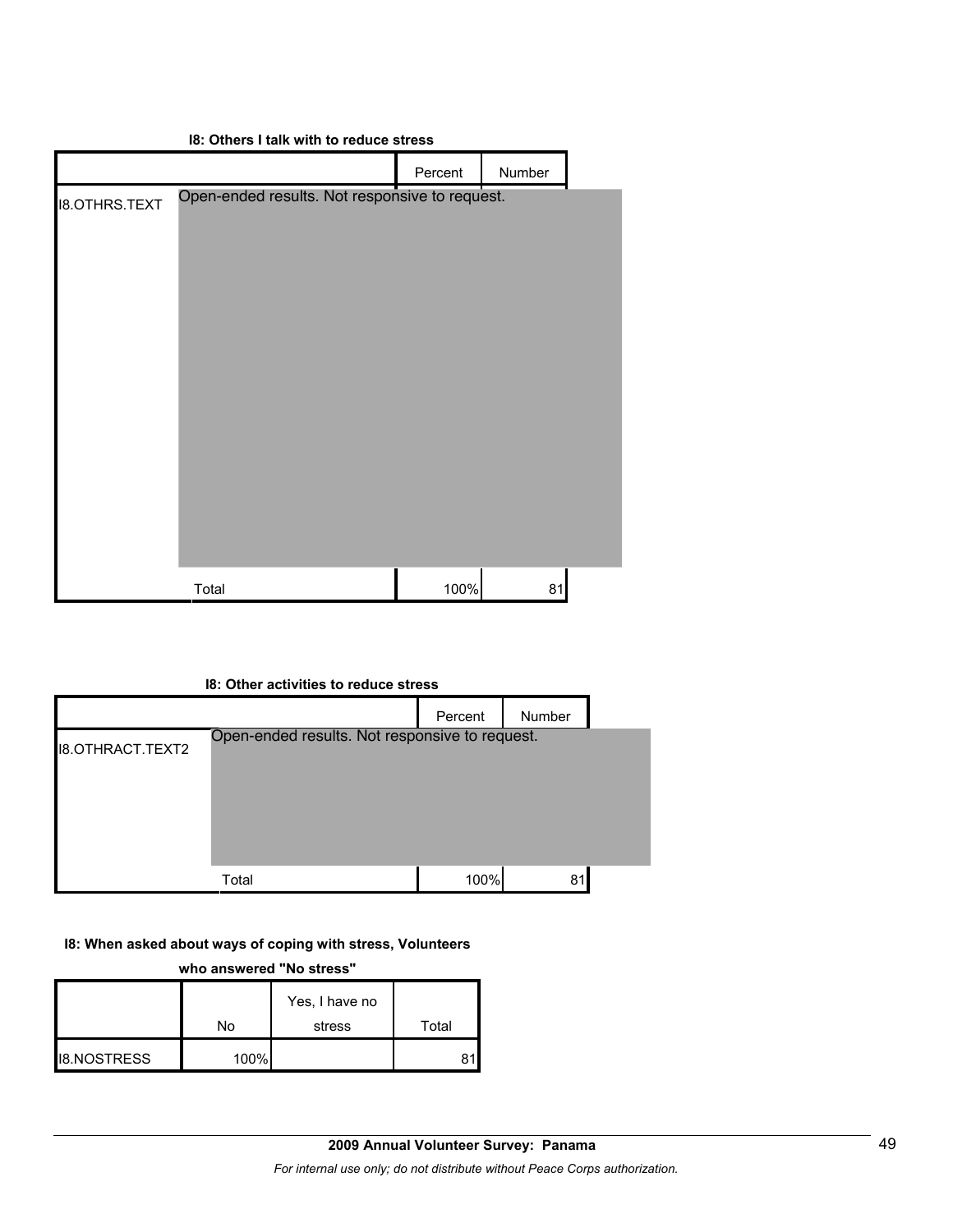# **J. Overall Assessment of Peace Corps Service**

*This section reports Volunteers' level of satisfaction with their Peace Corps service and their expectations about completing their service.* 

|     | Not at all | Minimally | Moderately | Considerably | Exceptionally | $\tau$ otal |
|-----|------------|-----------|------------|--------------|---------------|-------------|
| J1A | 1%         | 1%        | 19%        | 53%          | 26%           | 81l         |

**J1a: How personally rewarding do you find your overall Peace Corps service?**



J1a: How personally rewarding do you find your overall Peace Corps<br>service?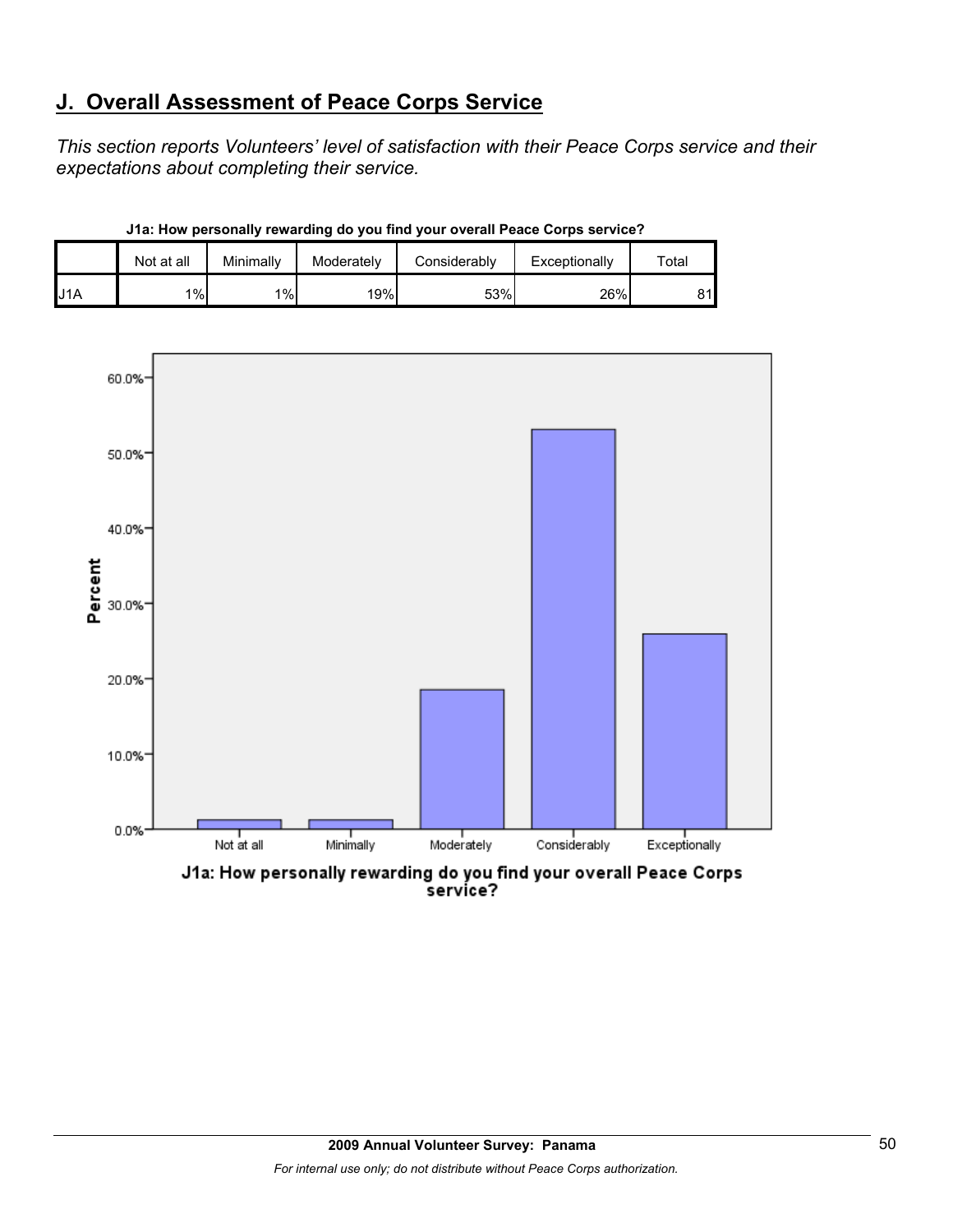

**J1b: How personally rewarding do you find your community involvement?**



J1b: How personally rewarding do you find your community involvement?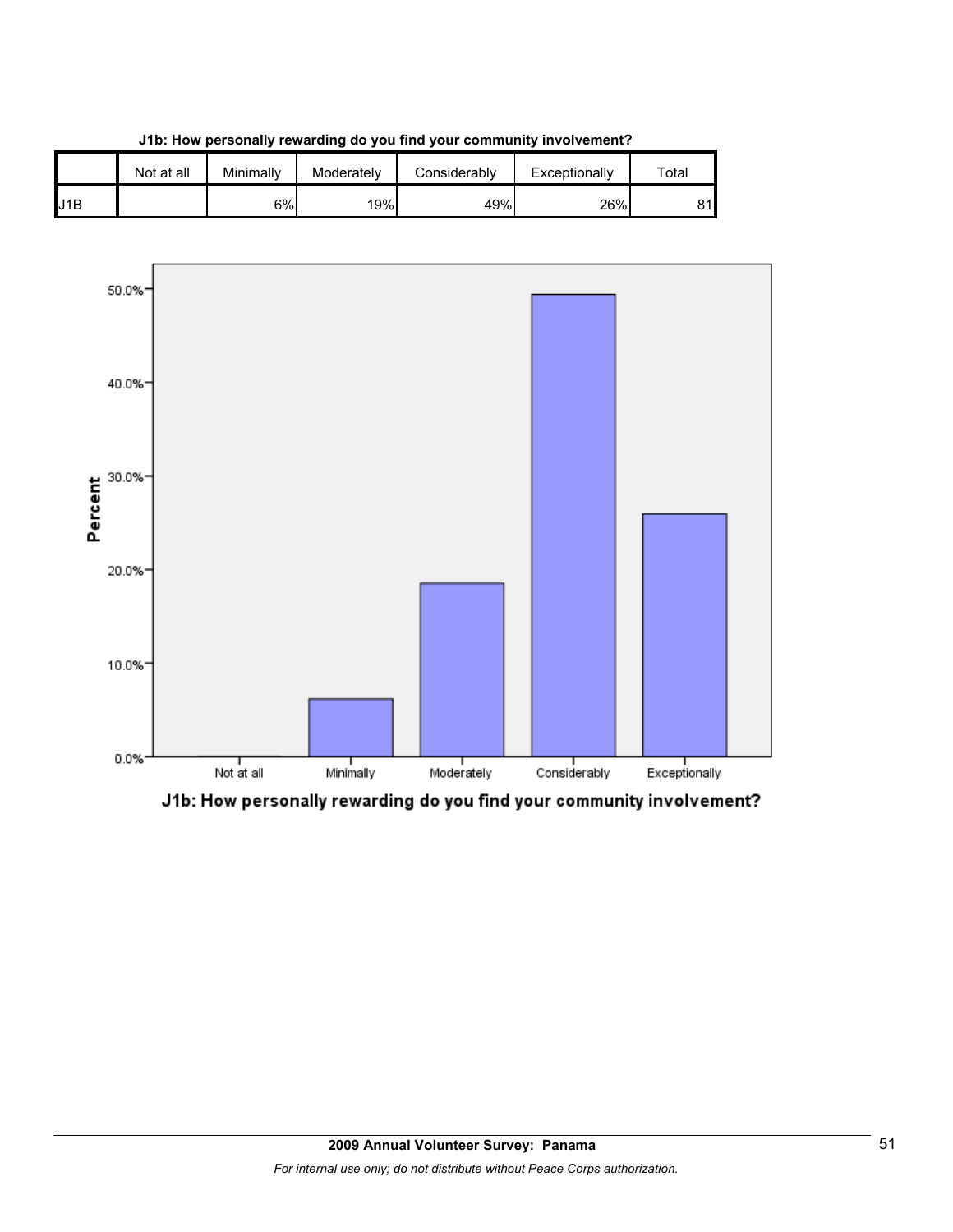

**J1c: How personally rewarding do you find your experience with other Volunteers?**



J1c: How personally rewarding do you find your experience with other<br>Volunteers?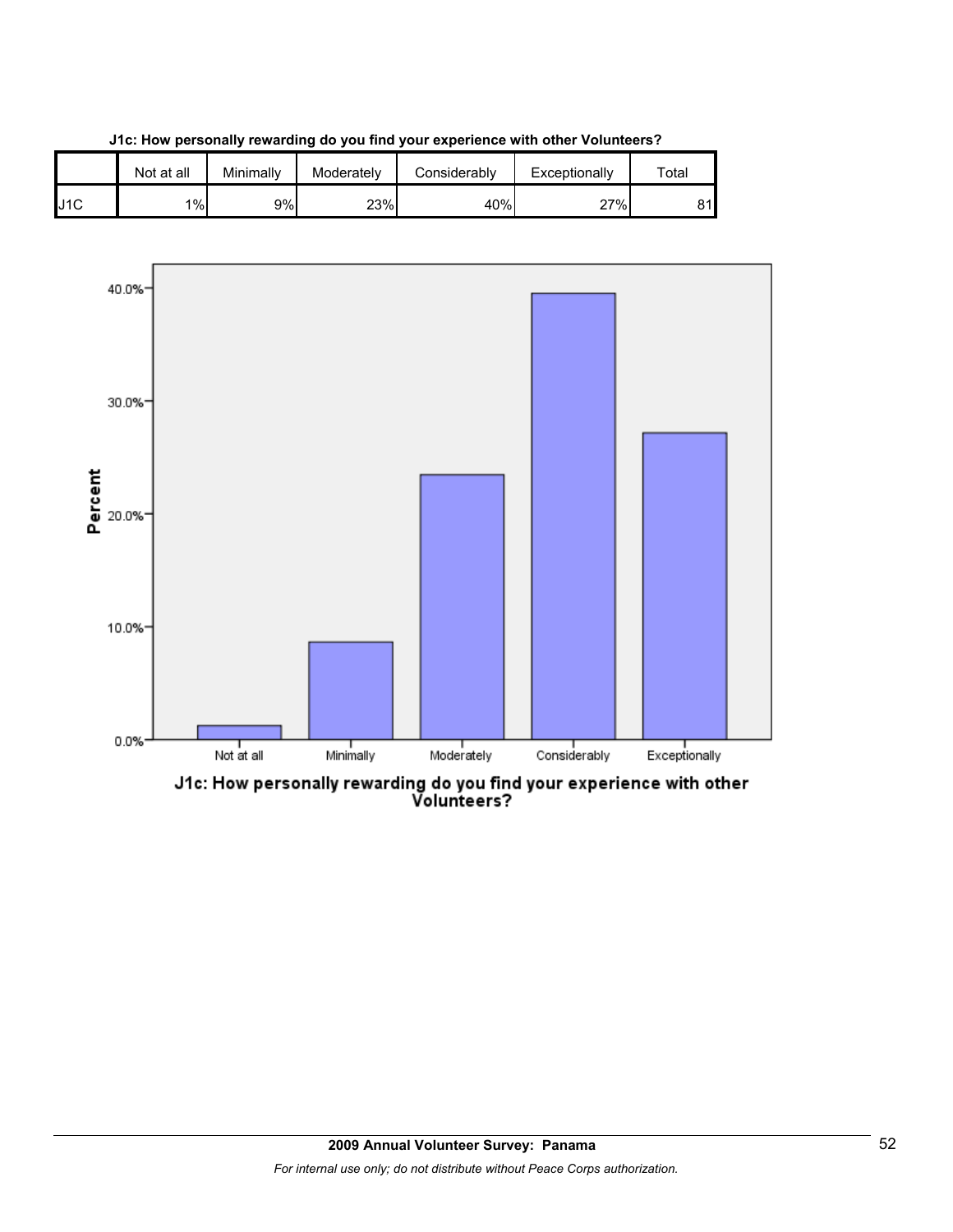





counterparts/community partners?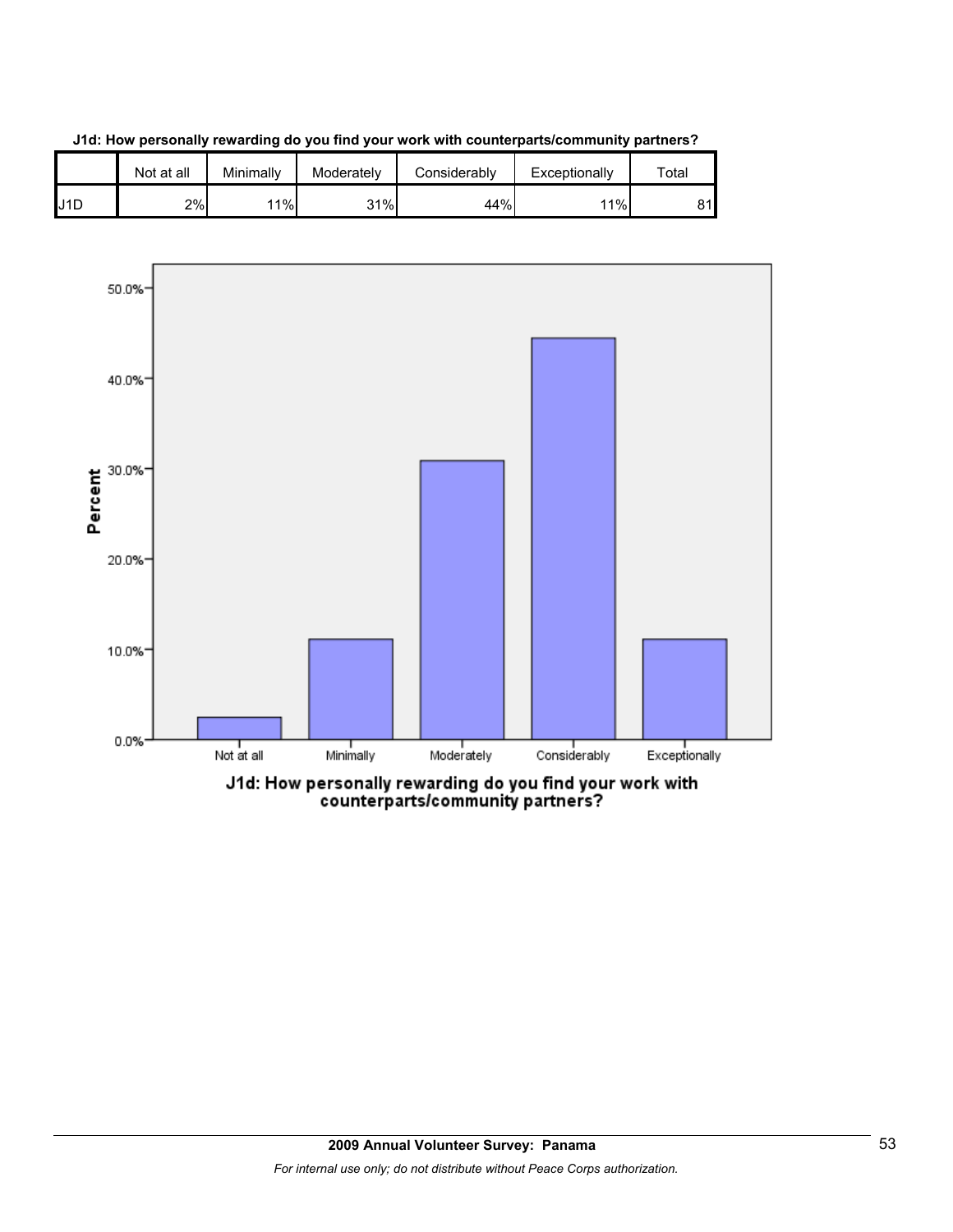





J1e: How personally rewarding do you find your experience with other<br>HCNs?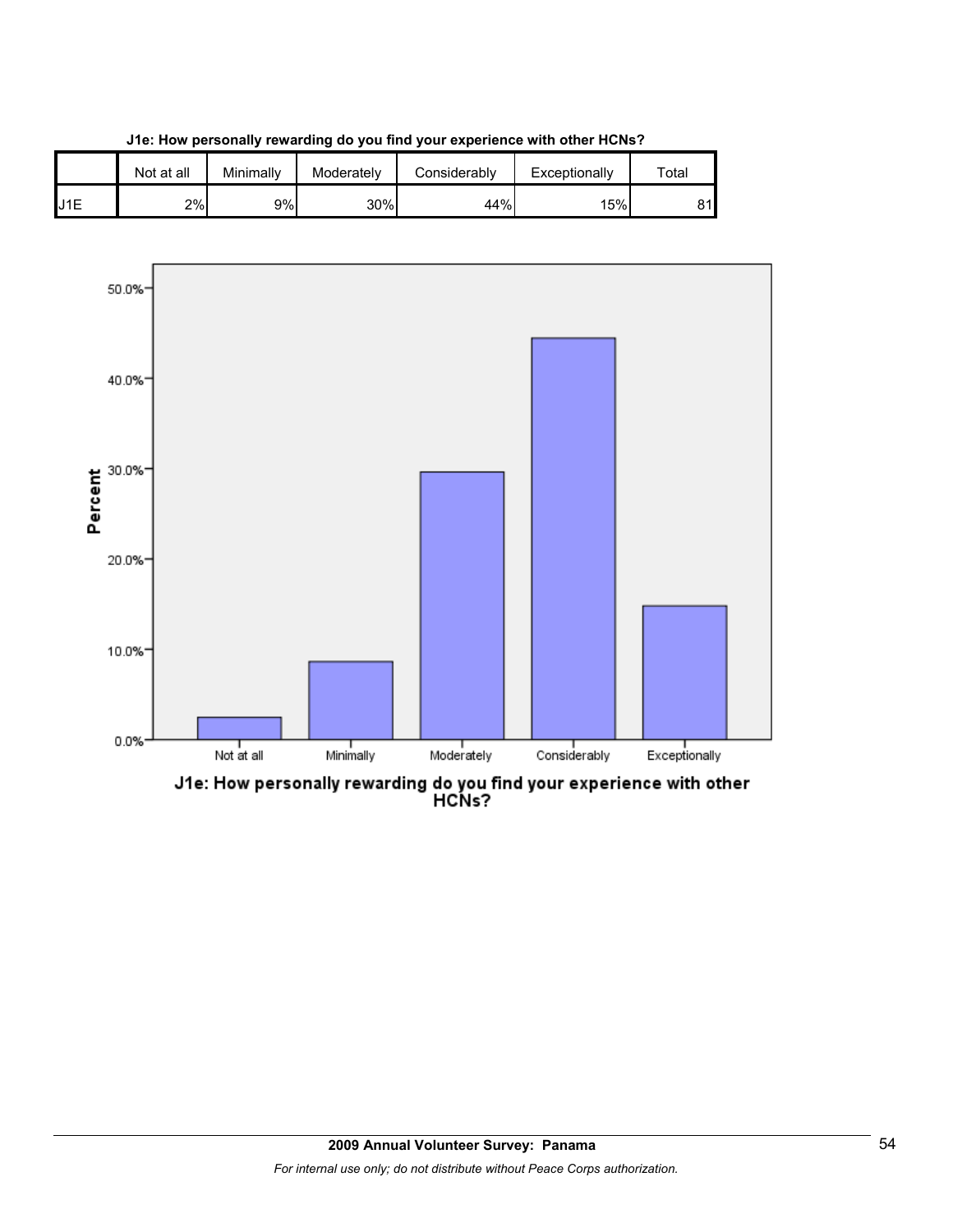

**J2a (PCVs at post 9 months+ months): Please rate how well you think you achieved Goal 1.**



J2a (PCVs at post 9 months+ months): Rate how well you think you<br>achieved Goal 1.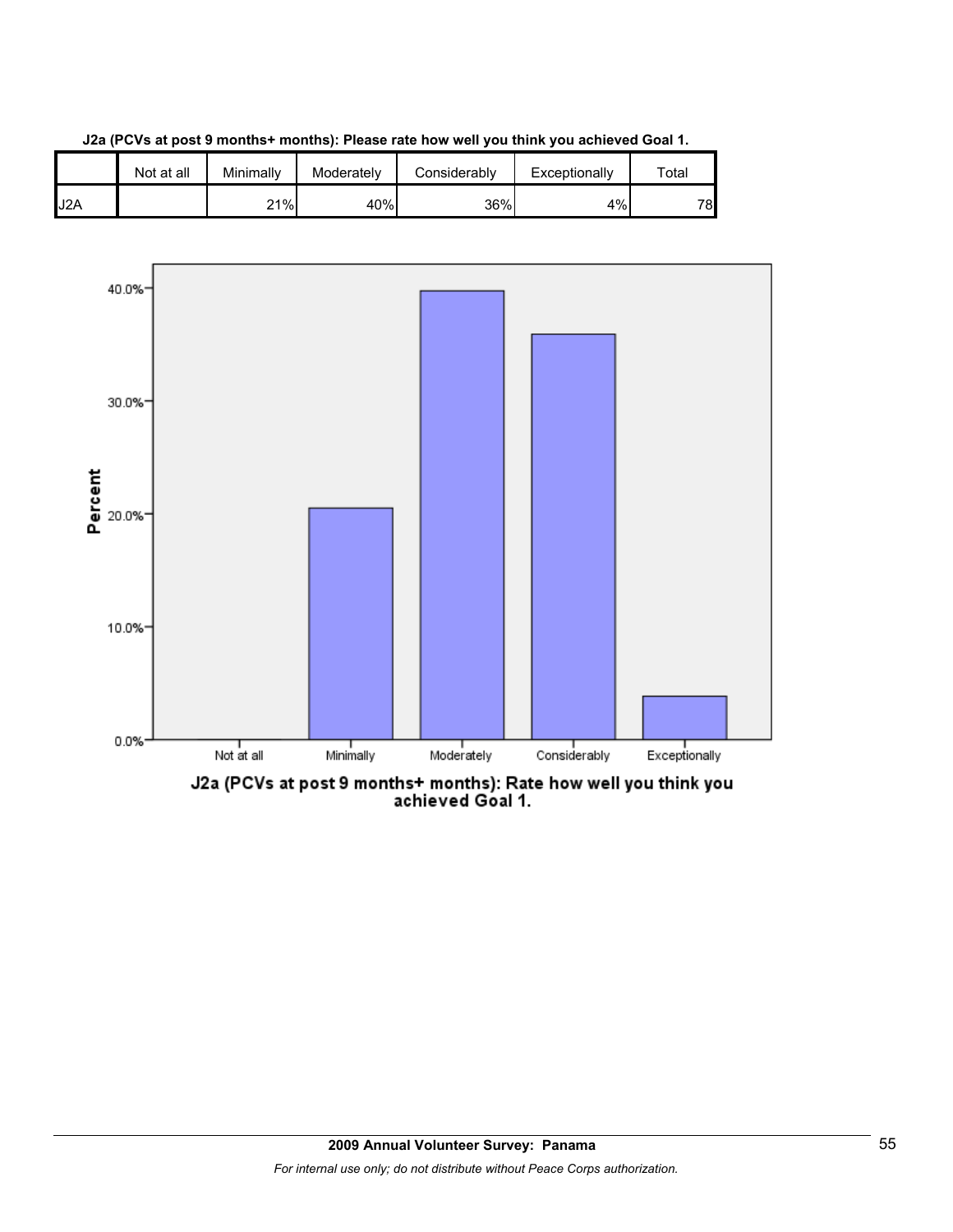



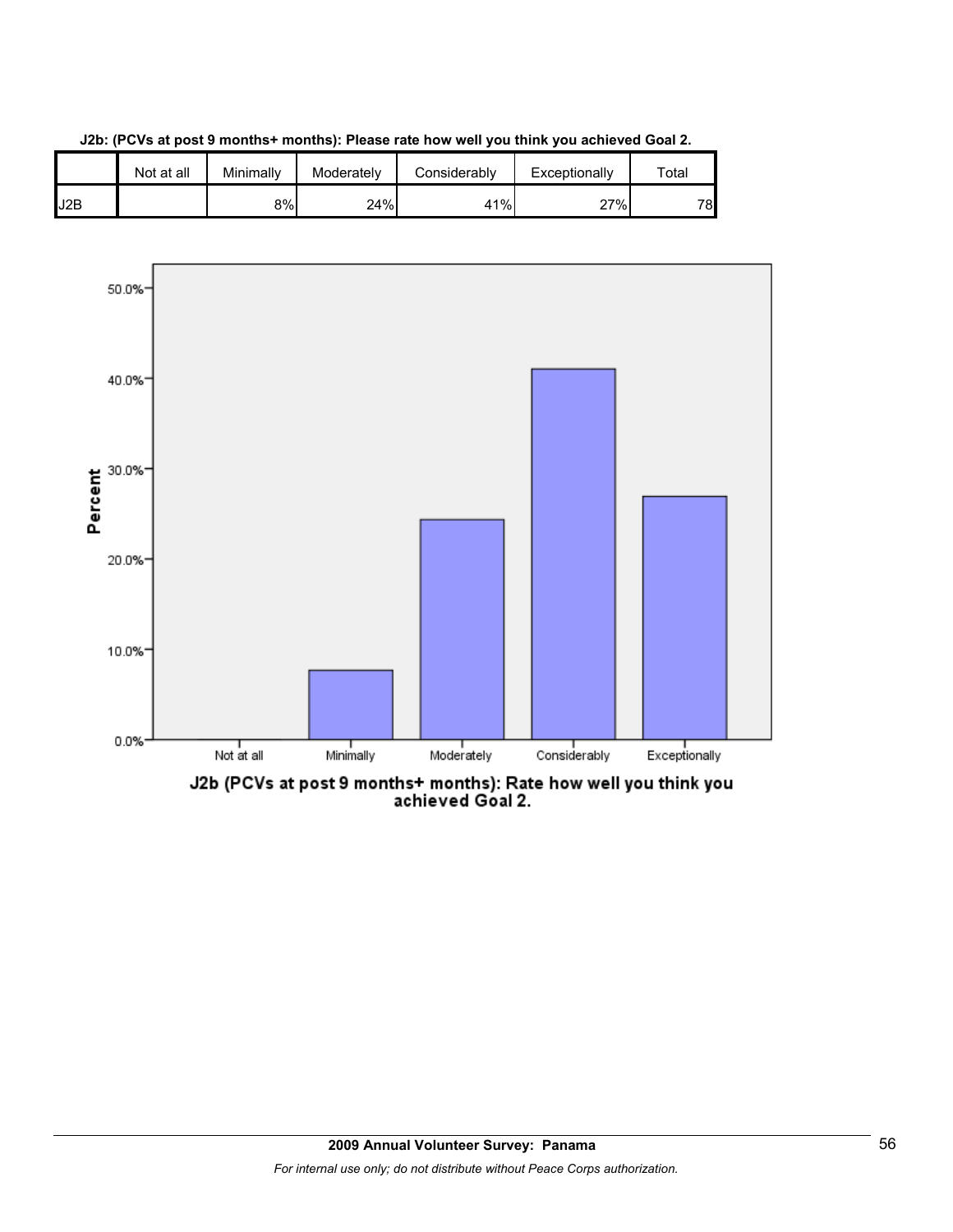





J2c (PCVs at post 9 months+ months): Please rate how well you think you<br>achieved Goal 3.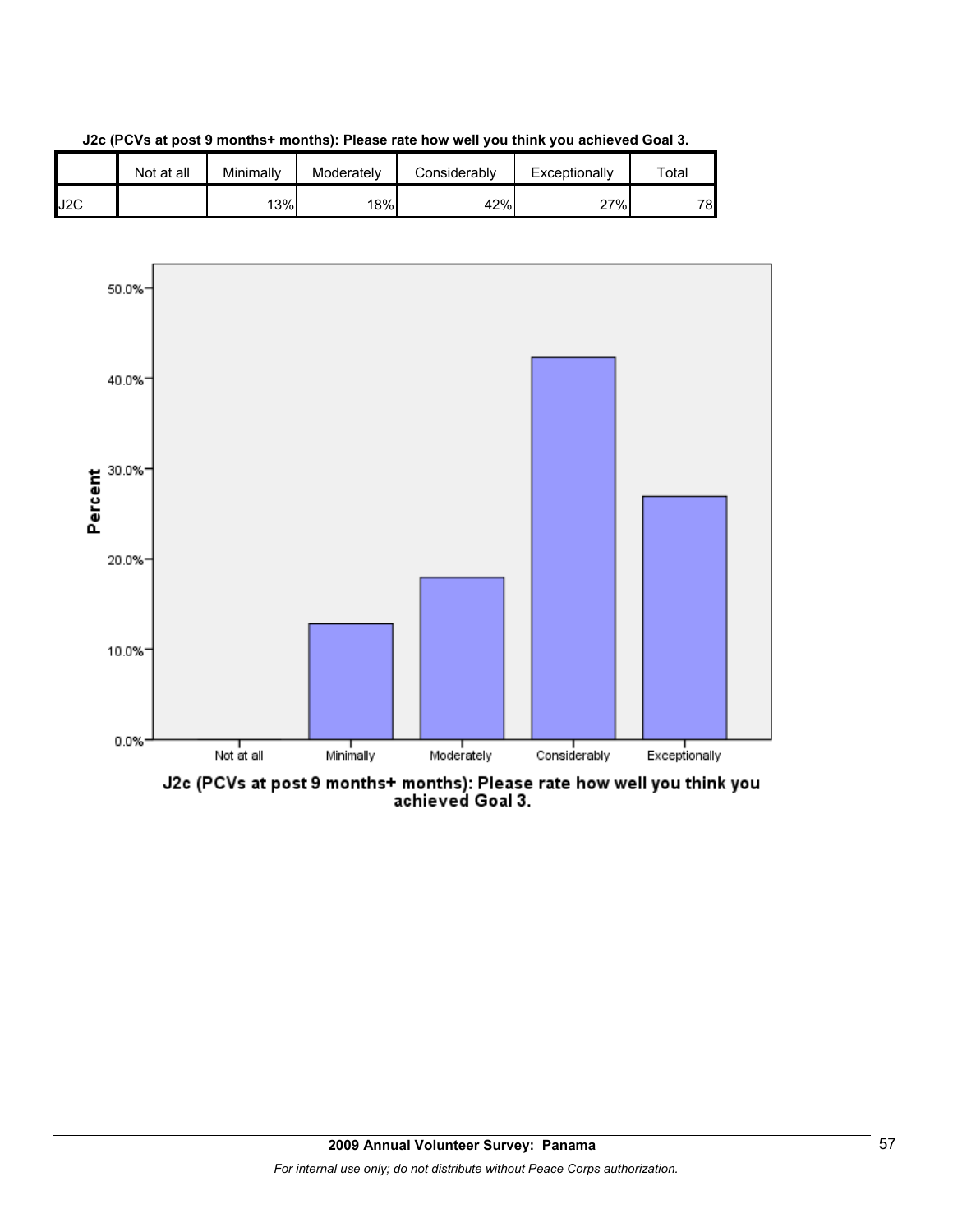**J3: Today, would you make the same decision to join the Peace Corps?**

|    | Nο | Not likely | Possibly | Probably | Definitely | $\tau$ otal |
|----|----|------------|----------|----------|------------|-------------|
| J3 | 1% | $1\%$      | 6%       | 17%      | 74%        | O 4         |

**J4: Would you recommend Peace Corps service to others you think are qualified?**

|     | No | Not likely | Possibly | Probably | Definitely | $\tau$ otal |
|-----|----|------------|----------|----------|------------|-------------|
| IJ4 |    | 4%         | 6%       | 17%      | 73%        | 81          |

**J5: Do you intend to complete your Peace Corps service?**

|                | No    | Not sure | Yes | Might extend | Total           |
|----------------|-------|----------|-----|--------------|-----------------|
| U <sub>5</sub> | $1\%$ | 1%       | 84% | 14%          | 31 <sub>h</sub> |

**J6: Would your host country benefit most if the Peace Corps program was---?**

|     |              |         | Refocused/redesig |                  |          |       |
|-----|--------------|---------|-------------------|------------------|----------|-------|
|     | Discontinued | Reduced | ned               | Maintained as is | Expanded | Total |
| IJ6 | 2%           | 1%      | 38%               | 41%              | 17%      | 81    |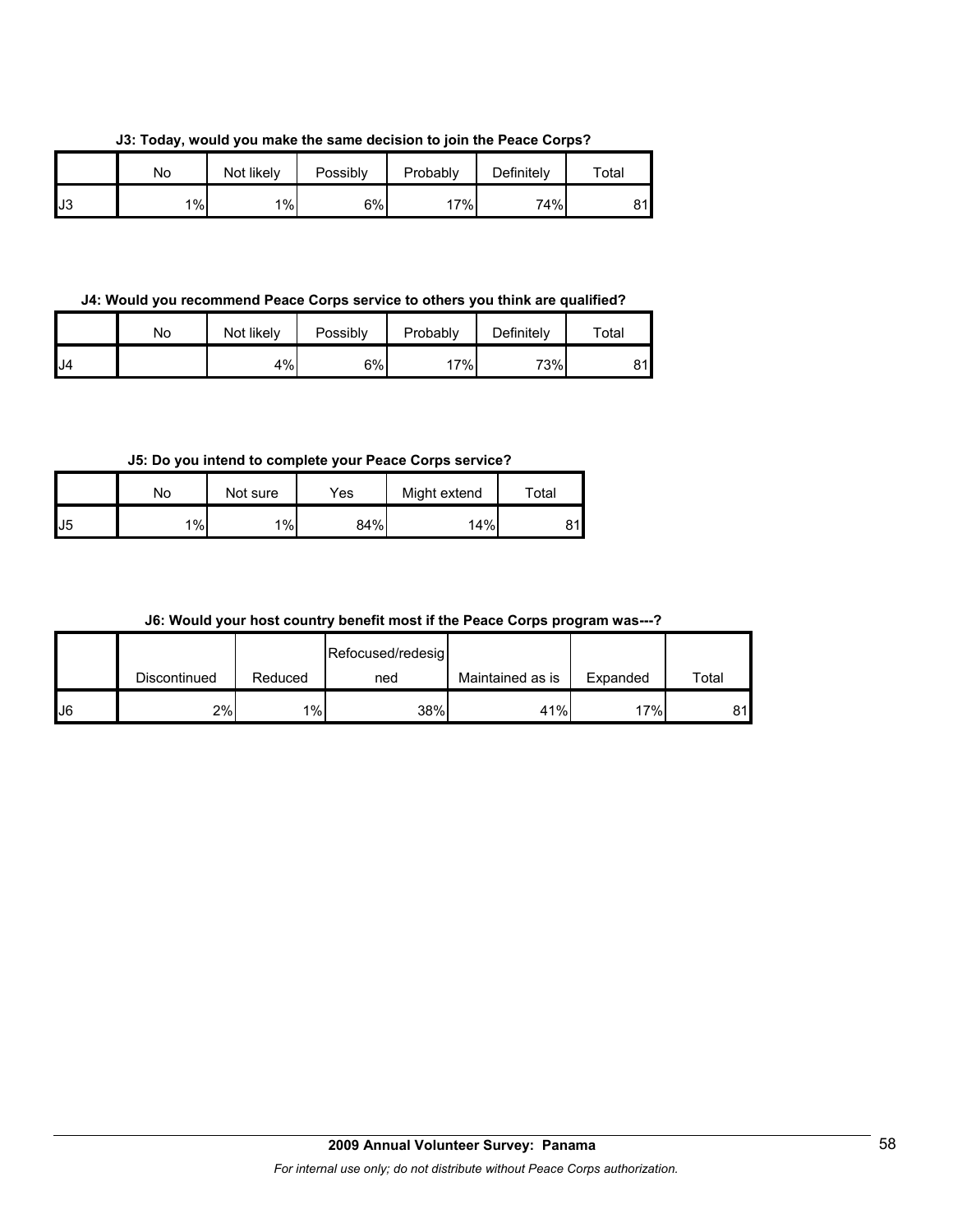# **K. Activities After Peace Corps Service**

*This section reports on Volunteers' plans for after they have completed their Peace Corps Service.* 

### **K1: What are your plans after your Peace Corps service? Work in**

| government. |              |                    |     |  |  |
|-------------|--------------|--------------------|-----|--|--|
| Government  |              |                    |     |  |  |
|             | In your host |                    |     |  |  |
| In the U.S. | country      | In another country |     |  |  |
| 85%         | 23%          | 8%                 | 131 |  |  |

\* Percent of cases was used. Percentages will be greater than 100 since

Volunteers were asked to select all that applied.

# **K1: What are your plans after your Peace Corps service? Work in the**

| private sector.       |              |                    |    |  |
|-----------------------|--------------|--------------------|----|--|
| <b>Private Sector</b> |              |                    |    |  |
|                       | In your host |                    |    |  |
| In the $U.S.$         | country      | In another country |    |  |
| 93%                   | 21%          | 21%                | 14 |  |

\* Percent of cases was used. Percentages will be greater than 100 since

Volunteers were asked to select all that applied.

# **K1: What are your plans after your Peace Corps service? Work for an**

**NGO.**

| <b>NGO</b>  |              |                    |   |  |
|-------------|--------------|--------------------|---|--|
|             | In your host |                    |   |  |
| In the U.S. | country      | In another country |   |  |
| 83%         | 33%          | 0%                 | 6 |  |

\* Percent of cases was used. Percentages will be greater than 100 since

Volunteers were asked to select all that applied.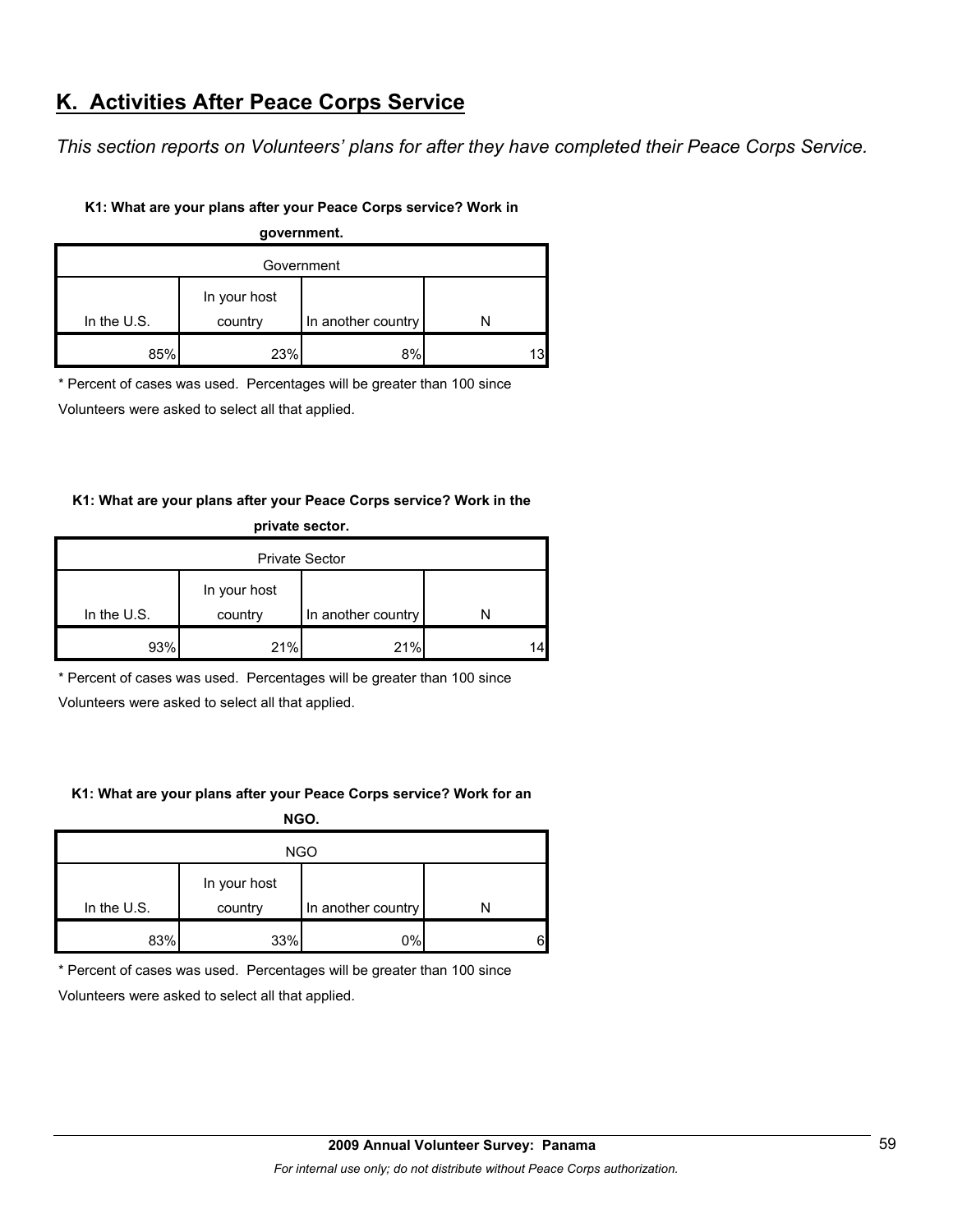#### **K1: What are your plans after your Peace Corps service? Work for PC Response.**

| .                    |                         |                    |  |  |
|----------------------|-------------------------|--------------------|--|--|
| Peace Corps Response |                         |                    |  |  |
| In the $U.S.$        | In your host<br>country | In another country |  |  |
| 50%                  | 0%                      | 50%                |  |  |

\* Percent of cases was used. Percentages will be greater than 100 since Volunteers were asked to select all that applied.

# **K1: What are your plans after your Peace Corps service? Continue to participate in volunteer activities.**

| <b>Volunteer Activities</b> |              |                    |    |  |
|-----------------------------|--------------|--------------------|----|--|
|                             | In your host |                    |    |  |
| In the $U.S.$               | country      | In another country |    |  |
| 100%                        | 0%           | 0%                 | 10 |  |

\* Percent of cases was used. Percentages will be greater than 100 since

Volunteers were asked to select all that applied.

# **K1: What are your plans after your Peace Corps service? Graduate school/academic credentialing.**

| Graduate School |              |                    |  |  |
|-----------------|--------------|--------------------|--|--|
|                 | In your host |                    |  |  |
| In the $U.S.$   | country      | In another country |  |  |
| 100%            | 6%           | 12%                |  |  |

\* Percent of cases was used. Percentages will be greater than 100 since

Volunteers were asked to select all that applied.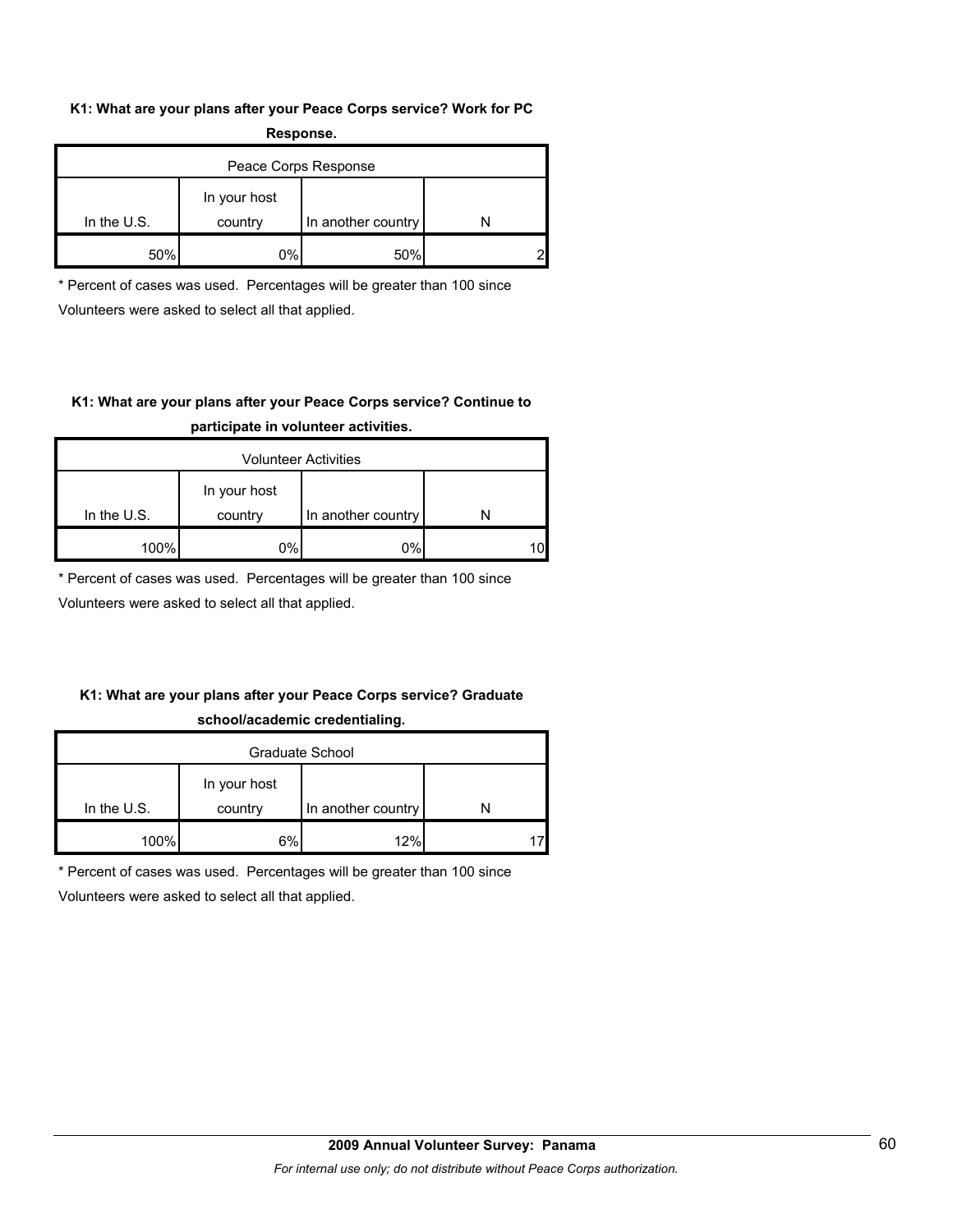#### **K1: What are your plans after your Peace Corps service? Travel.**

| Travel                                                       |     |     |  |  |
|--------------------------------------------------------------|-----|-----|--|--|
| In your host<br>In the U.S.<br>In another country<br>country |     |     |  |  |
| 56%                                                          | 11% | 67% |  |  |

\* Percent of cases was used. Percentages will be greater than 100 since Volunteers were asked to select all that applied.

#### **K1: What are your plans after your Peace Corps service? Other.**

| Other       |              |                    |  |
|-------------|--------------|--------------------|--|
|             | In your host |                    |  |
| In the U.S. | country      | In another country |  |
| 100%        | 0%           | 25%                |  |

\* Percent of cases was used. Percentages will be greater than 100 since

Volunteers were asked to select all that applied.

# **K2:How prepared do you feel to share your Peace Corps experience and knowledge of your host country with others in the United States when you return?**

|                                  | Not at all | Minimally | Moderately | Considerably | Total |
|----------------------------------|------------|-----------|------------|--------------|-------|
| How prepared do you feel to      | 0%         | 3%        | 45%        | 52%          |       |
| share your Peace Corps           |            |           |            |              |       |
| experience and knowledge of      |            |           |            |              |       |
| your host country with others in |            |           |            |              | 33    |
| the United States when you       |            |           |            |              |       |
| return?                          |            |           |            |              |       |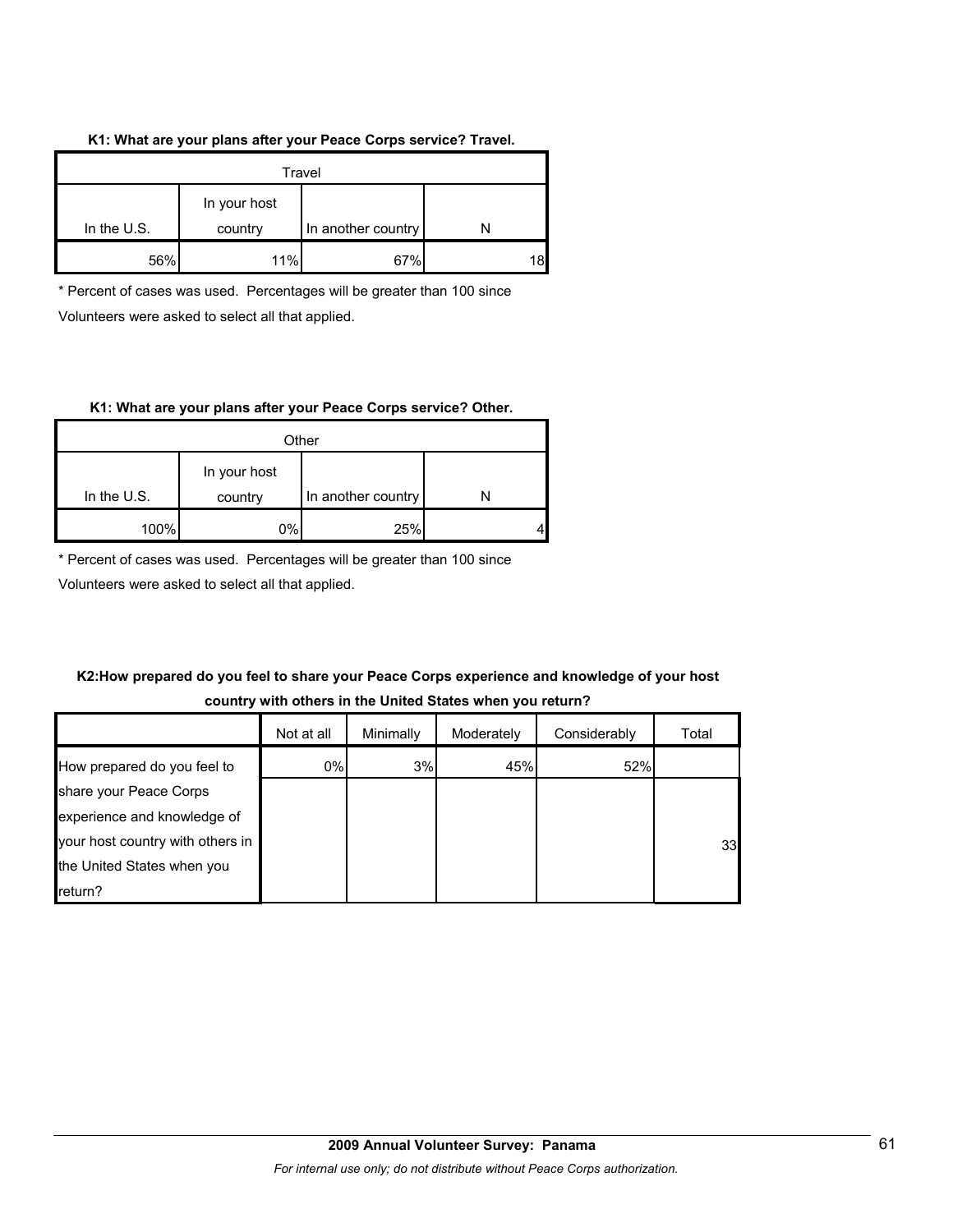|                                 | Not at all | Minimally | Moderately | Considerably | Exceptionally | Total |
|---------------------------------|------------|-----------|------------|--------------|---------------|-------|
| How well do you feel Peace      | 3%         | 6%        | 39%        | 39%          | 12%           |       |
| Corps has prepared you for life |            |           |            |              |               |       |
| in the U. S. after your return? |            |           |            |              |               | 33    |

**K3: How well do you feel Peace Corps has prepared you for life in the U. S. after you return?**

#### **K6: Have your life/career goals changed because of your Peace**

| <b>Corps service?</b>       |     |     |       |  |
|-----------------------------|-----|-----|-------|--|
|                             | No  | Yes | Total |  |
| Have your life/career goals | 57% | 43% |       |  |
| changed because of your     |     |     |       |  |
| Peace Corps service?        |     |     | 30    |  |

### **K7: How well informed are you about the following opportunities for returned Volunteers:**

|                                                  | Not informed | Somewhat<br>informed | Well informed | N  |
|--------------------------------------------------|--------------|----------------------|---------------|----|
| Peace Corps Response                             | 3%           | 18%                  | 79%           | 33 |
| Peace Corps' Fellows/USA<br>program              | 9%           | 45%                  | 45%           | 33 |
| Noncompetitive eligibility                       | 3%           | 42%                  | 55%           | 33 |
| <b>RPCV Career Center in</b><br>Washington, D.C. | 24%          | 42%                  | 33%           | 33 |
| <b>Returned Volunteer Services</b>               | 34%          | 41%                  | 25%           | 32 |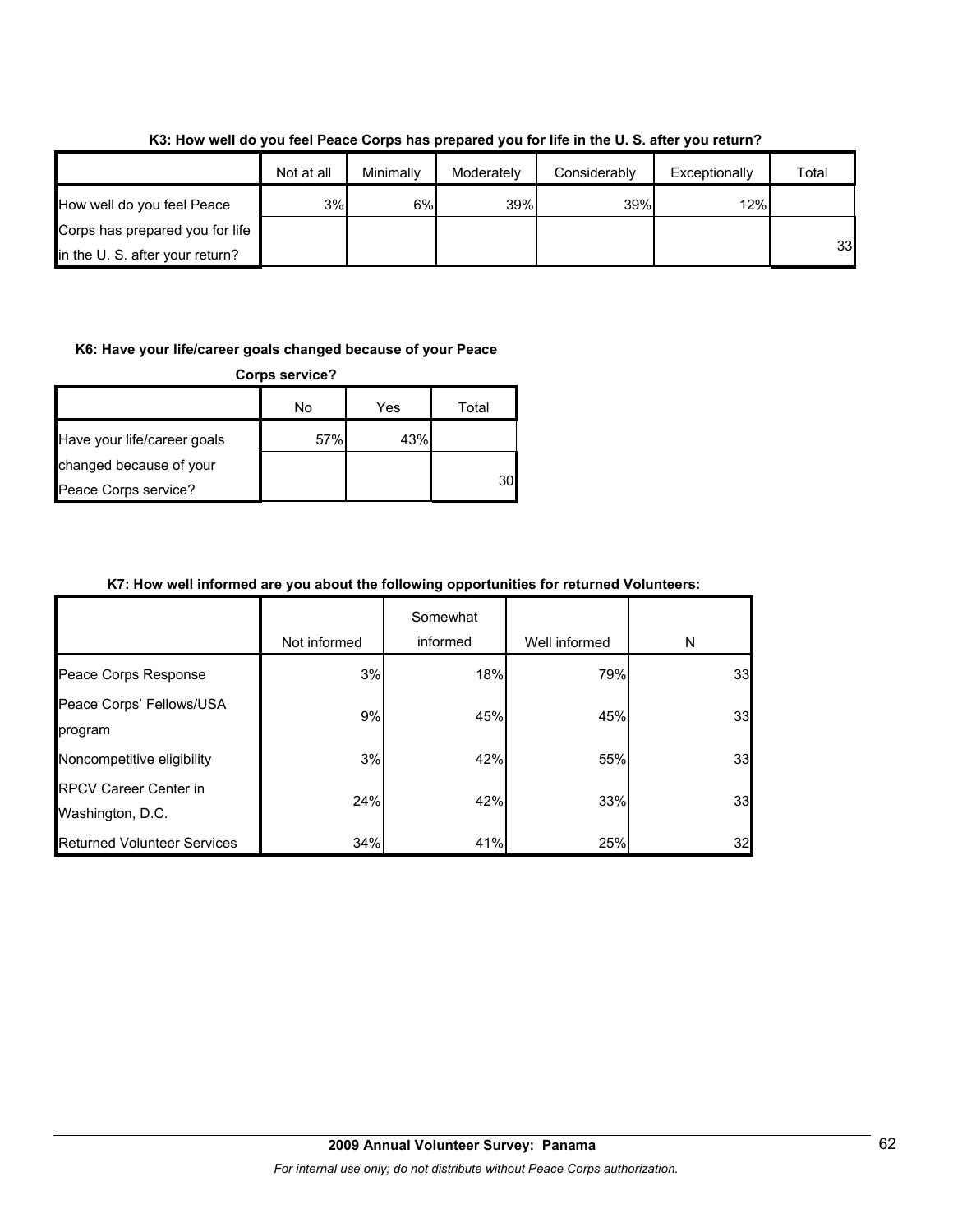| K8: How did you first learn about the Fellows/USA program? |                                               |       |    |  |
|------------------------------------------------------------|-----------------------------------------------|-------|----|--|
| Learn about Fellows/USA                                    | PC Website                                    | 48%   |    |  |
| program                                                    | From a recruiter                              | 23%   |    |  |
|                                                            | Word of mouth                                 | 23%   |    |  |
|                                                            | At COS Conference                             | 16%   |    |  |
|                                                            | From staff in the host country's<br>PC office | 16%   |    |  |
|                                                            | At PST                                        | 6%    |    |  |
|                                                            | Other                                         | 6%    |    |  |
|                                                            | Hotline                                       | 3%    |    |  |
|                                                            | University website                            | 3%    |    |  |
|                                                            | At IST                                        | 0%    |    |  |
|                                                            | Mid-service mailing from PC                   | $0\%$ |    |  |
|                                                            | At post's information resource<br>center      | $0\%$ |    |  |
|                                                            | N                                             |       | 31 |  |

\* Percent of cases was used. Percentages will be greater than 100 since Volunteers were asked to select all that applied.

# **2009 Annual Volunteer Survey: Panama**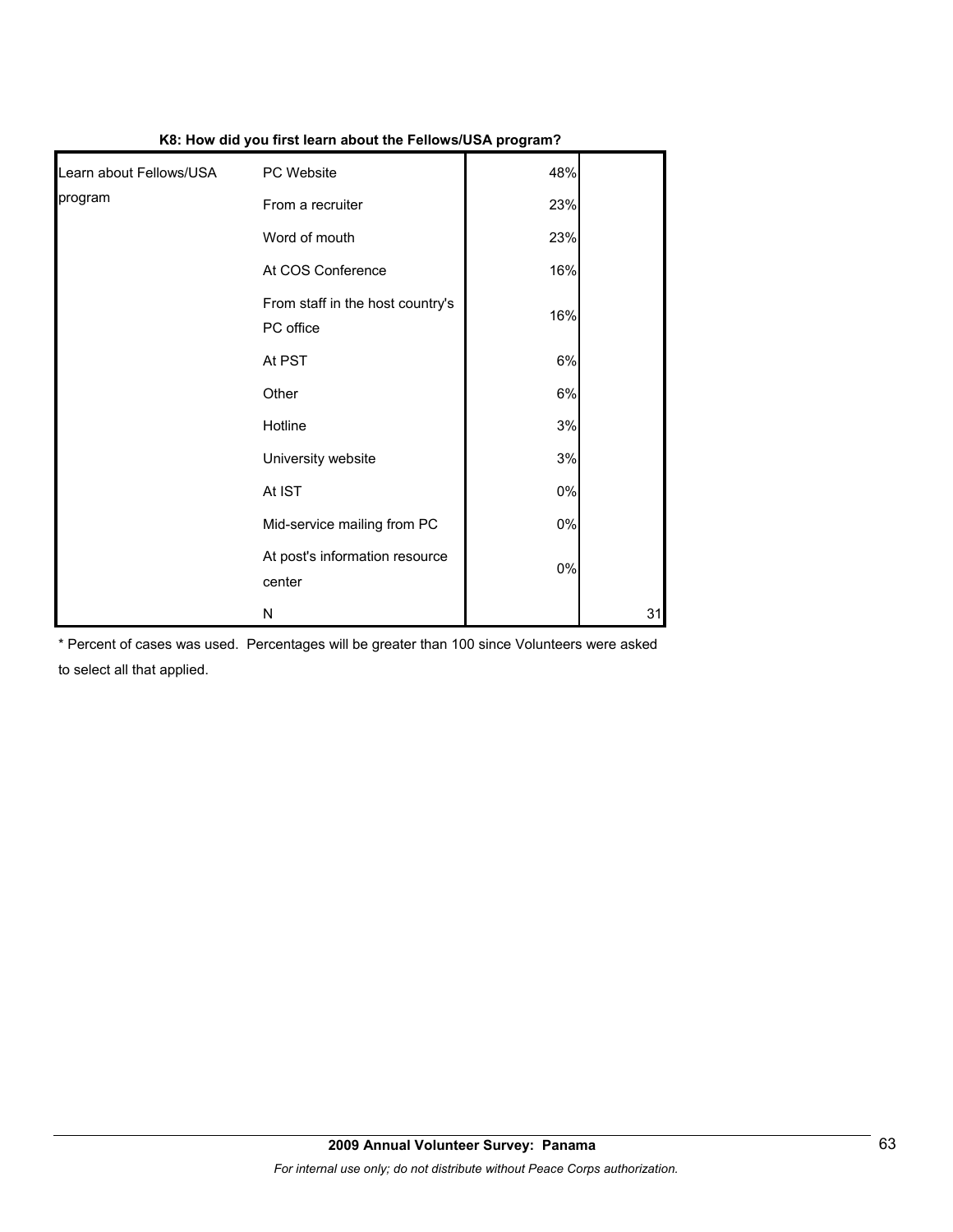#### **K9: Which of the following resources do you think will be helpful as you exit**

|              | <b>Feace Gorps Service?</b>                                               |     |    |
|--------------|---------------------------------------------------------------------------|-----|----|
| K9 Resources | <b>Career Resource Manual</b>                                             | 61% |    |
|              | List of RPCVs willing to talk to<br>me about their careers                | 58% |    |
|              | Applying to federal government<br>with RPCV noncompetitive<br>eligibility | 52% |    |
|              | Electronic newsletter with job<br>postings and career advice              | 48% |    |
|              | Access to free job bulletins                                              | 45% |    |
|              | RPCV Handbook                                                             | 39% |    |
|              | RPCV career conferences                                                   | 27% |    |
|              | Guide to speaking about my PC<br>service to others (third goal)           | 24% |    |
|              | Connection with RPCVs<br>through a mentoring program                      | 24% |    |
|              | RPCV job search webinars                                                  | 21% |    |
|              | Self-assessment software (SIGI<br>3)                                      | 18% |    |
|              | Other                                                                     | 9%  |    |
|              | <b>NOT SURE</b>                                                           | 6%  |    |
|              | N                                                                         |     | 33 |

**Peace Corps service?**

\* Percent of cases was used. Percentages will be greater than 100 since Volunteers were asked to select all that applied.